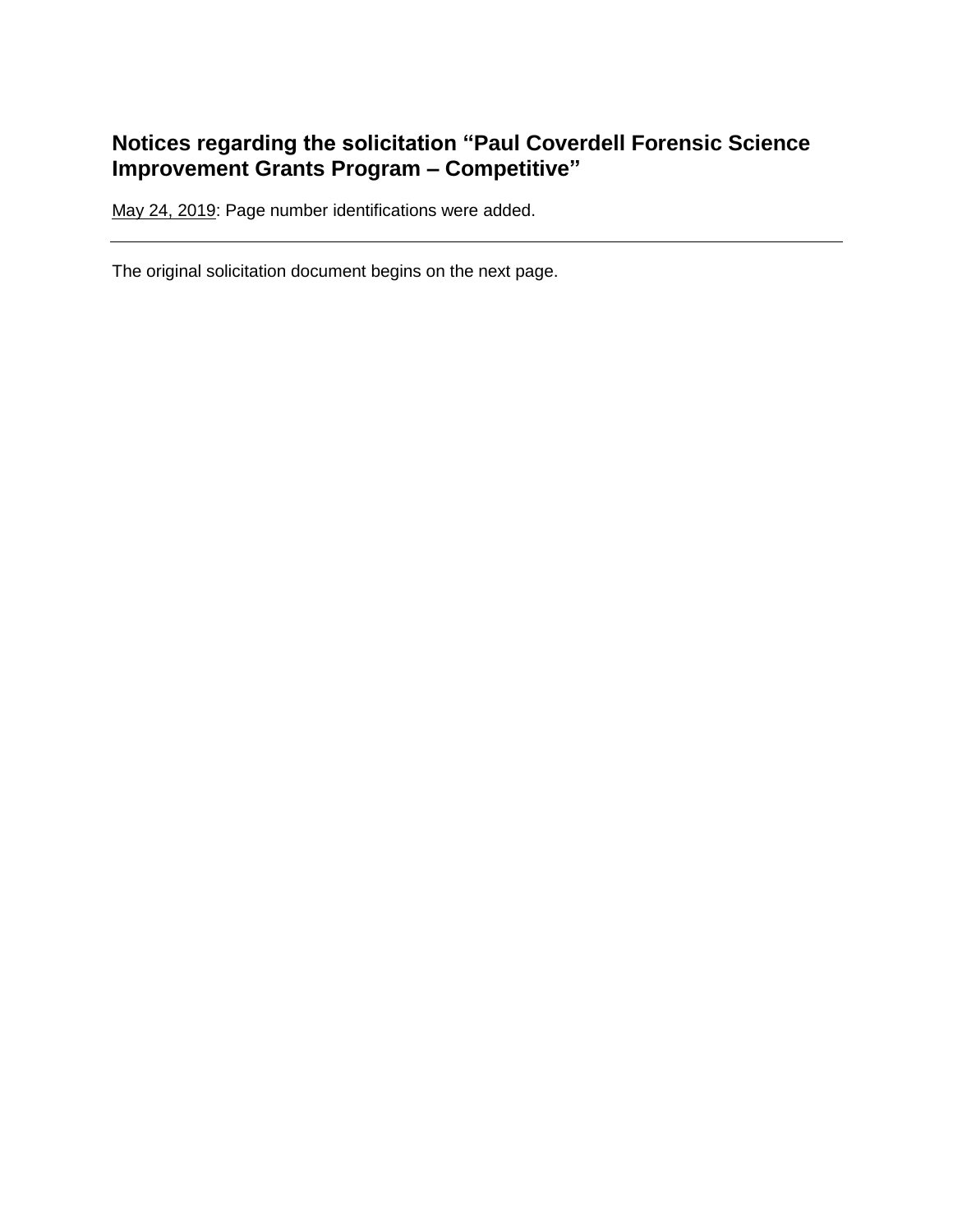

The [U.S. Department of Justice](https://www.usdoj.gov/) (DOJ), [Office of Justice Programs](https://www.ojp.usdoj.gov/) (OJP), [National Institute of](http://nij.gov/Pages/welcome.aspx)  [Justice](http://nij.gov/Pages/welcome.aspx) (NIJ) is seeking applications for competitive funding under the FY 2019 Paul Coverdell Forensic Science Improvement Grants Program. This program furthers the Department's mission by providing States and units of local government with tools needed to meet the challenges of crime and justice. Specifically, this program seeks to improve forensic science and medical examiner/coroner services, including services provided by laboratories operated by States and units of local government.

# **Paul Coverdell Forensic Science Improvement Grants Program – Competitive**

# **Applications Due: June 4, 2019**

# **Eligibility**

Eligible applicants are limited to States (including territories) and units of local government. State Administering Agencies (SAAs) apply on behalf of States, including any State government entity. For information on eligibility, see [Section C. Eligibility Information.](#page-13-0)

All recipients and subrecipients (including any for-profit organization) must forgo any profit or management fee.

# **Deadline**

Applicants must register with Grants.gov at <https://www.grants.gov/web/grants/register.html> prior to submitting an application. All applications are due by 11:59 p.m. eastern time on June 4, 2019.

To be considered timely, an application must be submitted by the application deadline using Grants.gov, and the applicant must have received a validation message from Grants.gov that indicates successful and timely submission. OJP urges applicants to submit applications at least 72 hours prior to the application due date, to allow time for the applicant to receive validation messages or rejection notifications from Grants.gov, and to correct in a timely fashion any problems that may have caused a rejection notification.

OJP encourages all applicants to read this **Important Notice: Applying for Grants in Grants.gov**.

For additional information, see [How to Apply](#page-33-0) in [Section D. Application and Submission](#page-19-0)  [Information.](#page-19-0)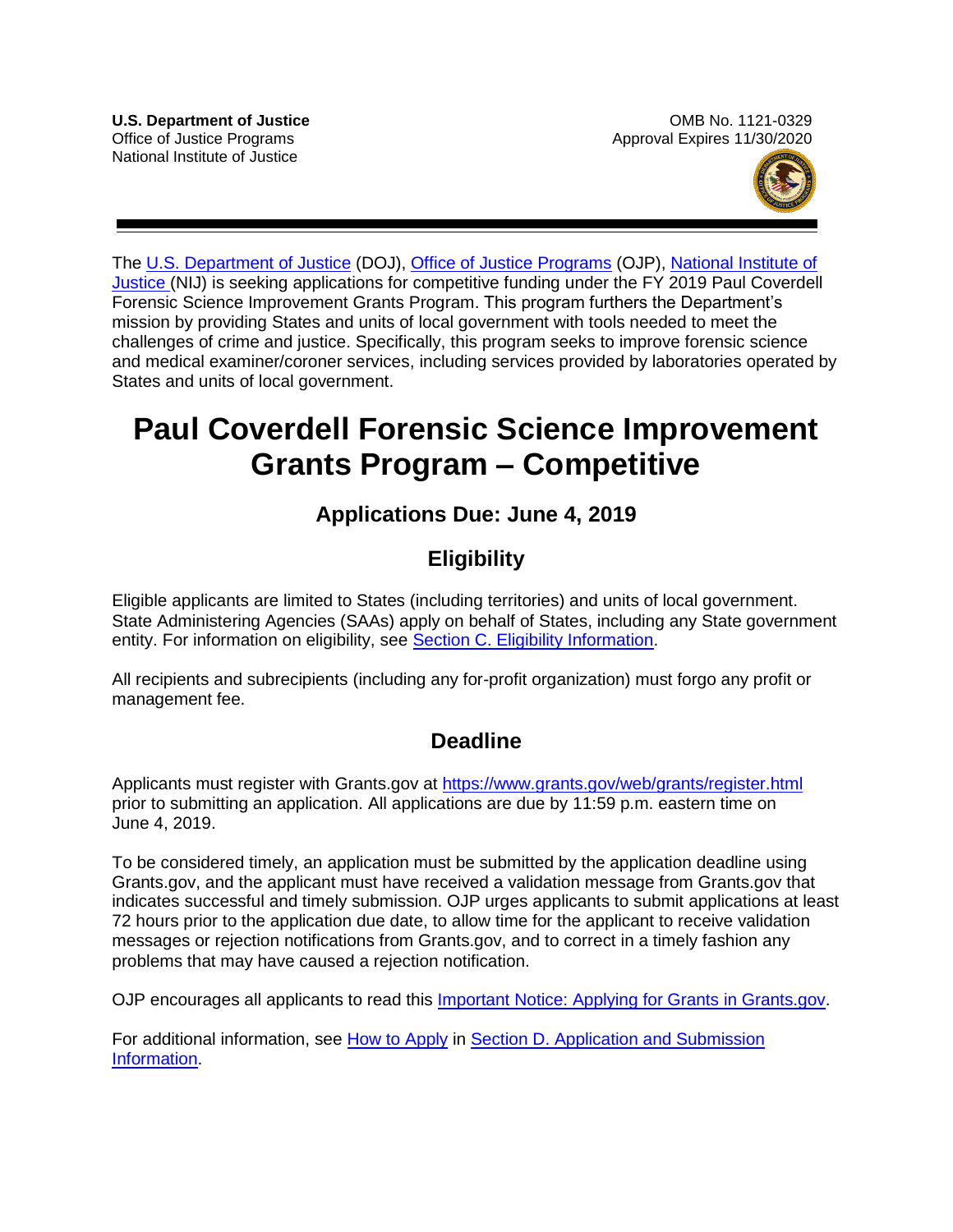# **Contact Information**

For technical assistance with submitting an application, contact the Grants.gov Customer Support Hotline at 800-518-4726, 606-545-5035, at [https://www.grants.gov/web/grants/support.html,](https://www.grants.gov/web/grants/support.html) or at [support@grants.gov.](mailto:support@grants.gov) The Grants.gov Support Hotline operates 24 hours a day, 7 days a week, except on federal holidays.

An applicant that experiences unforeseen Grants.gov technical issues beyond its control that prevent it from submitting its application by the deadline must email the NIJ contact identified below **within 24 hours after the application deadline** to request approval to submit its application after the deadline. Additional information on reporting technical issues appears under "Experiencing Unforeseen Grants.gov Technical Issues" in the [How To Apply](#page-33-0) section.

For assistance with any other requirements of this solicitation, contact the National Criminal Justice Reference Service (NCJRS) Response Center: toll-free at 1-800-851-3420; via TTY at 301-240-6310 (hearing impaired only); email [grants@ncjrs.gov;](mailto:grants@ncjrs.gov) fax to 301-240-5830; or web chat at [https://webcontact.ncjrs.gov/ncjchat/chat.jsp.](https://webcontact.ncjrs.gov/ncjchat/chat.jsp) The NCJRS Response Center operates from 10:00 a.m. until 6:00 p.m. eastern time, Monday through Friday, and from 10:00 a.m. until 8:00 p.m. Eastern Time on the solicitation close date. General information on applying for NIJ awards can be found at [www.nij.gov/funding/Pages/welcome.aspx.](http://www.nij.gov/funding/Pages/welcome.aspx) Answers to frequently asked questions that may assist applicants are posted at [www.nij.gov/funding/Pages/faqs.aspx;](http://www.nij.gov/funding/Pages/faqs.aspx) some are included in the appendices of this solicitation.

Grants.gov number assigned to this solicitation: NIJ-2019-15504

Release date: April 5, 2019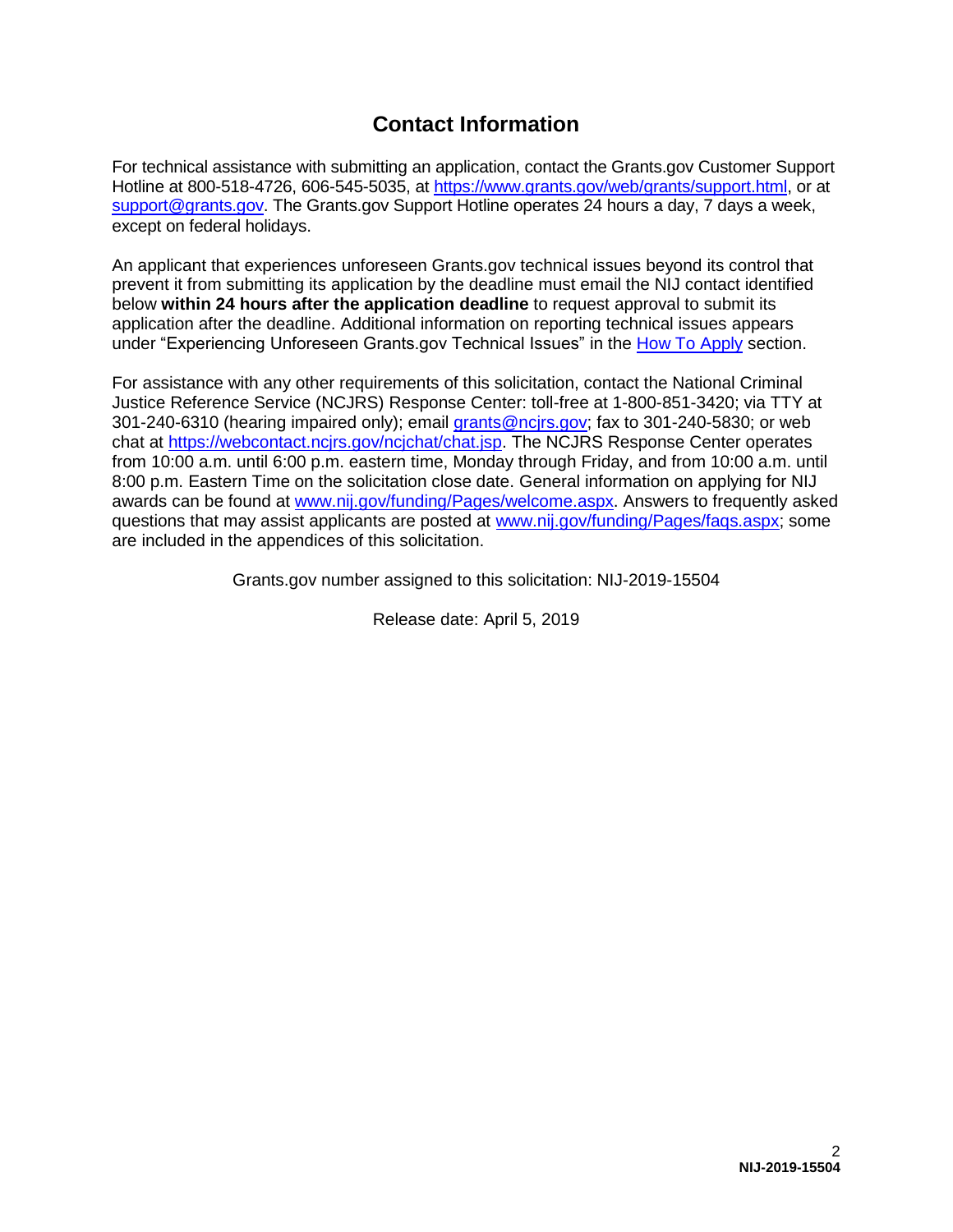# **Contents**

| Encouraging Program Investments in Economically-Distressed Communities         |  |
|--------------------------------------------------------------------------------|--|
|                                                                                |  |
|                                                                                |  |
|                                                                                |  |
|                                                                                |  |
|                                                                                |  |
|                                                                                |  |
| Limitation on Use of Award Funds for Employee Compensation; Waiver 12          |  |
| Prior Approval, Planning, and Reporting of Conference/Meeting/Training Costs13 |  |
|                                                                                |  |
|                                                                                |  |
|                                                                                |  |
|                                                                                |  |
|                                                                                |  |
|                                                                                |  |
|                                                                                |  |
|                                                                                |  |
|                                                                                |  |
|                                                                                |  |
|                                                                                |  |
| General Information about Post-Federal Award Reporting Requirements 43         |  |
|                                                                                |  |
|                                                                                |  |
| Freedom of Information Act and Privacy Act (5 U.S.C. 552 and 5 U.S.C. 552a) 44 |  |
|                                                                                |  |
|                                                                                |  |
|                                                                                |  |
|                                                                                |  |
|                                                                                |  |
|                                                                                |  |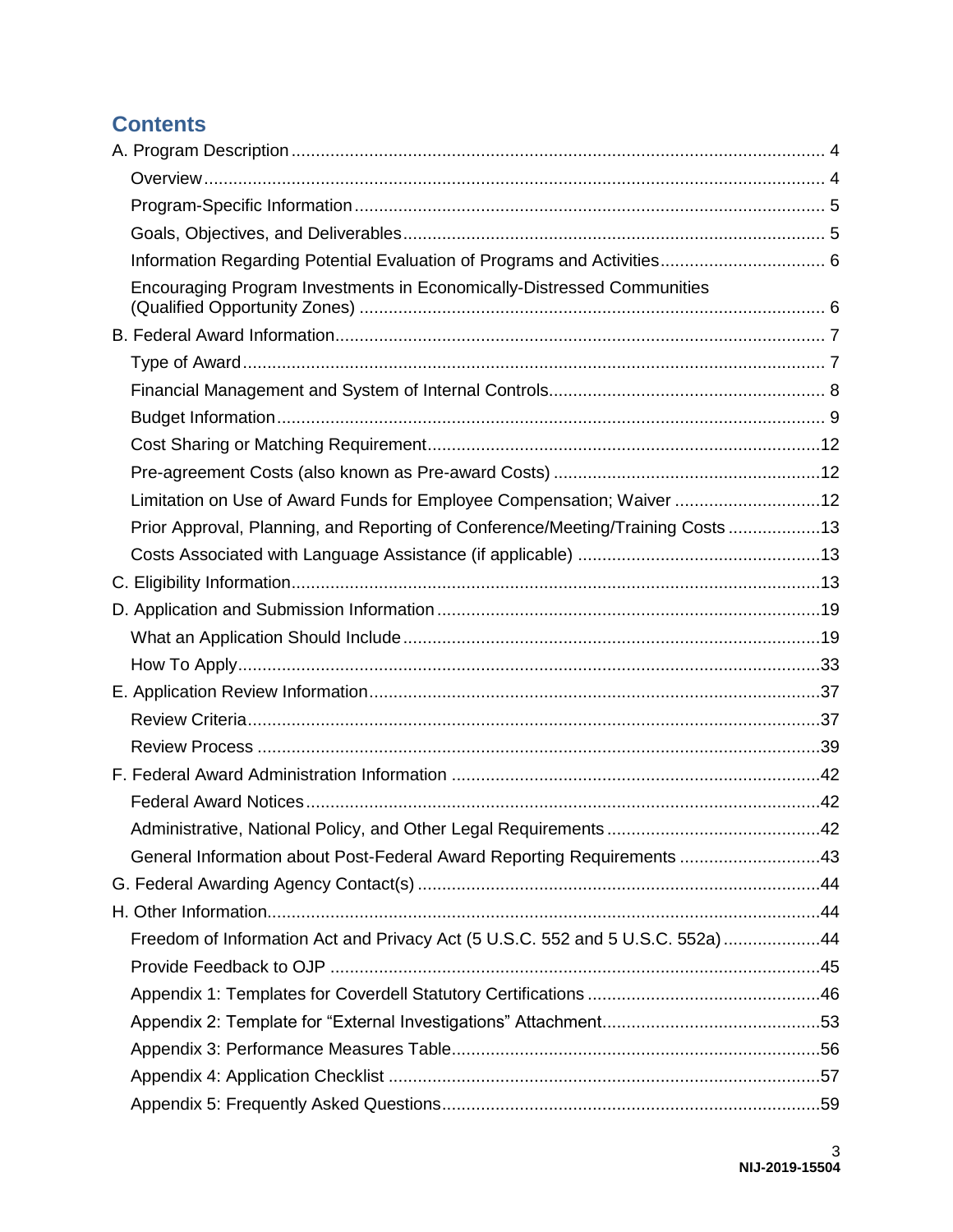# **Paul Coverdell Forensic Science Improvement Grants Program – Competitive**

# **CFDA No. 16.742**

# <span id="page-4-0"></span>**A. Program Description**

### <span id="page-4-1"></span>**Overview**

With this solicitation, NIJ seeks proposals for competitive funding under the Paul Coverdell Forensic Science Improvement Grants Program (the Coverdell program), which awards grants to States and units of local government to help improve forensic science and medical examiner/coroner services. Among other things, funds may be used to eliminate a backlog in the analysis of forensic evidence and to train and employ forensic laboratory personnel and medicolegal death investigators, as needed, to eliminate such a backlog. Under the Coverdell program, State Administering Agencies (SAAs) may apply for both formula and competitive funds. Units of local government may apply for competitive funds. This solicitation is **ONLY** for the competitive funds.<sup>1</sup>

For purposes of this solicitation —

- A State/local government entity performing forensic science services is considered a "forensic science laboratory" if it:
	- o Employs one or more full-time scientists (with a minimum of a bachelor's degree in a natural science [e.g., chemistry, physics, biology, or a closely-related natural-science field]); and
	- $\circ$  Whose principal function is to examine physical evidence in criminal matters and provide reports and testimony to courts of law regarding such evidence.
- "Police identification units" (units operating outside of the crime laboratory function), or entities that engage exclusively in evidence collection and documentation, are not forensic science laboratories for these purposes.
- Medical examiner and coroner offices are treated as forensic science laboratories.

**Statutory Authority:** The Coverdell program is authorized by Title I of the Omnibus Crime Control and Safe Streets Act of 1968, Part BB, codified at 34 U.S.C. §§ 10561-10566 (the Coverdell law).

<sup>1</sup> An applicant that seeks to apply for Coverdell formula funds (consistent with 34 U.S.C. § 10563(a)(1)) available for grants to eligible States would need to apply under NIJ's FY 2019 Paul Coverdell Forensic Science Improvement [Grants Program \(Formula\) solicitation.](https://nij.gov/funding/Documents/solicitations/NIJ-2019-15503.pdf)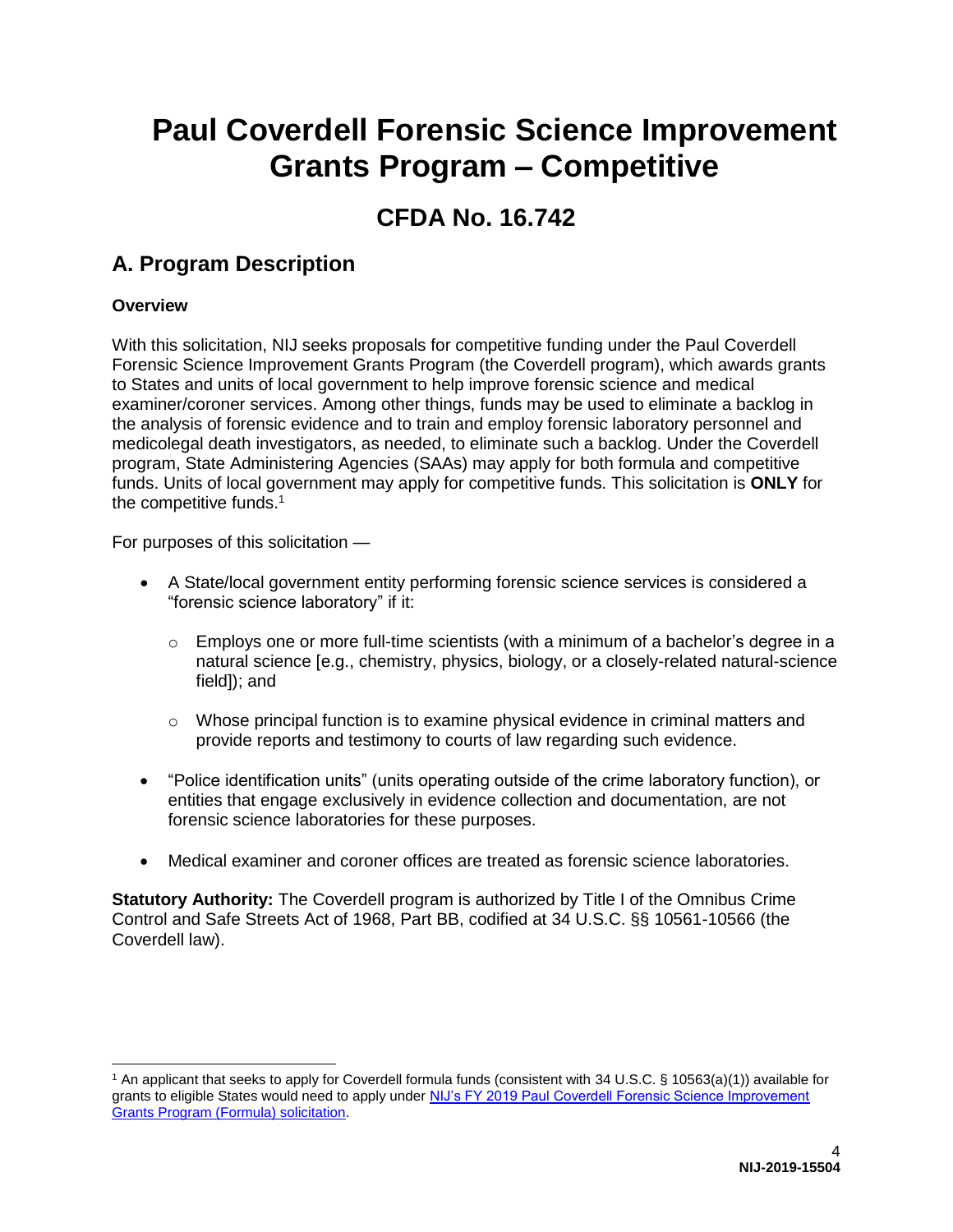#### <span id="page-5-0"></span>**Program-Specific Information**

The Coverdell program may **not** be used for research; however, applicants may address emerging forensic science issues and technology through implementation of new technologies and processes into public laboratories.

#### <span id="page-5-1"></span>**Goals, Objectives, and Deliverables**

The goal of this program is to improve forensic science and medical examiner/coroner services, including services provided by laboratories operated by States and units of local government.

#### **Grant Purposes**

A State or unit of local government that receives a Coverdell grant must use the grant for one or more of these six purposes:

- 1. To carry out all or a substantial part of a program intended to improve the quality and timeliness of forensic science or medical examiner/coroner services in the State, including those services provided by laboratories operated by the State and those operated by units of local government within the State.
- 2. To eliminate a backlog in the analysis of forensic science evidence, $2$  including, among other things, a backlog with respect to firearms examination, latent prints, impression evidence, toxicology, digital evidence, fire evidence, controlled substances, forensic pathology, questioned documents, and trace evidence.
- 3. To train, assist, and employ forensic laboratory personnel and medicolegal death investigators, as needed to eliminate such a backlog.
- 4. To address emerging forensic science issues (such as statistics, contextual bias, and uncertainty of measurement) and emerging forensic science technology (such as highthroughput automation, statistical software, and new types of instrumentation).
- 5. To educate and train forensic pathologists.
- 6. To fund medicolegal death investigation systems to facilitate accreditation of medical examiner and coroner offices and certification of medicolegal death investigators.

 $2$  A backlog in the analysis of forensic science evidence exists if forensic evidence has been stored in a laboratory, medical examiner's office, coroner's office, law enforcement storage facility, or medical facility; and has not been subjected to all appropriate forensic testing because of lack of resources or personnel.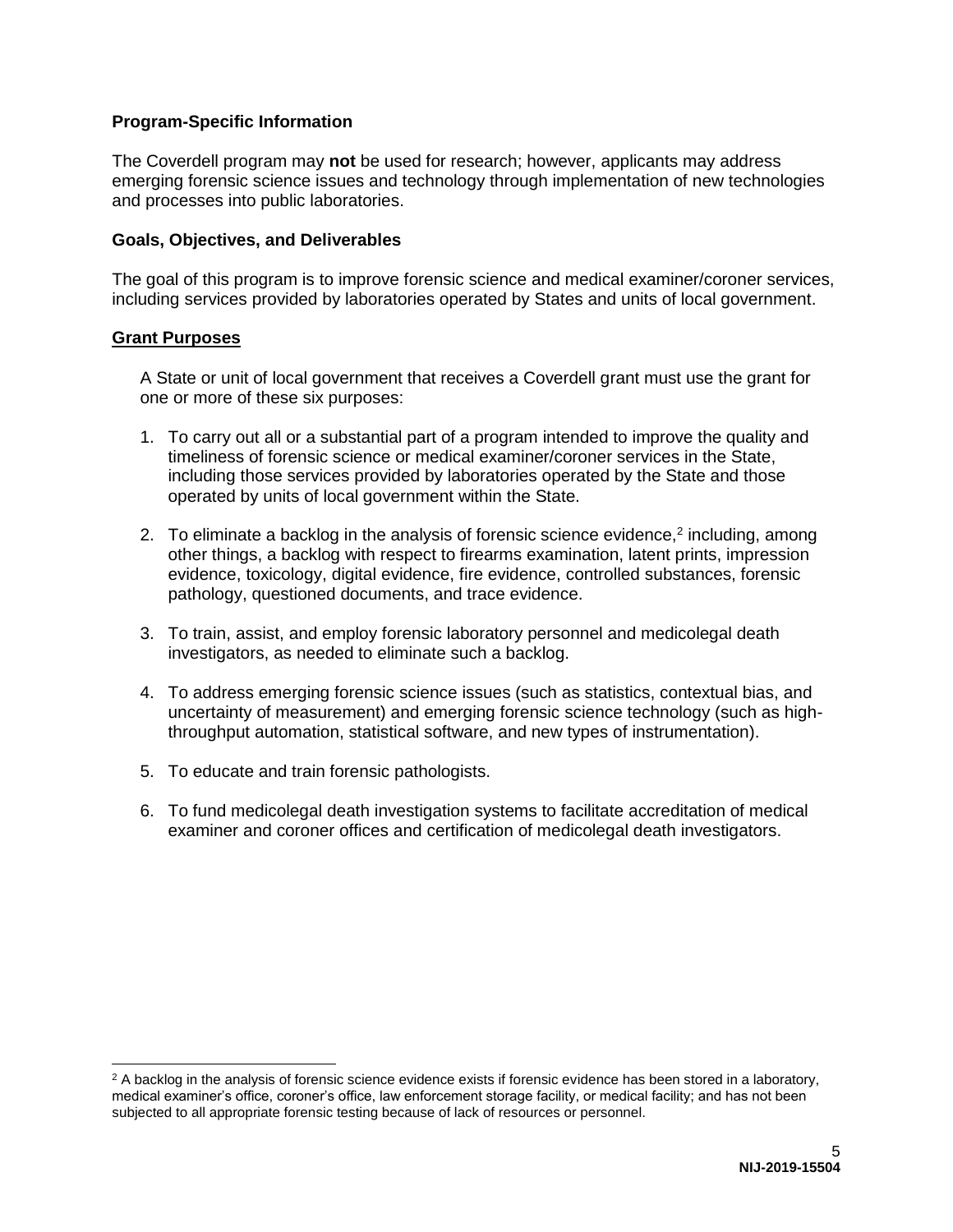#### **IMPORTANT NOTE**

The alarming proliferation of heroin and synthetic opioids like fentanyl have had a crushing effect on many crime laboratories. Synthetic opioids in particular may be more difficult to analyze than traditional opiates, and validating methods for new drugs as they emerge may significantly slow processing of these samples. Medical examiners and forensic pathologists have also been overwhelmed with the volume of autopsies as a result of heroin and synthetic drug-related overdose deaths. To address these issues, NIJ plans to allocate approximately 57 percent of available funds to specifically target the challenges the opioid abuse crisis has brought to the forensic science community.

#### **Expected Results and Outcomes**

The result of Coverdell grants to applicant States should be a demonstrated improvement over current operations in forensic science or medical examiner/coroner services provided in the State, including services provided by laboratories operated by the State and services provided by laboratories operated by units of local government within the State. Reduction of forensic analysis backlogs is considered an improvement in timeliness of services. The result of Coverdell grants directly to units of local government should be a demonstrated improvement over current operations in forensic science or medical examiner/coroner services provided by the local jurisdiction.

See ["Performance Measures"](#page-56-0) for additional information.

The Goals, Objectives and Deliverables are directly related to the performance measures that demonstrate the results of the work completed, as discussed in **Section D. Application and** [Submission Information,](#page-19-0) under Program Narrative.

#### <span id="page-6-0"></span>**Information Regarding Potential Evaluation of Programs and Activities**

The Department of Justice has prioritized the use of evidence-based programming and deems it critical to continue to build and expand the evidence informing criminal and juvenile justice programs to reach the highest level of rigor possible. Therefore, applicants should note that the Office of Justice Programs may conduct or support an evaluation of the programs and activities funded under this solicitation. Recipients and sub-recipients will be expected to cooperate with program-related assessments or evaluation efforts, including through the collection and provision of information or data requested by OJP (or its designee) for the assessment or evaluation of any activities and/or outcomes of those activities funded under this solicitation. The information or data requested may be in addition to any other financial or performance data already required under this program.

#### <span id="page-6-1"></span>**Encouraging Program Investments in Economically-Distressed Communities (Qualified Opportunity Zones)**

Under this program, OJP will, as appropriate, give priority consideration in award decisions to applications that propose projects that directly benefit federally designated Qualified Opportunity Zones (QOZ).<sup>3</sup> In order to assist NIJ in considering this factor, applicants should include information in the application that specifies how the project will enhance public safety in the

<sup>3</sup> See Public Law 115-97, Title I, Subtitle C, Part IX, Subpart B, Sec. 13823.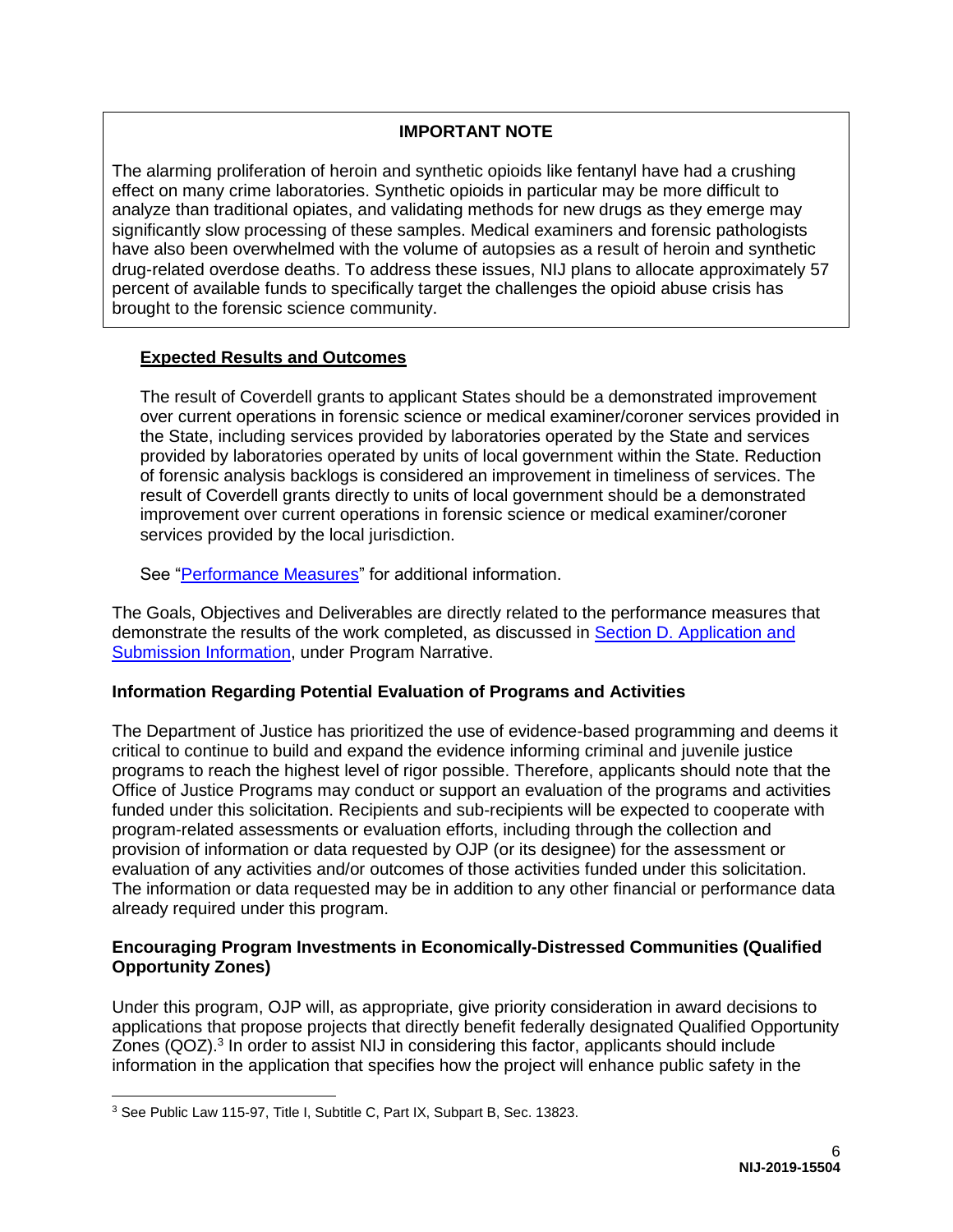specified QOZs. For resources on QOZs, and for a current list of designated QOZs, see the U.S. Department of the Treasury's resource webpage, accessible at [https://www.cdfifund.gov/pages/opportunity-zones.aspx.](https://www.cdfifund.gov/pages/opportunity-zones.aspx)

# <span id="page-7-0"></span>**B. Federal Award Information**

NIJ expects to make awards of up to \$250,000, with an estimated total amount awarded of approximately \$4,000,000. NIJ expects to make awards for a 12-month period of performance, to begin on January 1, 2020. Applicants should be aware that the total period of an award, including one that receives a project period extension, ordinarily will not exceed three years.

All awards are subject to the availability of appropriated funds and to any modifications or additional requirements that may be imposed by law.

### <span id="page-7-2"></span>**Available Funding**

The figures and calculations reflected in this solicitation are based on an estimated total amount available of \$26,750,000, although the amount ultimately made available could be higher or lower. Applicants are strongly advised to check for updates to the solicitation prior to submitting applications.

### **1. Competitive Funds for States and Units of Local Government**

Fifteen (15) percent of the available funds will be allocated among States and units of local government through a competitive process. The average annual number of Part 1 violent crimes reported by each State to the Federal Bureau of Investigation for calendar years 2015, 2016, and 2017; existing resources; and current needs of the potential grant recipient will be considerations in award decisions. For FY 2019, the maximum amount a State or unit of local government may receive in competitive funds is **\$250,000**.

Units of local government that provide forensic science or medical examiner/coroner services (whether through a forensic science laboratory, medical examiner office, or coroner's office) may apply directly to NIJ for competitive funds. A State may apply through its SAA for competitive funds for forensic sciences improvements **above and beyond** those it can accomplish with its estimated amount of formula funds.

#### **2. Minimum Awards to States**

The Coverdell law sets a floor for the total amount an eligible applicant State will receive as its Coverdell grant. If \$26,750,000 were to become available for FY 2019, the minimum Coverdell grant to an eligible State would be not less than \$267,500.<sup>4</sup> In that case, if the amount a State would otherwise receive as its total Coverdell funding (including both formula funds and any competitive funds) is less than \$267,500, NIJ will increase that State's total funding to \$267,500.

### <span id="page-7-1"></span>**Type of Award**

NIJ expects to make any award under this solicitation in the form of a grant. See Administrative, [National Policy, and Other Legal Requirements,](#page-42-2) under [Section F. Federal Award Administration](#page-42-0) 

<sup>4</sup> Minimum awards for America Samoa and the Commonwealth of the Northern Mariana Islands would be lower.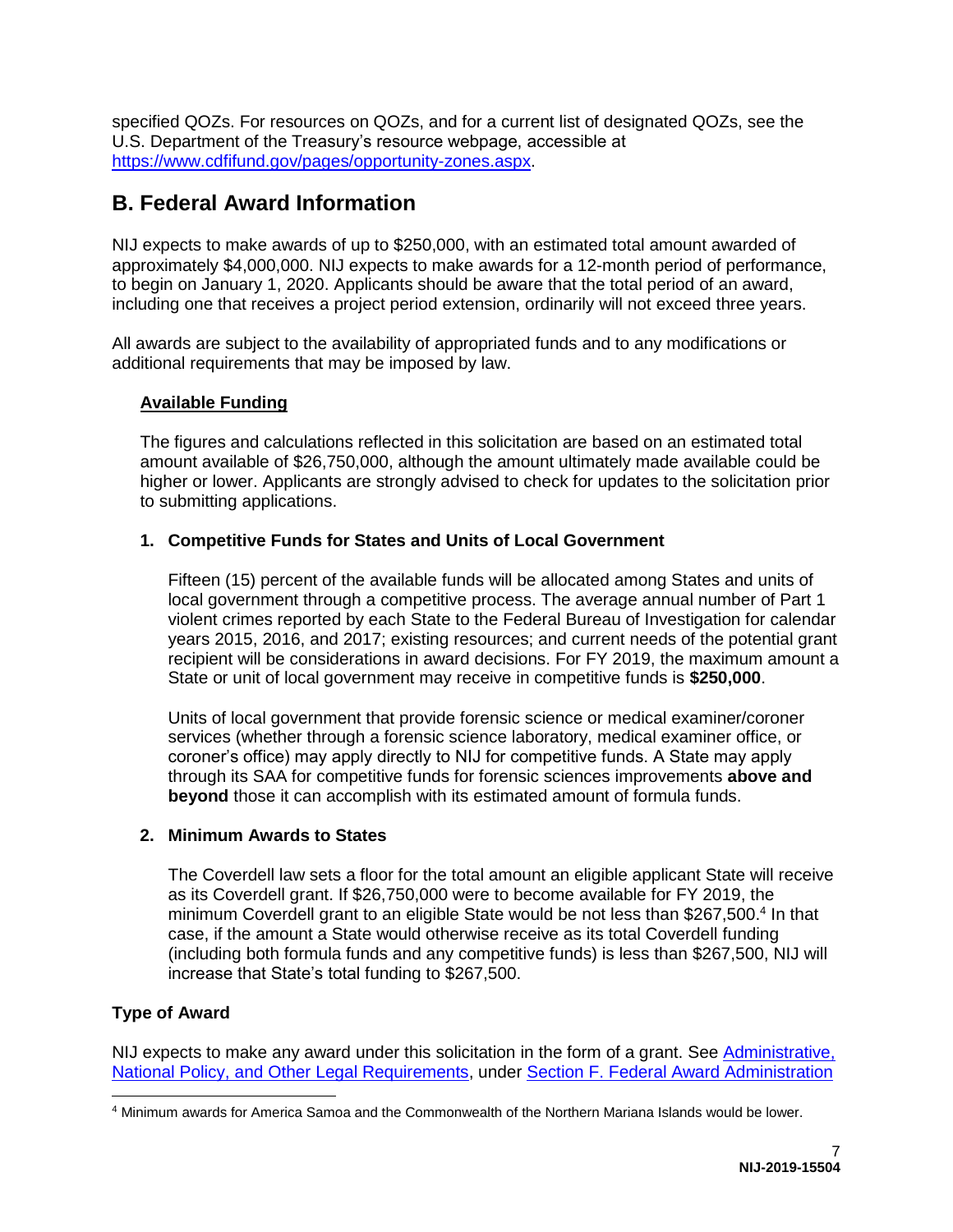[Information,](#page-42-0) for a brief discussion of important statutes, regulations, and award conditions that apply to many (or in some cases, all) OJP grants.

#### <span id="page-8-0"></span>**Financial Management and System of Internal Controls**

Award recipients and subrecipients (including recipients or subrecipients that are pass-through entities<sup>5</sup>) must, as described in the Part 200 Uniform Requirements<sup>6</sup> as set out at 2 C.F.R. 200.303:

- (a) Establish and maintain effective internal control over the Federal award that provides reasonable assurance that [the recipient (and any subrecipient)] is managing the Federal award in compliance with Federal statutes, regulations, and the terms and conditions of the Federal award. These internal controls should be in compliance with guidance in "Standards for Internal Control in the Federal Government" issued by the Comptroller General of the United States and the "Internal Control Integrated Framework", issued by the Committee of Sponsoring Organizations of the Treadway Commission (COSO).
- (b) Comply with Federal statutes, regulations, and the terms and conditions of the Federal awards.
- (c) Evaluate and monitor [the recipient's (and any subrecipient's)] compliance with statutes, regulations, and the terms and conditions of Federal awards.
- (d) Take prompt action when instances of noncompliance are identified including noncompliance identified in audit findings.
- (e) Take reasonable measures to safeguard protected personally identifiable information and other information the Federal awarding agency or pass-through entity designates as sensitive or [the recipient (or any subrecipient)] considers sensitive consistent with applicable Federal, state, local, and tribal laws regarding privacy and obligations of confidentiality.

To help ensure that applicants understand the applicable administrative requirements and cost principles, OJP encourages prospective applicants to enroll, at no charge, in the DOJ Grants Financial Management Online Training, available at [https://onlinegfmt.training.ojp.gov.](https://onlinegfmt.training.ojp.gov/) (This training is required for all OJP award recipients.)

Also, applicants should be aware that OJP collects information from applicants on their financial management and systems of internal controls (among other information) which is used to make award decisions. Under [Section D. Application and Submission Information,](#page-19-0) applicants may access and review a questionnaire – the [OJP Financial Management and System of Internal](https://ojp.gov/funding/Apply/Resources/FinancialCapability.pdf)  [Controls Questionnaire](https://ojp.gov/funding/Apply/Resources/FinancialCapability.pdf) – that OJP requires **all** applicants (other than an individual applying in his/her personal capacity) to download, complete, and submit as part of the application.

 $\overline{a}$  $5$  For purposes of this solicitation, the phrase "pass-through entity" includes any recipient or subrecipient that provides a subaward ("subgrant") to a subrecipient (subgrantee) to carry out part of the funded award or program.

<sup>&</sup>lt;sup>6</sup> The "Part 200 Uniform Requirements" means the DOJ regulation at 2 C.F.R Part 2800, which adopts (with certain modifications) the provisions of 2 C.F.R. Part 200.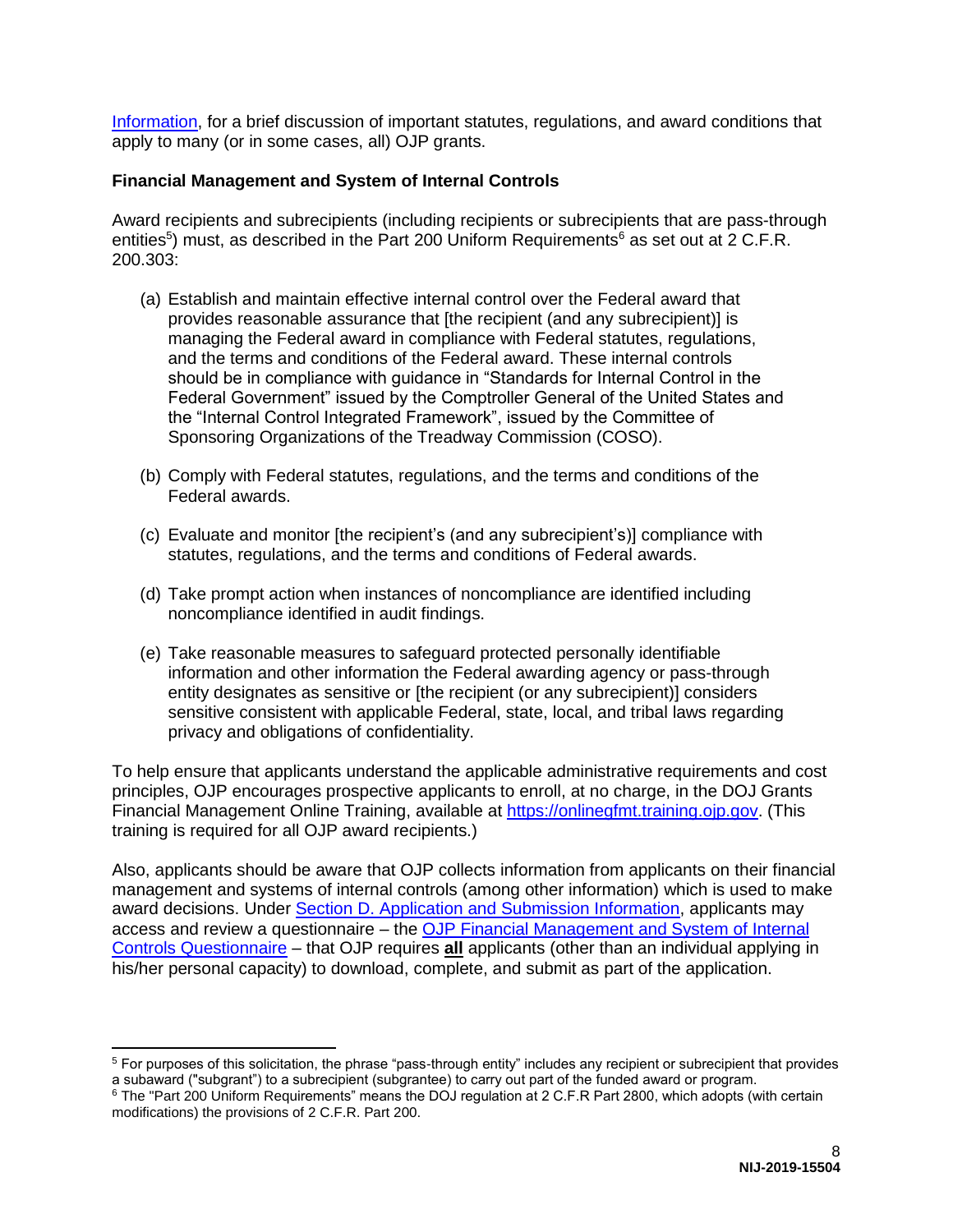#### <span id="page-9-0"></span>**Budget Information**

#### **Permissible Expenses**

The types of expenses listed below generally may be paid with Coverdell funds.

**Note:** The following list details the types of expenses allowed under the Coverdell program. These expenses should **NOT** be used as budget categories — instead they are to be incorporated into the appropriate standard OJP budget categories. For more information on OJP's standard budget format, see the section titled [What an Application Should Include.](#page-19-1)

- **1. Personnel.** Funds may be used for forensic science or medical examiner/coroner office personnel, overtime, fellowships, visiting scientists, interns, consultants, or temporary staff.
- **2. Computerization.** Funds may be used to upgrade, replace, lease, or purchase computer hardware and software for forensic analyses and data management.
- **3. Laboratory equipment.** Funds may be used to upgrade, lease, or purchase forensic laboratory or medical examiner/coroner office equipment and instrumentation.
- **4. Supplies.** Funds may be used to acquire forensic laboratory or medical examiner/coroner office supplies.

**Note:** To help ensure compliance with the National Environmental Policy Act (NEPA) and Department of Justice regulations, Coverdell awardees that intend to use funds for activities involving the use or purchase of chemicals will be required to submit additional information. See [Section F. Federal Award Administration Information,](#page-42-0) later in this solicitation, for a link to OJP webpages containing information about NEPA and other legal requirements.

Recipients may encounter delays in the release of award funds pending satisfactory completion of the NEPA review process for applications involving the use or purchase of chemicals.

**5. Accreditation.** Funds may be used to prepare for laboratory accreditation by the ANSI-ASQ National Accreditation Board (ANAB), National Association of Medical Examiners (NAME), the American Association for Laboratory Accreditation (A2LA), International Association of Coroners & Medical Examiners (IAC&ME) or other, appropriate, accrediting bodies. Funds also may be used for application and maintenance fees charged by appropriate accrediting bodies.<sup>7</sup> An applicant that proposes to use any portion of the grant amount to fund a forensic science laboratory system, including any laboratory operated by a unit of local government within the State, that is not accredited (as set out in the Coverdell law) will be required to use (or, as applicable, must require any unaccredited subrecipient forensic science laboratory system to use) a portion of the grant amount for accreditation purposes. Coverdell awardees must use grant funds to prepare and apply for accreditation of any FY 2019 Coverdell grant-funded unaccredited

 $7$  Per 34 U.S.C. § 10562(2), such an accrediting body would be "an accrediting body that is a signatory to an internationally recognized arrangement and that offers accreditation to forensic science conformity assessment bodies using an accreditation standard that is recognized by that internationally recognized arrangement[.]"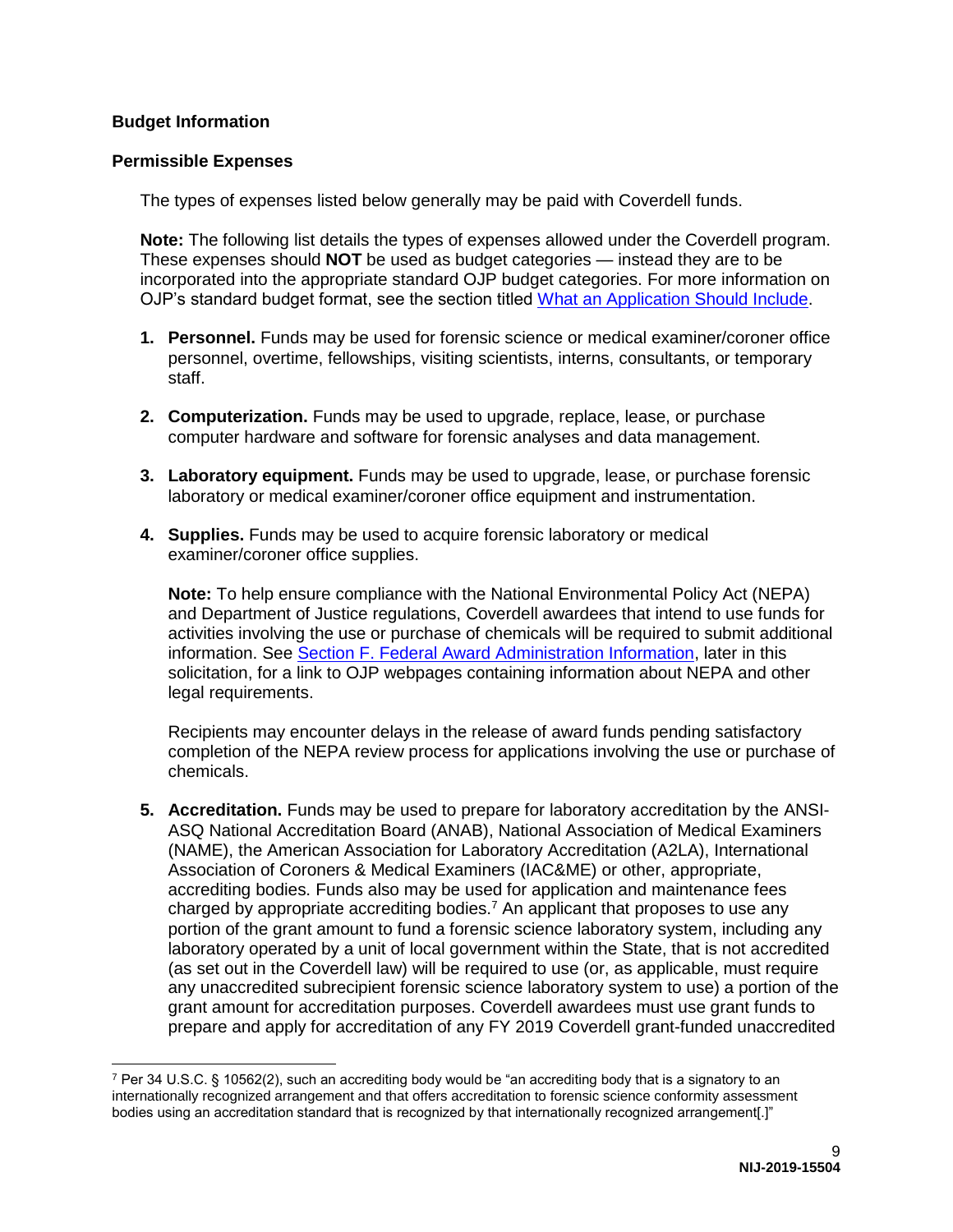forensic laboratory system, including any laboratory operated by a unit of local government within the State, not more than two (2) years after the FY 2019 Coverdell award date.

**6. Education, training, and certification.** Funds may be used for appropriate internal and external training of staff that are involved directly and substantially in providing forensic science or medical examiner/coroner services. In appropriate cases, funds also may be used for fees charged by appropriate certifying bodies for certification of staff in specific forensic discipline areas. All education, training, and certification activities must be designed to improve forensic science or medical examiner/coroner services. The grant application should demonstrate that the proposed training or certification is directly related to the job position and duties of the individual(s) receiving the training or seeking certification.

OJP recognizes the benefit of attending discipline-related conferences to receive training and/or education; however, it is recommended that the applicant consider the costeffectiveness of this option compared to other viable modes of training. For example, hosting on-site training or attending a local program may be more suitable for the applicant's personnel and organization.

**7. Facilities.** Funds may be used for program expenses relating to facilities, provided the expenses are directly attributable to improving forensic science or medical examiner/coroner services. Funds also may be used for renovation and/or construction undertaken as part of the applicant's program to improve forensic science or medical examiner/coroner services.

**Limitations on use of funds for costs of new facility.** The Coverdell law limits the amount of funds that may be used for the costs of a new facility or facilities (34 U.S.C. § 10564(c)). Maximum amounts are determined by the total amount of the Coverdell grants received (including both formula and competitive funds) and the total amount of funds available for Coverdell grants nationwide. The maximum amounts that may be used for costs of new facilities are as follows. (Estimates and calculations are based on the assumption that the total available funds for Coverdell awards in FY 2019 will be \$26,750,000. Please refer to the discussion under ["Available Funding.](#page-7-2)")

Grants that exceed 0.6 percent of the total available funds. If an applicant State receives total grants that exceed 0.6 percent of the total available funds (estimated here at \$160,500), the amount of the grant that can be used for the costs of any new facility cannot exceed the sum of 80 percent of 0.6 percent of the total available funds (such 80 percent estimated here at \$128,400) plus 40 percent of the amount of the grant in excess of 0.6 percent of the total available funds.

For example, if \$26,750,000 were to become available for Coverdell awards in FY 2019 and a State were to receive a total Coverdell grant of \$267,500, no more than \$171,200 may be used for the costs of any new facility.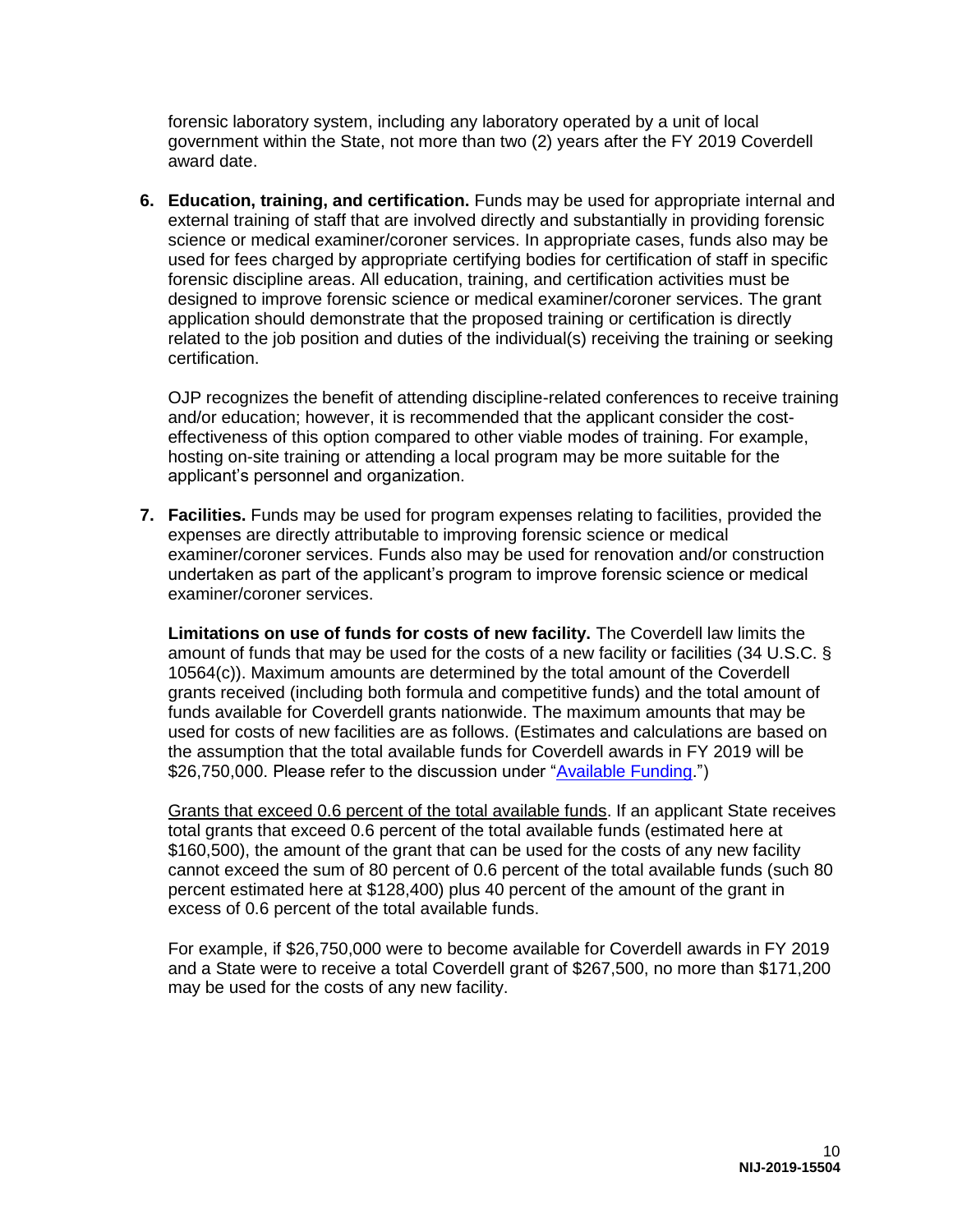A sample calculation for a \$267,500 grant would be as follows:

Eighty percent of 0.6 percent of the total available funds:  $$160,500 \times .80 = $128,400$ . Amount in excess of \$160,500: \$267,500 - \$160,500 = \$107,000 Forty percent of amount in excess of \$160,500: \$107,000 x .40 = \$42,800. Sum of \$128,400 + \$42,800= \$171,200.

**Note:** To help ensure compliance with NEPA and Department of Justice regulations, Coverdell awardees that intend to use funds for activities involving the renovation or construction of facilities will be required to submit additional information. See [Section F.](#page-42-0)  [Federal Award Administration Information,](#page-42-0) later in this solicitation, for a link to OJP webpages containing information about NEPA and other legal requirements.

Recipients may encounter delays in the release of award funds pending satisfactory completion of the NEPA review process for applications involving construction or renovation.

**8. Administrative expenses.** Not more than 10 percent of the total amount of a Coverdell grant may be used for a recipient's administrative expenses.

**Note on the use of funds to address issues related to the opioid abuse crisis:** The application should demonstrate, wherever applicable, how any proposed use of funds would address challenges the opioid abuse crisis has brought to the forensic science community, as described in the "Important Note" under "Grant Purposes" in [Section A. Program](#page-4-0)  [Description.](#page-4-0) To facilitate this, an applicant should annotate each line item in the budget as "opioid-related" (addressing the opioid abuse crisis) or "non-opioid related." Coverdell funds are available for permissible uses that would not address the opioid abuse crisis; however, applications requesting Coverdell funds for projects that address specified opioid-abusecrisis-related challenges to the forensic science community will be given priority consideration in award decisions over applications not requesting funds for such projects.

#### **Expenses That Are Not Permitted**

- 1. Funds to conduct research. Applicants may address emerging forensic science issues and technology through implementation of new technologies and processes into public laboratories.
- 2. Expenses other than those listed above (including expenses for general law enforcement functions or non-forensic investigatory functions).
- 3. Costs for any new facility that exceed the limits described above.
- 4. Recipient administrative expenses (direct or indirect) that exceed 10 percent of the total grant amount.
- 5. The use of funds for the purchase and/or lease of vehicles, such as crime scene vans.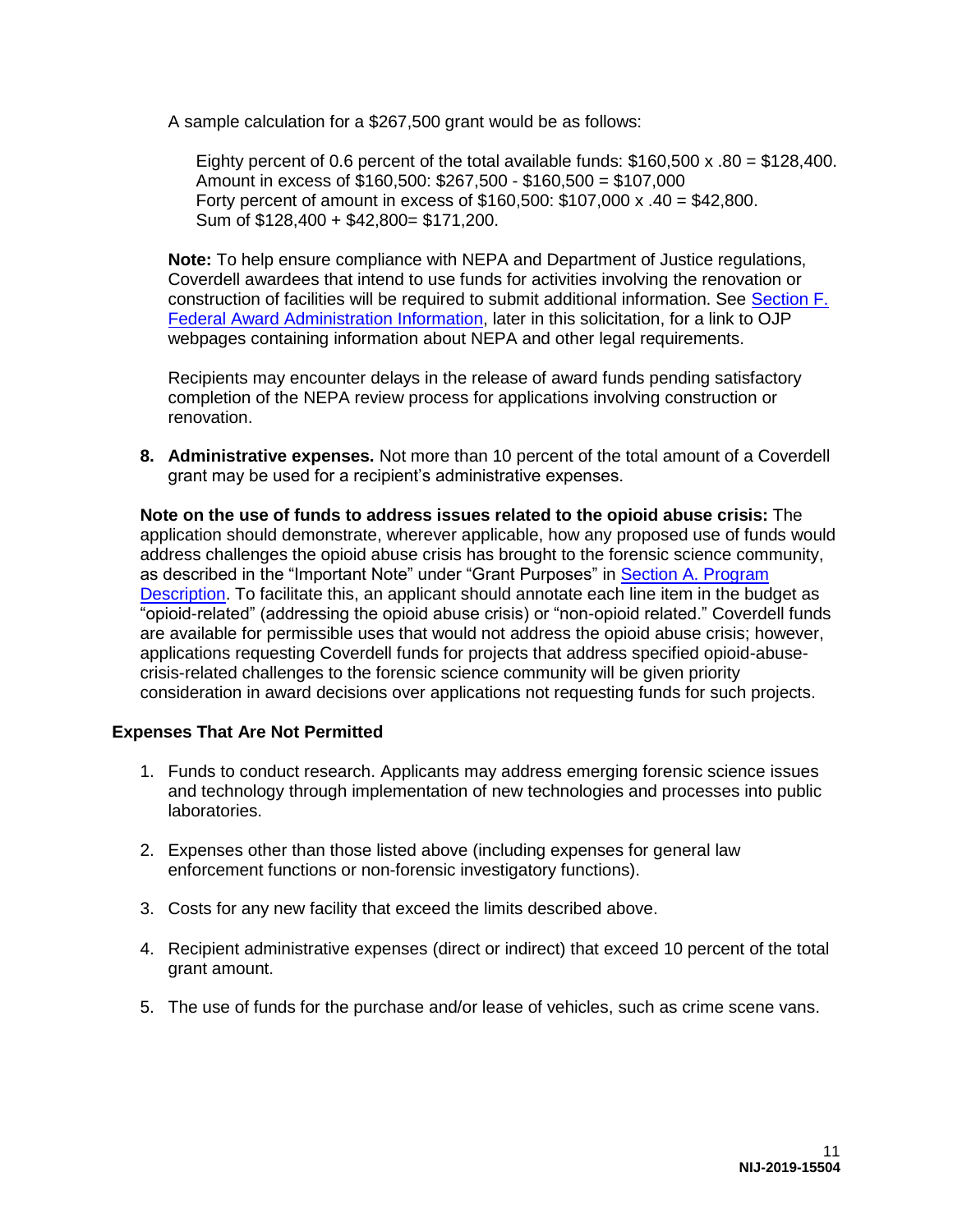#### <span id="page-12-0"></span>**Cost Sharing or Matching Requirement**

This solicitation does not require a match. However, if a successful application proposes a voluntary match amount, and OJP approves the budget, the total match amount incorporated into the approved budget becomes mandatory and subject to audit.

Voluntary committed cost sharing (defined at 2 C.F.R. 200.99) – or, voluntary match – must be cash-only under this program and, if that cash match is properly documented in the application, that additional cash contribution to the project will be considered in award decisions as described under Section E. Application Review Information, below. For additional information on cost sharing and match, see the DOJ Grants Financial Guide at [https://ojp.gov/financialguide/DOJ/PostawardRequirements/chapter3.3b.htm.](https://ojp.gov/financialguide/DOJ/PostawardRequirements/chapter3.3b.htm)

#### <span id="page-12-1"></span>**Pre-agreement Costs (also known as Pre-award Costs)**

Pre-agreement costs are costs incurred by the applicant prior to the start date of the period of performance of the federal award.

OJP does **not** typically approve pre-agreement costs; an applicant must request and obtain the prior written approval of OJP for all such costs. All such costs incurred prior to award and prior to approval of the costs are incurred at the sole risk of the applicant. (Generally, no applicant should incur project costs *before* submitting an application requesting federal funding for those costs.) Should there be extenuating circumstances that make it appropriate for OJP to consider approving pre-agreement costs, the applicant may contact the point of contact listed on the title page of this solicitation for the requirements concerning written requests for approval. If approved in advance by OJP, award funds may be used for pre-agreement costs, consistent with the recipient's approved budget and applicable cost principles. See the section on Costs Requiring Prior Approval in the DOJ Grants Financial Guide at <https://ojp.gov/financialguide/DOJ/index.htm>for more information.

#### <span id="page-12-2"></span>**Limitation on Use of Award Funds for Employee Compensation; Waiver**

With respect to any award of more than \$250,000 made under this solicitation, a recipient may not use federal funds to pay total cash compensation (salary plus cash bonuses) to any employee of the recipient at a rate that exceeds 110 percent of the maximum annual salary payable to a member of the federal government's Senior Executive Service (SES) at an agency with a Certified SES Performance Appraisal System for that year.<sup>8</sup> The 2019 salary table for SES employees is available at the Office of Personnel Management website at [https://www.opm.gov/policy-data-oversight/pay-leave/salaries-wages/salary](https://www.opm.gov/policy-data-oversight/pay-leave/salaries-wages/salary-tables/19Tables/exec/html/ES.aspx)[tables/19Tables/exec/html/ES.aspx.](https://www.opm.gov/policy-data-oversight/pay-leave/salaries-wages/salary-tables/19Tables/exec/html/ES.aspx) Note: A recipient may compensate an employee at a greater rate, provided the amount in excess of this compensation limitation is paid with nonfederal funds. (Non-federal funds used for any such additional compensation will not be considered matching funds, where match requirements apply.) If only a portion of an employee's time is charged to an OJP award, the maximum allowable compensation is equal to the percentage of time worked times the maximum salary limitation.

The Assistant Attorney General for OJP may exercise discretion to waive, on an individual basis, this limitation on compensation rates allowable under an award. An applicant that

 $\overline{a}$ 

<sup>&</sup>lt;sup>8</sup> OJP does not apply this limitation on the use of award funds to the nonprofit organizations listed in Appendix VIII to 2 C.F.R. Part 200.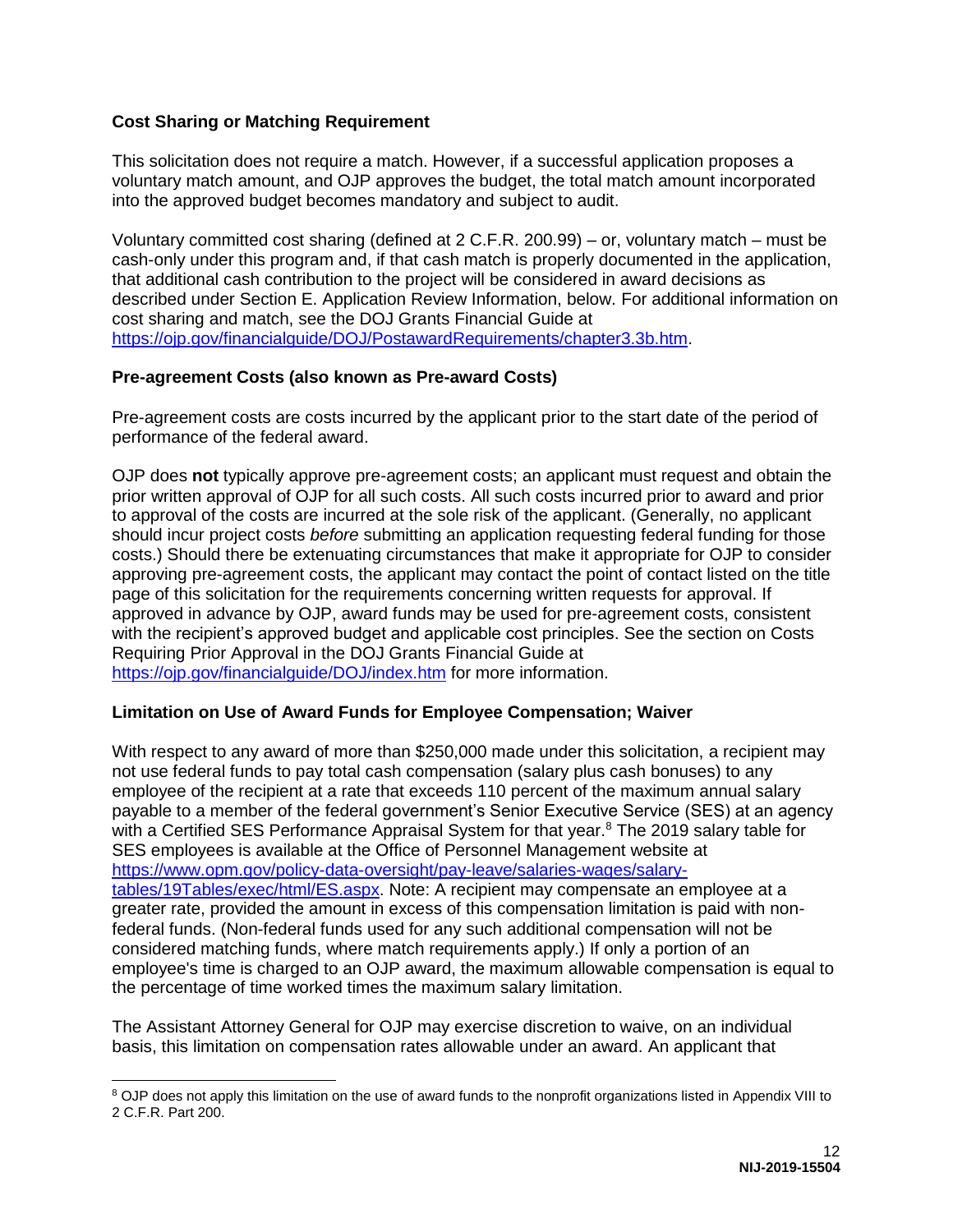requests a waiver should include a detailed justification in the budget narrative of its application. An applicant that does not submit a waiver request and justification with its application should anticipate that OJP will require the applicant to adjust and resubmit the budget.

The justification should address, in the context of the work the individual would do under the award, the particular qualifications and expertise of the individual, the uniqueness of a service the individual will provide, the individual's specific knowledge of the proposed program or project, and a statement that explains whether and how the individual's salary under the award would be commensurate with the regular and customary rate for an individual with his/her qualifications and expertise, and for the work he/she would do under the award.

### <span id="page-13-1"></span>**Prior Approval, Planning, and Reporting of Conference/Meeting/Training Costs**

OJP strongly encourages every applicant that proposes to use award funds for any conference-, meeting-, or training-related activity (or similar event) to review carefully—before submitting an application—the OJP and DOJ policy and guidance on approval, planning, and reporting of such events, available at

[https://www.ojp.gov/financialguide/DOJ/PostawardRequirements/chapter3.10a.htm.](https://www.ojp.gov/financialguide/DOJ/PostawardRequirements/chapter3.10a.htm) OJP policy and guidance (1) encourage minimization of conference, meeting, and training costs; (2) require prior written approval (which may affect project timelines) of most conference, meeting, and training costs for cooperative agreement recipients, as well as some conference, meeting, and training costs for grant recipients; and (3) set cost limits, which include a general prohibition of all food and beverage costs.

#### <span id="page-13-2"></span>**Costs Associated with Language Assistance (if applicable)**

If an applicant proposes a program or activity that would deliver services or benefits to individuals, the costs of taking reasonable steps to provide meaningful access to those services or benefits for individuals with limited English proficiency may be allowable. Reasonable steps to provide meaningful access to services or benefits may include interpretation or translation services, where appropriate.

For additional information, see the "Civil Rights Compliance" section under ["Overview of Legal](https://ojp.gov/funding/Explore/LegalOverview/index.htm)  [Requirements Generally Applicable to OJP Grants and Cooperative Agreements – FY 2018](https://ojp.gov/funding/Explore/LegalOverview/index.htm)  [Awards"](https://ojp.gov/funding/Explore/LegalOverview/index.htm) in the OJP Funding Resource Center at [https://ojp.gov/funding/index.htm.](https://ojp.gov/funding/index.htm)

# <span id="page-13-0"></span>**C. Eligibility Information**

States<sup>9</sup> and units of local government may apply for FY 2019 competitive Coverdell funds. States may be eligible for both formula and competitive funds. Units of local government within States may be eligible for competitive funds and may apply directly to NIJ. This solicitation is ONLY for the competitive funds. Any State application for funding **MUST** be submitted by the Coverdell SAA (see list of SAAs on the OJP Web site at [www.ojp.usdoj.gov/saa/index.htm\)](http://www.ojp.usdoj.gov/saa/index.htm). (Other interested State agencies or departments must coordinate with their respective SAAs.)

**Note:** A prospective recipient of grant funds that is found to have an "unresolved audit finding" from a DOJ Office of the Inspector General audit, as described at 34 U.S.C. § 10263, will be

 <sup>9</sup> For purposes of the Coverdell program, the term "State" means each of the 50 States, the District of Columbia, the Commonwealth of Puerto Rico, the Virgin Islands, American Samoa, Guam, and the Commonwealth of the Northern Mariana Islands. For certain purposes, American Samoa and the Northern Mariana Islands are treated as one State.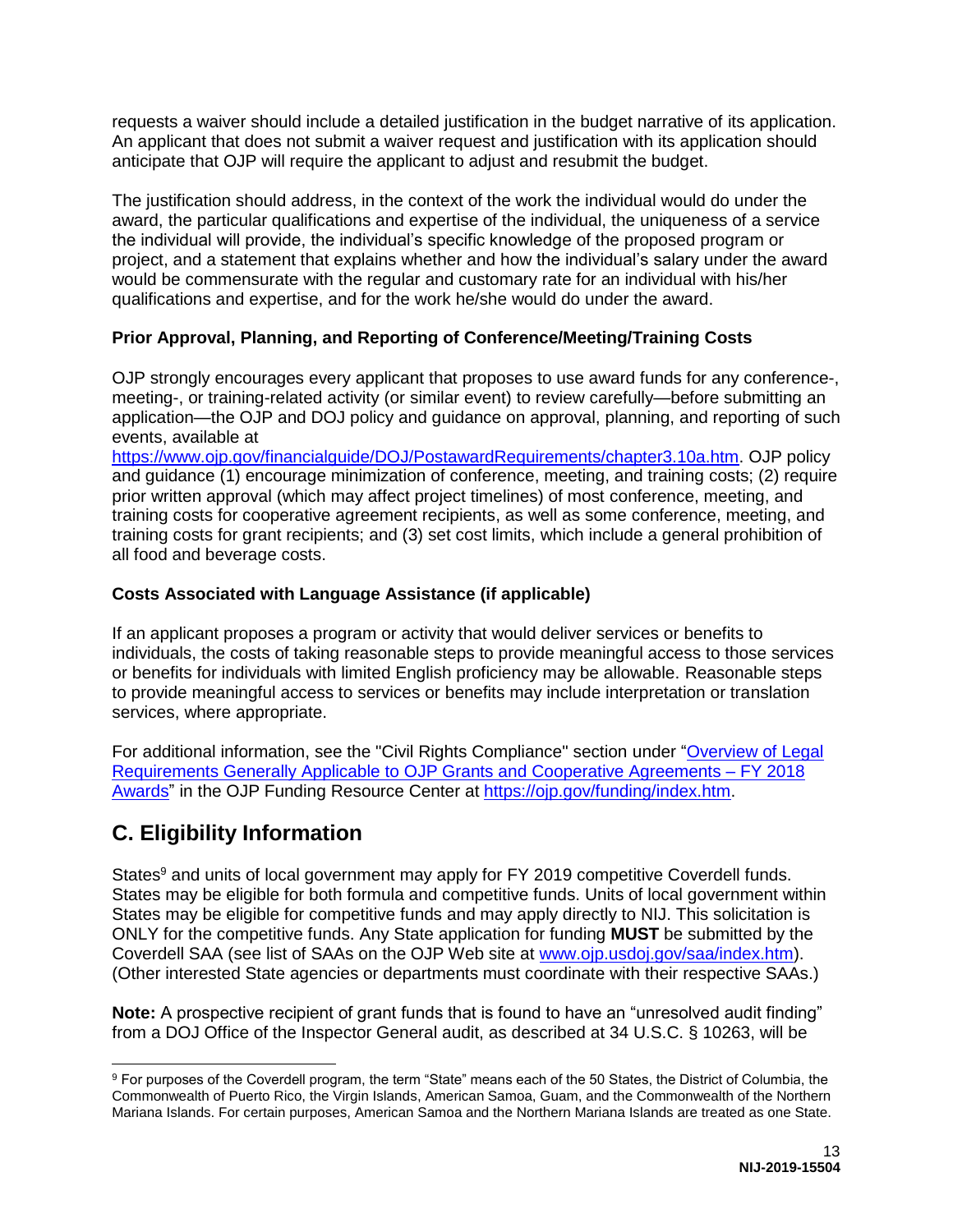ineligible to receive grant funds during the period specified in that statute. See 34 U.S.C. § 10263(2).

See [Section A. Program Description](#page-4-0) for details on what NIJ considers a "forensic science laboratory," for purposes of this solicitation.

The Coverdell law (at 34 U.S.C. § 10562) requires that, to request a grant, an applicant for Coverdell funds **must submit**:

- **1. A certification and description regarding a plan for forensic science laboratories***.* Each applicant must submit a certification that the State or unit of local government has developed a plan for forensic science laboratories under a program intended to improve the quality and timeliness of forensic science or medical examiner services in the State, including such services provided by the laboratories operated by the State and those operated by units of local government within the State. Applicants must also specifically describe the manner in which the grant will be used to carry out that plan.
- **2. A certification regarding use of generally accepted laboratory practices**. Each applicant must submit a certification that any forensic laboratory system, medical examiner's office, or coroner's office in the State, including any laboratory operated by a unit of local government within the State, that will receive any portion of the grant amount (whether directly or through a subgrant) uses generally accepted laboratory practices and procedures established by accrediting organizations or appropriate certifying bodies.
- **3. A certification regarding forensic science laboratory accreditation**. Each applicant must submit a certification that any forensic science laboratory system in the State, including any laboratory operated by a unit of local government within the State, that will receive any portion of the grant amount (whether directly or through a subgrant) either is accredited, **or**, is not so accredited, but will (or will be required in a legally binding and enforceable writing to) use a portion of the grant amount to prepare and apply for such accreditation not more than 2 years after the date on which a grant is awarded under the FY 2019 Paul Coverdell Forensic Science Improvement Grants Program.
- **4. A certification and description regarding costs of new facilities**. Each applicant must submit a certification that the amount of the grant used for the costs of any new facility constructed as part of a program to improve the quality and timeliness of forensic science or medical examiner services will not exceed certain limitations set forth in the Coverdell law at 34 U.S.C. § 10564(c). (See information on "permissible expenses" in the next section of this solicitation.) Applicants must also specifically describe any new facility to be constructed as well as the estimated costs of the facility.
- **5. A certification regarding external investigations into allegations of serious negligence or misconduct**. Each applicant must submit a certification that "a government entity exists and an appropriate process is in place to conduct independent external investigations into allegations of serious negligence or misconduct substantially affecting the integrity of the forensic results committed by employees or contractors of any forensic laboratory system, medical examiner office, coroner's office, law enforcement storage facility, or medical facility in the State that will receive a portion of the grant amount."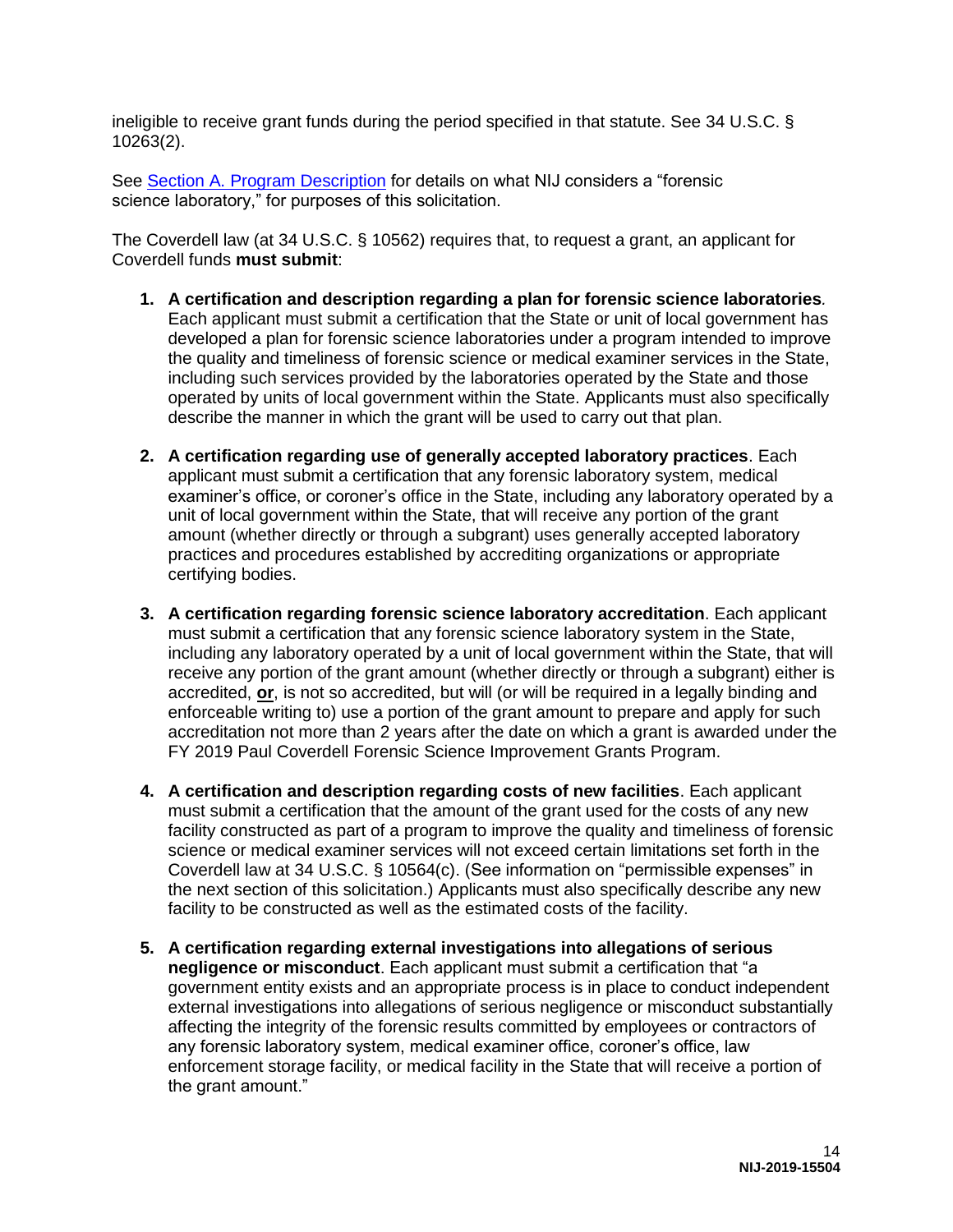Applicants are expected to carefully review the requirements of each certification before determining whether the certification properly may be made. Any certification that is submitted must be executed by an official who is both familiar with the requirements of the certification, and authorized to make the certification on behalf of the applicant agency (that is, the agency applying directly to NIJ). **Certifications must be submitted using the templates that appear in [Appendix 1](#page-46-0)**.

Certifications made on behalf of subrecipients of award funds—rather than certifications made on behalf of the agency applying directly to NIJ—are **not** acceptable to satisfy the certification requirements and should not be submitted.

In connection with the certification regarding external investigations (described above), applicants **must** provide, prior to receiving award funds, the name(s) of the existing "government entity" (or government entities). This information is to be provided as an attachment to the program narrative section of the application. See ["What an Application Should](#page-19-1)  [Include"](#page-19-1) and [Appendix 2,](#page-53-0) which includes a template for the attachment.

In connection with the certification regarding forensic science laboratory accreditation (described above), applicants **must** demonstrate, prior to receiving award funds, that any forensic science laboratory system, including any laboratory operated by a unit of local government within the State, that will receive any portion of the grant amount either is accredited or will (or will be required to) prepare and apply for accreditation consistent with the Coverdell law. See ["What an Application Should Include,](#page-19-1)" which describes the documentation and information an applicant is to provide regarding its accreditation or its plans to prepare and apply for accreditation.

The accrediting body must be a signatory to an internationally recognized arrangement and must offer accreditation to forensic science conformity assessment bodies using an accreditation standard that is recognized by that internationally recognized arrangement. The scope of the accreditation must include all discipline(s) for which funds are requested. If the current scope of accreditation does not include the discipline(s) for which funds are requested, the applicant must include funds in its budget and plans in its program narrative to prepare and apply for accreditation in those disciplines.

Please note that funds will not be made available to applicant agencies that fail to provide the necessary information.

#### **Important Note on Referrals in Connection With Allegations of Serious Negligence or Serious Misconduct**

The highest standards of integrity in the practice of forensic science are critical to the enhancement of the administration of justice. NIJ assumes that recipients (and subrecipients) of Coverdell funds will make use of the process referenced in their certification as to external investigations and will refer allegations of serious negligence or misconduct substantially affecting the integrity of forensic results to government entities with an appropriate process in place to conduct independent external investigations, such as the government entities identified in the grant application.

For each fiscal year of an award made under this solicitation, recipients will be required to report to NIJ on an annual basis —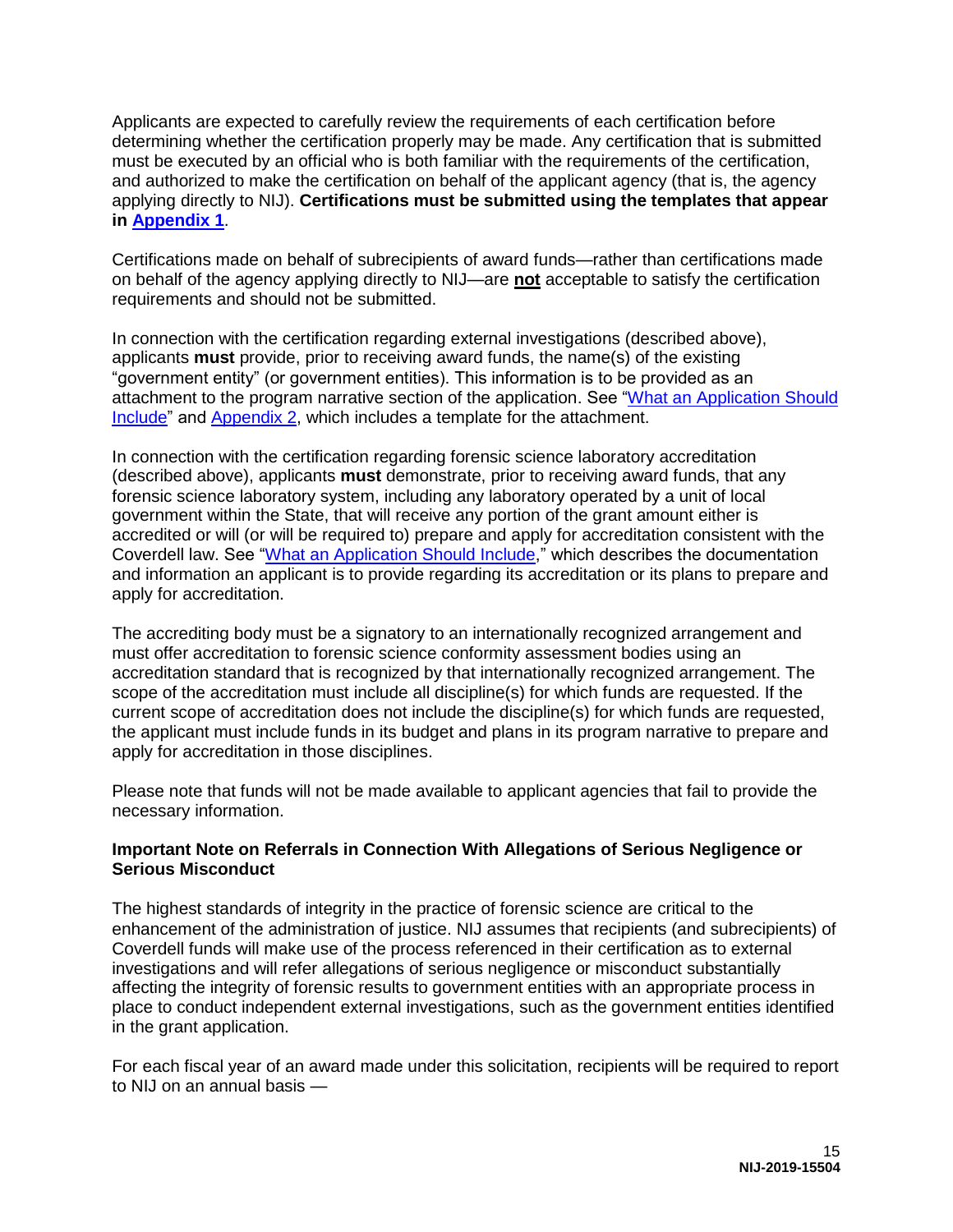- 1. The number and nature of any such allegations;
- 2. Information on the referrals of such allegations (e.g., the government entity or entities to which referred, the date of referral);
- 3. The outcome of such referrals (if known as of the date of the report); and
- 4. If any such allegations were not referred, the reason(s) for the non-referral.

Payments to recipients (including payments under future awards) may be withheld if the required information is not submitted on a timely basis.

#### **Special Guidance on Certification Regarding External Investigations Into Allegations of Serious Negligence or Misconduct.**

The certification regarding external investigations has a number of requirements, each of which must be satisfied before the certification may be made. The official authorized to make the certification on behalf of the applicant agency must carefully review each of the statutory elements and this guidance before determining whether a certification properly may be made. After reviewing the information and guidance provided here, the official, on behalf of the applicant agency, must determine whether:

- A government entity exists.
- With an appropriate process in place.
- To conduct independent, external investigations.
- Into allegations of serious negligence or misconduct.
- Substantially affecting the integrity of the forensic results.
- Committed by employees or contractors.
- Of any forensic laboratory system, medical examiner's office, coroner's office, law enforcement storage facility, or medical facility in the State that will receive a portion of the grant amount.

**Note:** In making this certification, the certifying official is certifying that these requirements are satisfied not only with respect to the applicant itself, but also with respect to each entity that will receive a portion of the grant amount. Certifying officials are advised that:

- (1) A false statement in the certification or in the grant application that it supports may be the subject of criminal prosecution, including under 18 U.S.C. § 1001 and 34 U.S.C. § 10272; and
- (2) Office of Justice Programs grants, including certifications provided in connection with such grants, are subject to review by the Office of Justice Programs and/or by the Department of Justice's Office of the Inspector General.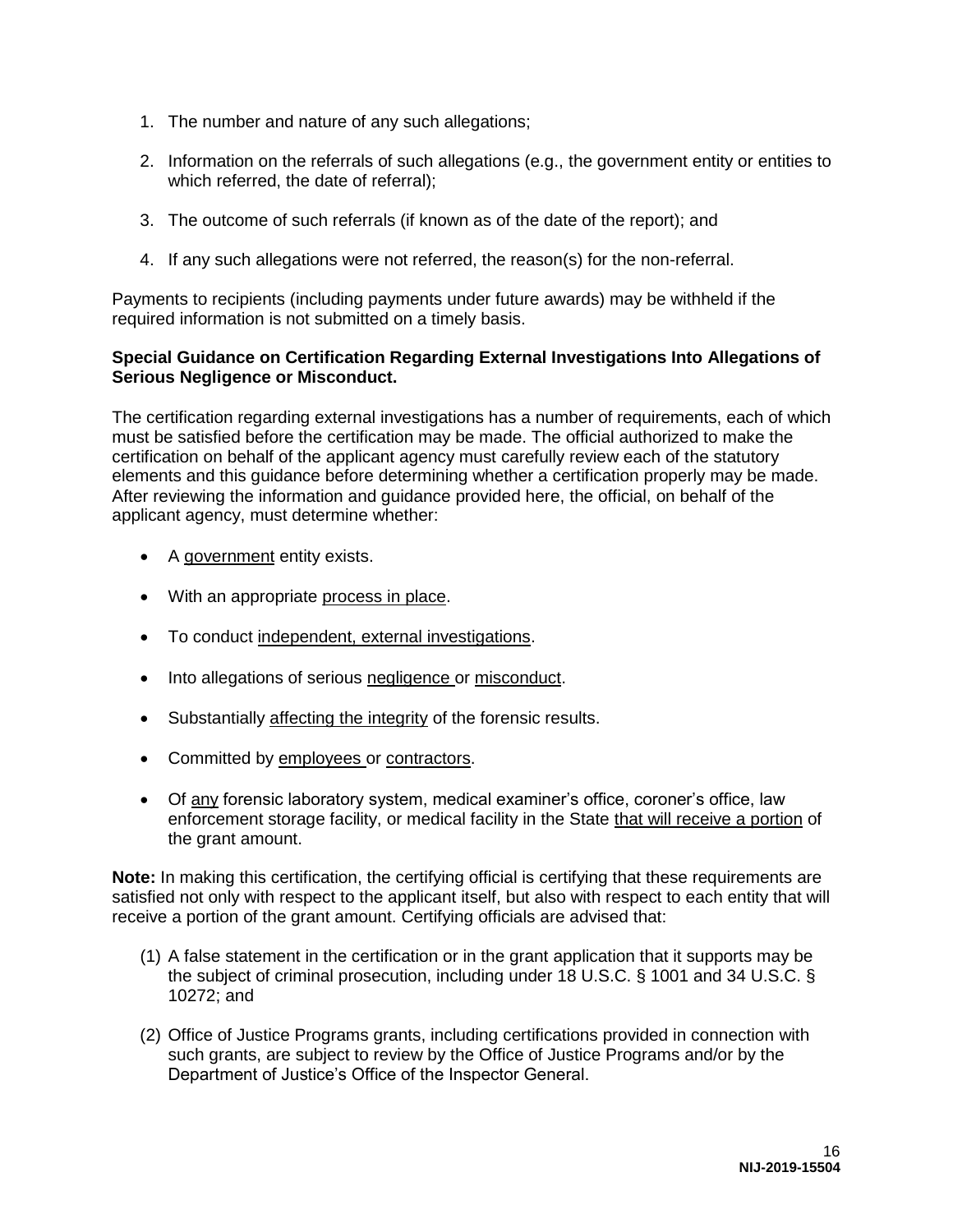The following guidance, provided by way of examples for applicants' review, is designed to illustrate elements of the external investigation certification that the official authorized to make the certification on behalf of the applicant agency must take into account in determining whether the certification properly may be made.

Because it is not possible for NIJ to provide examples relating to every type of government entity with an appropriate process in place to conduct independent, external investigations into allegations of serious negligence or misconduct substantially affecting the integrity of the forensic results committed by employees or contractors, this guidance should not be viewed as all inclusive. In addition, this guidance is not intended to constitute legal advice from NIJ on the question of whether the required certification properly may be made on behalf of the applicant. Such a determination must be made by an appropriate official based on the statutory requirements of the certification after review of this guidance.

#### **Illustrative Examples:**

1. The only government entity that will receive Coverdell award funds is a forensic laboratory that is a unit of a local law enforcement agency (e.g., a police department). The law enforcement agency has an Internal Affairs Division (IAD) that reports directly to the head of the law enforcement agency (the Police Chief) and the head of the unit of local government (the Mayor/City Commissioner). The IAD has the authority to conduct investigations into allegations of serious negligence or misconduct by laboratory employees **and** contractors.

*Guidance:* Execution of the certification might be appropriate under these facts. Nevertheless, the official authorized to make the certification on behalf of the applicant agency must be satisfied that the IAD at issue has the requisite authority to conduct independent investigations (for example, whether the IAD is completely free from influence or supervision by laboratory management officials) into allegations relating to employees or contractors of the laboratory.

2. A State intends to distribute Coverdell award funds to State and local forensic laboratories and medical examiners/coroners' offices. There is an Office of the Inspector General (OIG) in the State with authority to conduct investigations into allegations of serious negligence or misconduct by employees and contractors of forensic laboratories and medical examiner/coroners' offices, both at the State and local levels.

*Guidance:* Execution of the certification might be appropriate under these facts. Nevertheless, the certifying official must be satisfied that the State IG's authority in this regard is not circumscribed in such a way that the IG's ability to conduct independent investigations is limited (for example, through a reporting hierarchy that does not provide for the IG to report directly to the chief executive officer or another equally independent State official or office).

3. A city has applied for a Coverdell award and all funds will go to the city's forensic laboratory. There is a process in place whereby the city's District Attorney (DA) may appoint an independent investigator to conduct an investigation into allegations concerning the city's forensic laboratory. If the DA appoints an independent investigator, the investigator will have authority to investigate allegations of serious negligence or misconduct by both laboratory employees and contractors.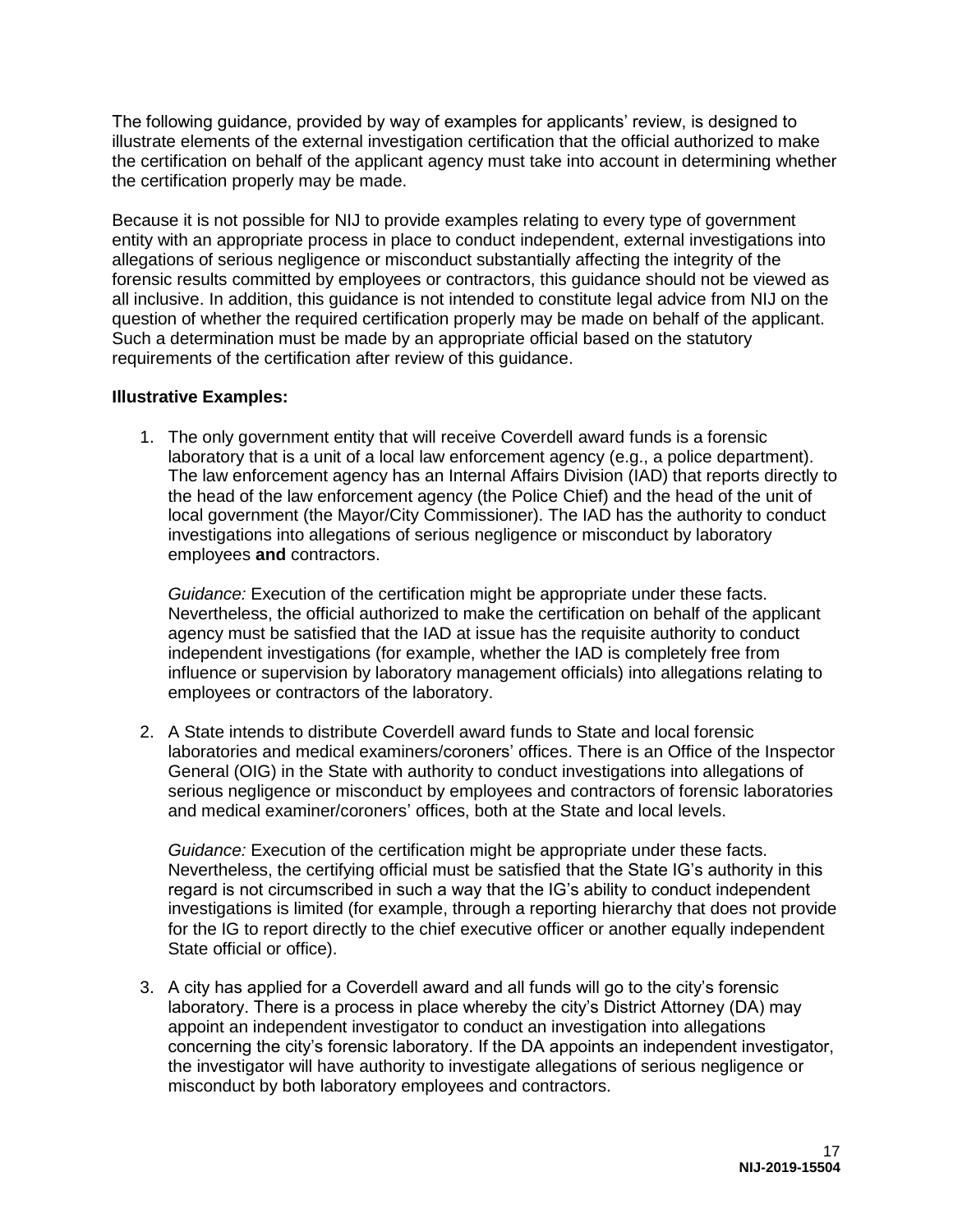*Guidance:* Execution of the certification might be appropriate under these facts. In this regard, however, the certifying official must be satisfied that the process at issue (appointment of an independent investigator by the city DA) includes procedures under which allegations involving the laboratory are submitted to or are made known to the DA, and that the DA's authority and responsibility to appoint an independent investigator to conduct investigations of such allegations is sufficiently delineated in city policies and/or regulations so that the "appropriate process" in place is clearly defined.

4. An applicant agency determines that the forensics laboratory director (or some other individual in the chain of command at the laboratory) has sole responsibility to conduct investigations into allegations of serious negligence or misconduct committed by laboratory employees.

*Guidance:* Under these circumstances, execution of the certification would not be appropriate because there is no process in place to conduct independent, external investigations into allegations of serious negligence or misconduct committed by laboratory employees and contractors.

5. A State applicant intends to distribute Coverdell award funds to forensic laboratories at both the State and local level. An independent commission established by the Governor has authority to investigate allegations of serious negligence or misconduct by employees, including employees of units of local government within the State.

*Guidance:* Under these circumstances, the existence of this commission is not itself a sufficient basis for execution of the certification. In this regard, the commission does not have authority to investigate allegations of serious negligence or misconduct by contractors of State and local government forensic laboratories that receive Coverdell funds. (If, however, some other government entity, distinct from the commission, has a process in place to conduct independent external investigations of allegations of serious negligence or misconduct by such contractors, execution of the certification might be appropriate depending on all the facts.)

6. A local forensic laboratory, which is intended to receive a portion of the funds from a Coverdell award to a State, notifies the State applicant that a quality assurance official is responsible for investigating allegations of serious negligence or misconduct by employees and contractors of the local forensic laboratory. The quality assurance official reports to the director of the forensic laboratory.

*Guidance:* Under these circumstances, execution of the certification would not be appropriate because the quality assurance official reports to the director of the forensic laboratory; therefore, there is no process in place to conduct independent, external investigations of allegations against the forensics laboratory as required to make the certification.

7. An applicant agency (a forensics laboratory) intends to employ a contractor or a nongovernmental organization to conduct investigations into allegations of serious negligence or misconduct committed by laboratory employees.

*Guidance:* Under these circumstances, execution of the certification would not be appropriate as there is neither a government entity, nor an appropriate process in place to conduct independent, external investigations of allegations against the laboratory,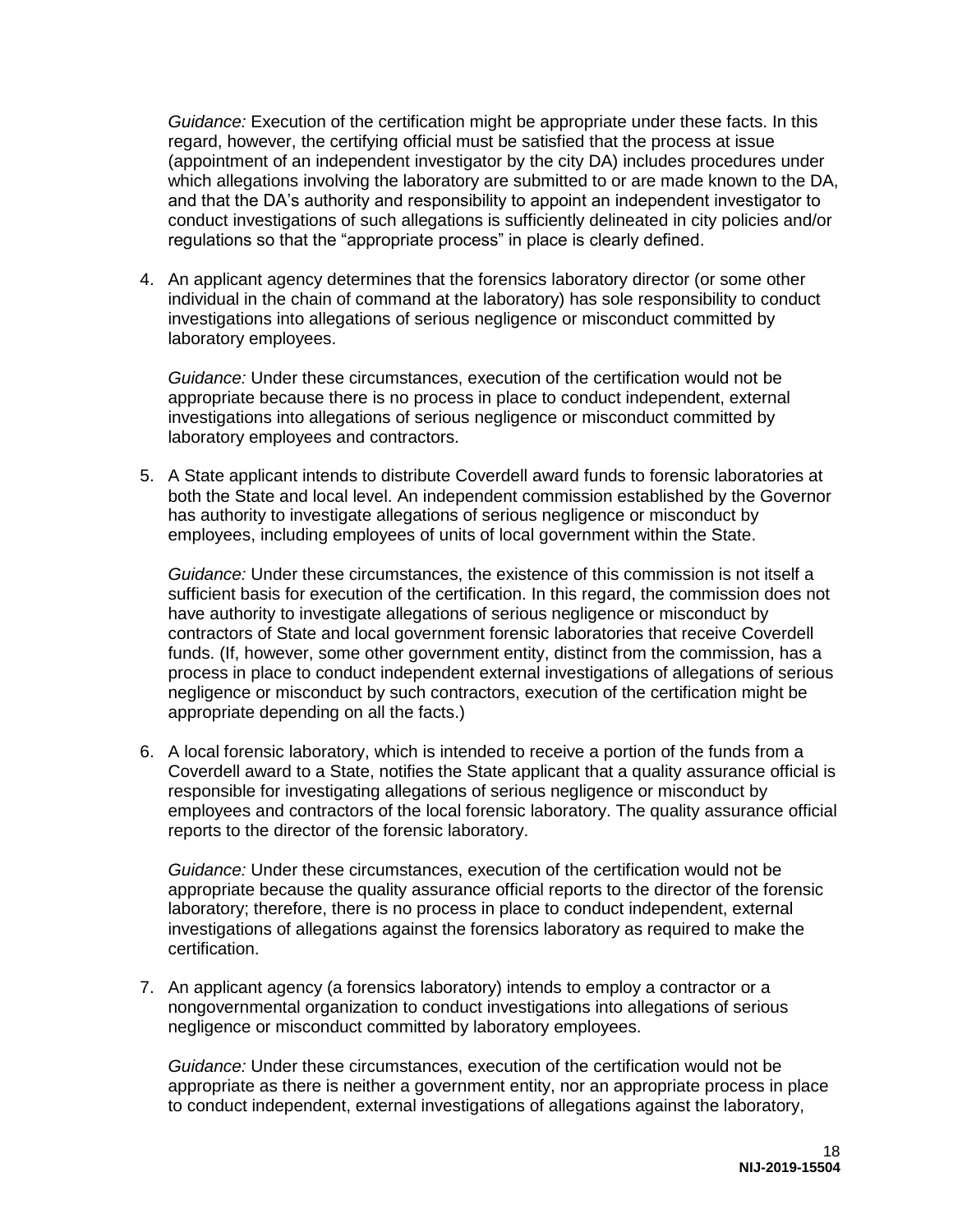whether alleged to be committed by laboratory employees and/or contractors, because the contractor or nongovernmental entity is employed by and responsible to the forensics laboratory.

8. An applicant agency is accredited by an independent accrediting or certifying organization such as the ANSI-ASQ National Accreditation Board (ANAB), National Association of Medical Examiners (NAME), the American Association for Laboratory Accreditation (A2LA), International Association of Coroners & Medical Examiners (IAC&ME), etc.

*Guidance:* In this situation, execution of the certification would not be appropriate. The fact of accreditation or certification by an outside entity on its own does not demonstrate that the agency has a process in place to investigate allegations of serious negligence or misconduct committed by employees or contractors. There is insufficient information to properly make the required certification in this situation.

For information on cost sharing or match requirements, see [Section B. Federal Award](#page-7-0)  [Information](#page-7-0)*.* 

# <span id="page-19-0"></span>**D. Application and Submission Information**

#### <span id="page-19-1"></span>**What an Application Should Include**

This section describes in detail what an application should include. An applicant should anticipate that if it fails to submit an application that contains all of the specified elements, it may negatively affect the review of its application; and, should a decision be made to make an award, it may result in the inclusion of award conditions that preclude the recipient from accessing or using award funds until the recipient satisfies the conditions and OJP makes the funds available.

Moreover, an applicant should anticipate that an application that OJP determines is nonresponsive to the scope of the solicitation, or that OJP determines does not include the application elements that NIJ has designated to be critical, will neither proceed to peer review, nor receive further consideration. For this solicitation, NIJ has designated the following application elements as critical: Program Narrative, Budget Detail Worksheet, Budget Narrative, and **all five** certifications required by the Coverdell law.

**NOTE:** OJP has combined the Budget Detail Worksheet and Budget Narrative in a single document collectively referred to as the Budget Detail Worksheet. See "Budget Information and Associated Documentation" below for more information about the Budget Detail Worksheet and where it can be accessed.

See the "**Note on the use of funds to address issues related to the opioid abuse crisis**," in the ["Budget Information"](#page-9-0) section above, under Section B. Federal Award Information, for an important discussion relevant to applicants requesting funds to address forensic science challenges relating to the opioid abuse crisis.

*OJP strongly recommends that applicants use appropriately descriptive file names (e.g*.*, "Program Narrative," "Budget Detail Worksheet," "Timelines," "Memoranda of Understanding,"*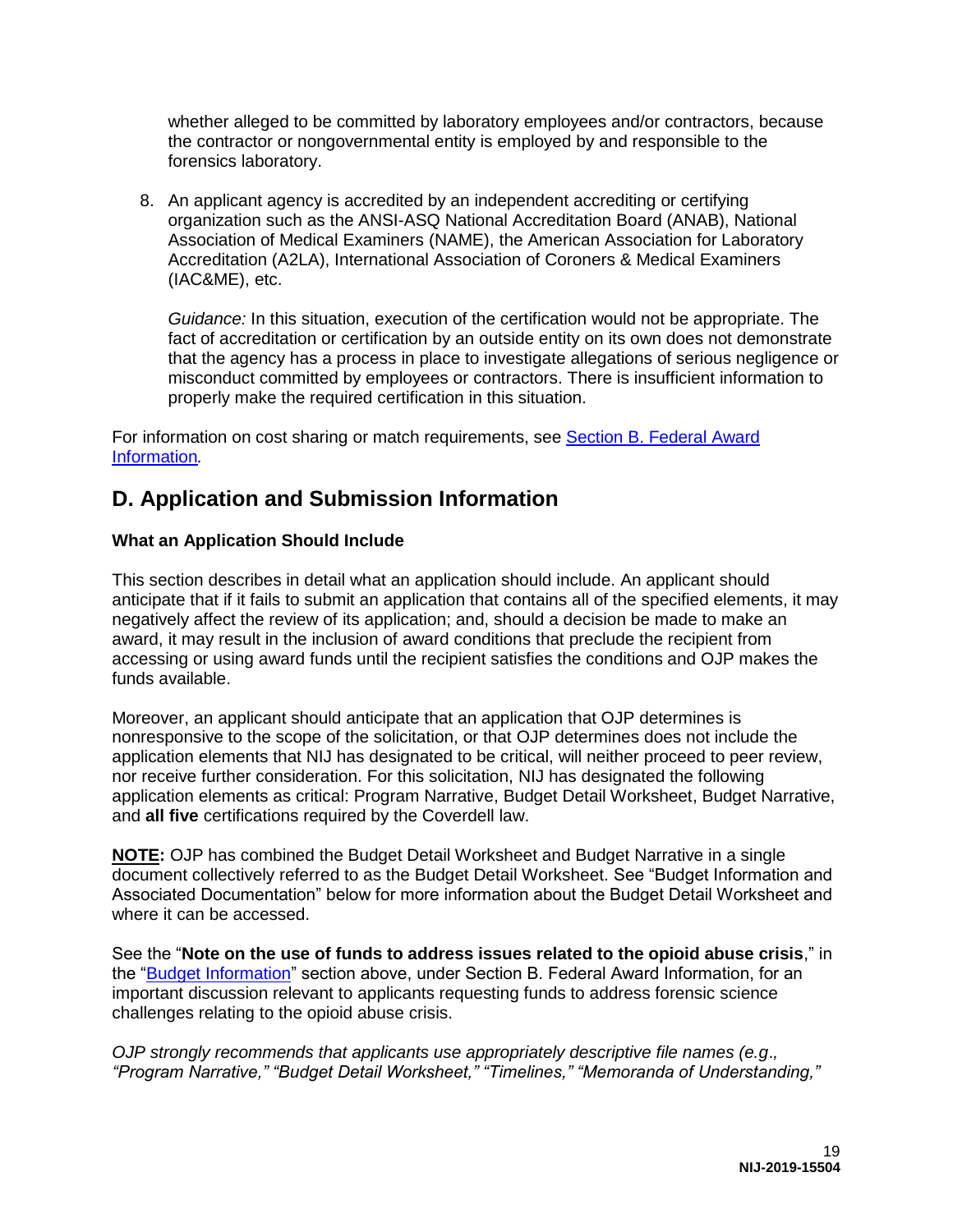*"Resumes") for all attachments. Also, OJP recommends that applicants include resumes in a single file.*

Please review the "Note on File Names and File Types" under [How To Apply](#page-33-0) to be sure applications are submitted in permitted formats.

#### **1. Information to Complete the Application for Federal Assistance (SF-424)**

The SF-424 is a required standard form used as a cover sheet for submission of preapplications, applications, and related information. Grants.gov and the OJP Grants Management System (GMS) take information from the applicant's profile to populate the fields on this form. When selecting "type of applicant," if the applicant is a for-profit entity, select "For-Profit Organization" or "Small Business" (as applicable).

To avoid processing delays, an applicant must include an accurate legal name on its SF-424. On the SF-424, current OJP award recipients, when completing the field for "Legal Name" (box 8a), should use the same legal name that appears on the prior year award document (which is also the legal name stored in OJP's financial system.) Also, current recipients should enter the Employer Identification Number (EIN) in box 8b exactly as it appears on the prior year award document. An applicant with a current, active award(s) must ensure that its GMS profile is current. If the profile is not current, the applicant should submit a Grant Adjustment Notice updating the information on its GMS profile prior to applying under this solicitation.

A new applicant entity should enter its official legal name in box 8a, its address in box 8d, its EIN in box 8b, and its Data Universal Numbering System (DUNS) number in box 8c of the SF-424. A new applicant entity should attach official legal documents to its application (e.g., articles of incorporation, 501(c)(3) status documentation, organizational letterhead) to confirm the legal name, address, and EIN entered into the SF-424. OJP will use the System for Award Management (SAM) to confirm the legal name and DUNS number entered in the SF-424; therefore, an applicant should ensure that the information entered in the SF-424 matches its current registration in SAM. See the [How to Apply](#page-33-0) section for more information on SAM and DUNS numbers.

Applicants should ensure that the legal name is correct and matches on the SF-424, the five required certifications, and the external investigations attachment.

**Intergovernmental Review:** This solicitation ("funding opportunity") **is** subject to [Executive](https://www.archives.gov/federal-register/codification/executive-order/12372.html)  [Order 12372.](https://www.archives.gov/federal-register/codification/executive-order/12372.html) An applicant may find the names and addresses of State Single Points of Contact (SPOCs) at the following website: [https://www.whitehouse.gov/wp](https://www.whitehouse.gov/wp-content/uploads/2017/11/Intergovernmental_-Review-_SPOC_01_2018_OFFM.pdf)[content/uploads/2017/11/Intergovernmental\\_-Review-\\_SPOC\\_01\\_2018\\_OFFM.pdf.](https://www.whitehouse.gov/wp-content/uploads/2017/11/Intergovernmental_-Review-_SPOC_01_2018_OFFM.pdf) If the State appears on the SPOC list, the applicant must contact the State SPOC to find out about, and comply with, the State's process under E.O. 12372. In completing the SF-424, an applicant whose State appears on the SPOC list is to make the appropriate selection in response to question 19 once the applicant has complied with its State E.O. 12372 process. (An applicant whose State does not appear on the SPOC list should answer question 19 by selecting the response that the: "Program is subject to E.O. 12372 but has not been selected by the State for review.")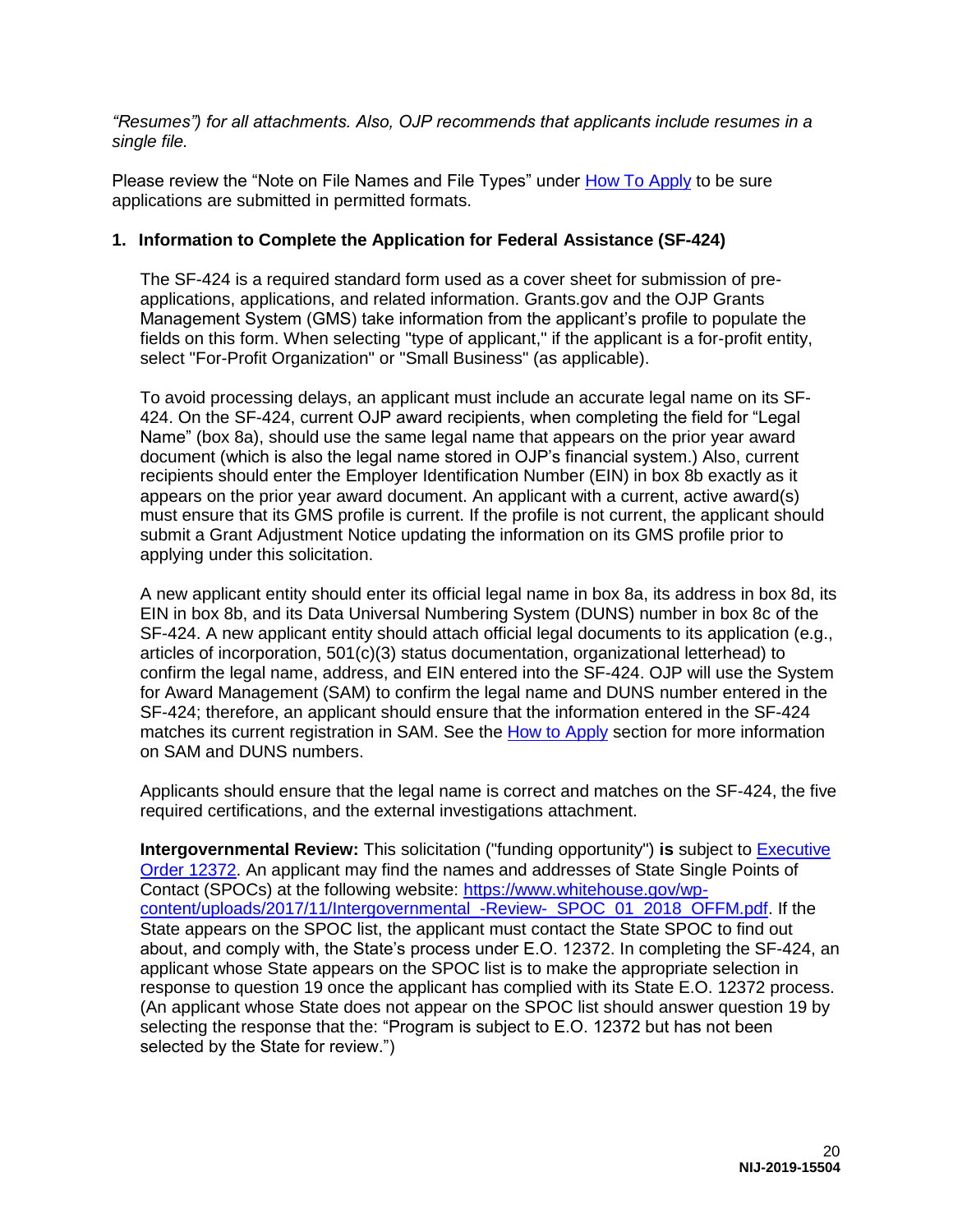#### **2. Project Abstract**

Applications should include a high-quality project abstract that summarizes the proposed project in 400 words or less. Project abstracts should be—

- Written for a general public audience.
- Submitted as a **separate** attachment with "Project Abstract" as part of its file name.
- Single-spaced, using a standard 12-point font (such as Times New Roman) with 1-inch margins.
- The project abstract should provide an outline limited to the scope of the FY 2019 Coverdell program.
- Example format:
	- o One to two sentences for statement of the problem.
	- o Three to four sentences outlining how this year's award will be utilized.
	- o One to two sentences describing the outcome.

As a separate attachment, the project abstract will **not** count against the page limit for the program narrative.

#### **3. Program Narrative**

The program narrative must specifically describe the manner in which Coverdell grant funds will be used to carry out the applicant's plan to improve forensic science or medical examiner/coroner services over current operations. (Reduction of forensic analysis backlogs is considered an improvement in timeliness of services.)

If grant funds are requested for costs of a new facility, the program narrative must specifically describe the new facility to be constructed and the estimated costs of that facility.

If grant funds are requested for projects to address the challenges to the State's forensic science laboratories posed by the opioid abuse crisis, the program narrative should describe the challenges posed and how the requested funds would help to address them.

Applicants should clearly identify if their agency is in a border or rural area.

#### **Accreditation**

If grant funds are requested for accreditation, the program narrative must describe accreditation activities and plans and, as applicable, the projected schedule for preparation for and application for accreditation. Under the Coverdell program, any forensic science laboratory system, including any laboratory operated by a unit of local government within the State, that is not accredited (as set out in the Coverdell law) and that will receive a portion of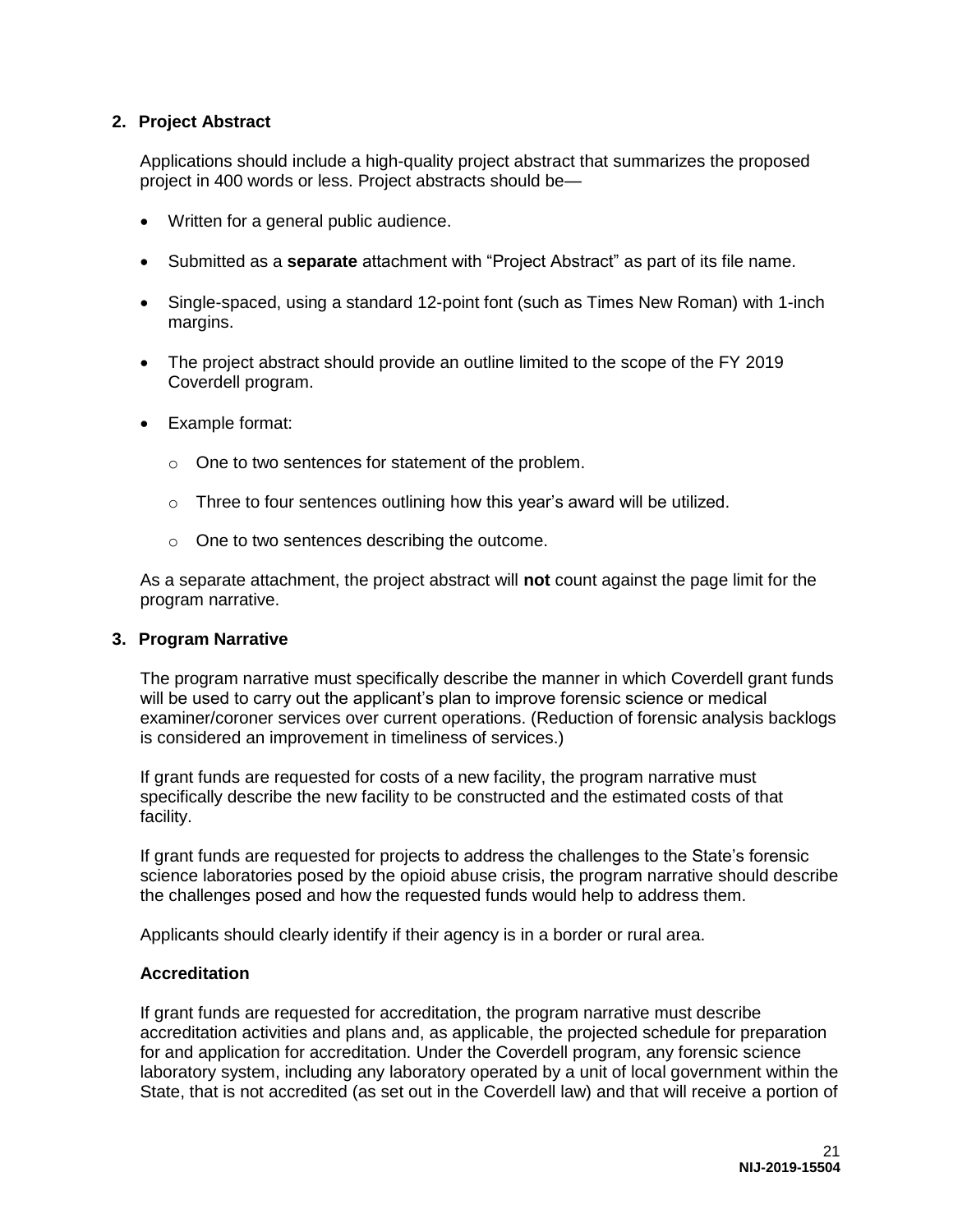the grant amount must use a portion of the grant amount to prepare and apply for accreditation not more than two (2) years after the date of the Coverdell grant award. For purposes of this solicitation, any State/local government entity performing forensic science services is considered a "forensic science laboratory."

• State applicants. A State that seeks competitive funds should describe how competitive funds will be used to support improvements in forensic science or medical examiner/coroner services above and beyond the improvements it will accomplish with its estimated amount of formula funds.<sup>10</sup> **States are expected to consider the needs of laboratories operated by units of local government as well as those operated by the State.** Existing resources and current needs will be considered in awarding competitive funds and should be addressed in any request for competitive funds. As part of the discussion of existing resources and current needs, applicants should include information in the program narrative that describes any known, specific impact(s) on resources and needs indicated by the applicant State's part 1 violent crime data.

Any State application for funding MUST be submitted by the Coverdell SAA (see list of SAAs on the OJP Web site at [www.ojp.usdoj.gov/saa/index.htm\)](http://www.ojp.usdoj.gov/saa/index.htm). When applying for competitive funds, an SAA should consult with all interested State agencies to prepare a request for competitive funds. No more than one request for competitive funds per State (SAA) will be funded. If more than one request for competitive funds is made by the State, each should be submitted as a separate application in Grants.gov.

 Unit of local government applicants. A unit of local government should consult all interested components before preparing an application for competitive funds. No more than one application for competitive funds per unit of local government will be funded. If more than one request for competitive funds is made by the unit of local government, each should be submitted as a separate application in Grants.gov. As part of the discussion of existing resources and current needs, applicants requesting competitive funds should include information in the program narrative that describes any known, specific impact(s) on resources and needs indicated by part 1 violent crime data (State data and any data reported by the applicant).

The program narrative section for a request for competitive funds should not exceed 20 double-spaced pages in 12-point font with 1-inch margins. Abstract, table of contents, charts, figures, appendices, and government forms do not count toward the 20-page limit for the narrative section. If the program narrative for a request for competitive funds fails to comply with these length-related restrictions, noncompliance may be considered in peer review and in final award decisions.

#### **The program narrative should be attached as a separate file with an appropriately descriptive file name.**

 $\overline{a}$ 

<sup>&</sup>lt;sup>10</sup> See Appendix 1 of the [Paul Coverdell Forensic Science Improvement Grants Program \(Formula\) solicitation](https://nij.gov/funding/Documents/solicitations/NIJ-2019-15503.pdf) for the estimated amount of FY 2019 formula funds, by State.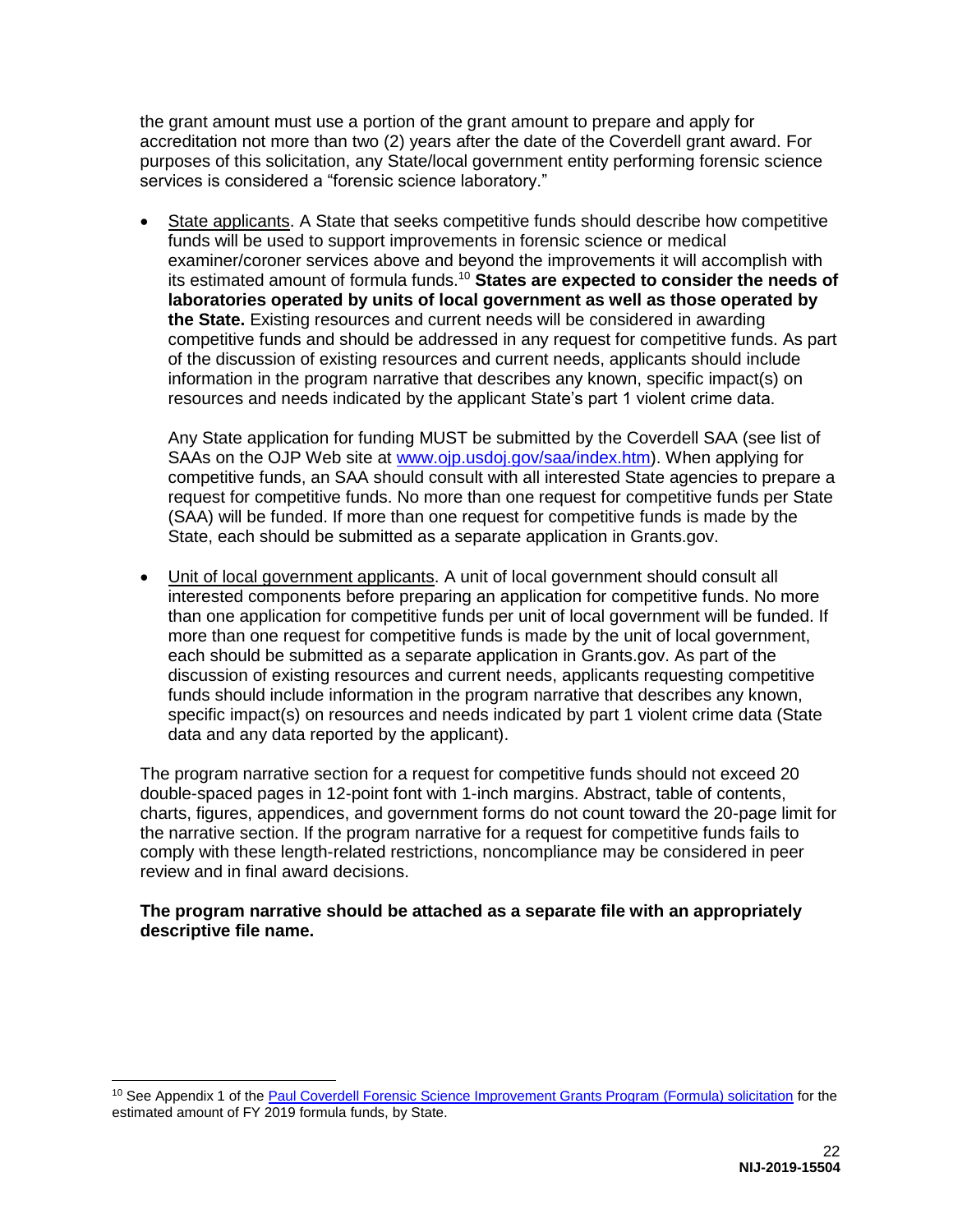The following sections should be included as part of the program narrative<sup>11</sup>:

- a. Description of the Issue.
- b. Project Design and Implementation.
- c. Capabilities and Competencies.
- d. Plan for Collecting the Data Required for this Solicitation's Performance Measures.

OJP will require each successful applicant to submit regular performance data that demonstrate the results of the work carried out under the award (see ["General](#page-43-0)  [Information about Post-Federal Award Reporting Requirements"](#page-43-0) in [Section F. Federal](#page-42-0)  [Award Administration Information\)](#page-42-0). The performance data directly relate to the goals, objectives, and deliverables identified under "Goals, Objectives, and Deliverables" in [Section A. Program Description.](#page-4-0)

Applicants should visit OJP's performance measurement page at [www.ojp.gov/performance](https://www.ojp.gov/performance) for an overview of performance measurement activities at OJP.

Performance measures for this solicitation are listed in [Appendix 3: Performance](#page-56-0)  [Measures Table.](#page-56-0)

The application should demonstrate the applicant's understanding of the performance data reporting requirements for this grant program and detail how the applicant will gather the required data should it receive funding.

Please note that applicants are **not** required to submit performance data with the application. Performance measures information is included as an alert that successful applicants will be required to submit performance data as part of the reporting requirements under an award.

e. Other/Part 1 violent crimes data (see page 7f).

#### **Note on Project Evaluations**

An applicant that proposes to use award funds through this solicitation to conduct project evaluations should be aware that certain project evaluations (such as systematic investigations designed to develop or contribute to generalizable knowledge) may constitute "research" for purposes of applicable DOJ human subjects protection regulations. However, project evaluations that are intended only to generate internal improvements to a program or service, or are conducted only to meet OJP's performance measure data reporting requirements, likely do not constitute "research." Each applicant should provide sufficient information for OJP to determine whether the particular project it proposes would either intentionally or unintentionally collect and/or use information in such a way that it meets the DOJ definition of research that appears at 28 C.F.R. Part 46 ("Protection of Human Subjects").

 $\overline{a}$ <sup>11</sup> For information on subawards (including the details on proposed subawards that should be included in the application), see "Budget and Associated Documentation" under [Section D. Application and Submission Information.](#page-19-0)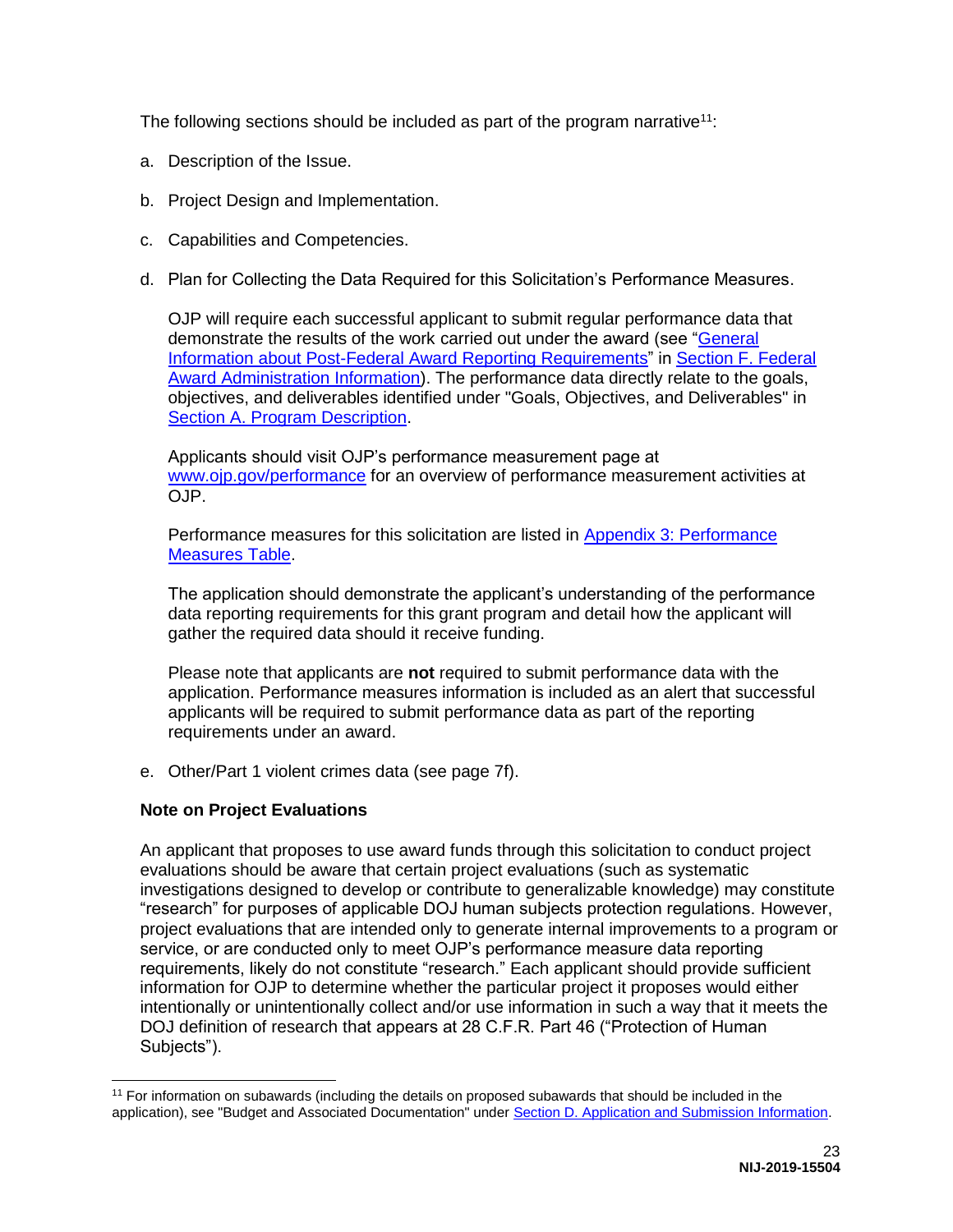"Research," for purposes of human subjects protection for OJP-funded programs, is defined as "a systematic investigation, including research development, testing and evaluation, designed to develop or contribute to generalizable knowledge." 28 C.F.R. 46.102(d).

For additional information on determining whether a proposed activity would constitute research for purposes of human subjects protection, applicants should consult the decision tree in the "Research and the protection of human subjects" section of the ["Requirements](https://ojp.gov/funding/Explore/SolicitationRequirements/EvidenceResearchEvaluationRequirements.htm)  [related to Research"](https://ojp.gov/funding/Explore/SolicitationRequirements/EvidenceResearchEvaluationRequirements.htm) webpage of the "Overview of Legal Requirements Generally Applicable [to OJP Grants and Cooperative Agreements – FY 2018 Awards,](https://ojp.gov/funding/Explore/LegalOverview/index.htm)" available through the OJP Funding Resource Center at [https://ojp.gov/funding/index.htm.](https://ojp.gov/funding/index.htm)

Every prospective applicant whose application may propose a research or statistical component also should review the "Data Privacy and Confidentiality Requirements" section on that webpage.

#### **4. Budget and Associated Documentation**

The Budget Detail Worksheet and the Budget Narrative are now combined in a single document collectively referred to as the Budget Detail Worksheet. The Budget Detail Worksheet is a user-friendly, fillable, Microsoft Excel-based document designed to calculate totals. Additionally, the Excel workbook contains worksheets for multiple budget years that can be completed as necessary. **All applicants should use the Excel version when completing the proposed budget in an application, except in cases where the applicant does not have access to Microsoft Excel or experiences technical difficulties.** If an applicant does not have access to Microsoft Excel or experiences technical difficulties with the Excel version, then the applicant should use the 508-compliant accessible Adobe Portable Document Format (PDF) version.

Both versions of the Budget Detail Worksheet can be accessed at [https://ojp.gov/funding/Apply/Forms/BudgetDetailWorksheet.htm.](https://ojp.gov/funding/Apply/Forms/BudgetDetailWorksheet.htm)

See the "**Note on the use of funds to address issues related to the opioid abuse crisis**," in the ["Budget Information"](#page-9-0) section above, under Section B. Federal Award Information, for an important discussion relevant to applicants requesting funds to address forensic science challenges relating to the opioid abuse crisis. The applicant is to annotate its budget so as to indicate clearly any "opioid-related" versus "non-opioid related" items, as detailed above in the "**Note on the use of funds to address issues related to the opioid abuse crisis**."

#### **a. Budget Detail Worksheet**

The Budget Detail Worksheet should provide the detailed computation for each budget line item, listing the total cost of each and showing how it was calculated by the applicant. For example, costs for personnel should show the annual salary rate and the percentage of time devoted to the project for each employee paid with grant funds. The Budget Detail Worksheet should present a complete itemization of all proposed costs.

For questions pertaining to budget and examples of allowable and unallowable costs, see the DOJ Grants Financial Guide at [https://ojp.gov/financialguide/DOJ/index.htm.](https://ojp.gov/financialguide/DOJ/index.htm)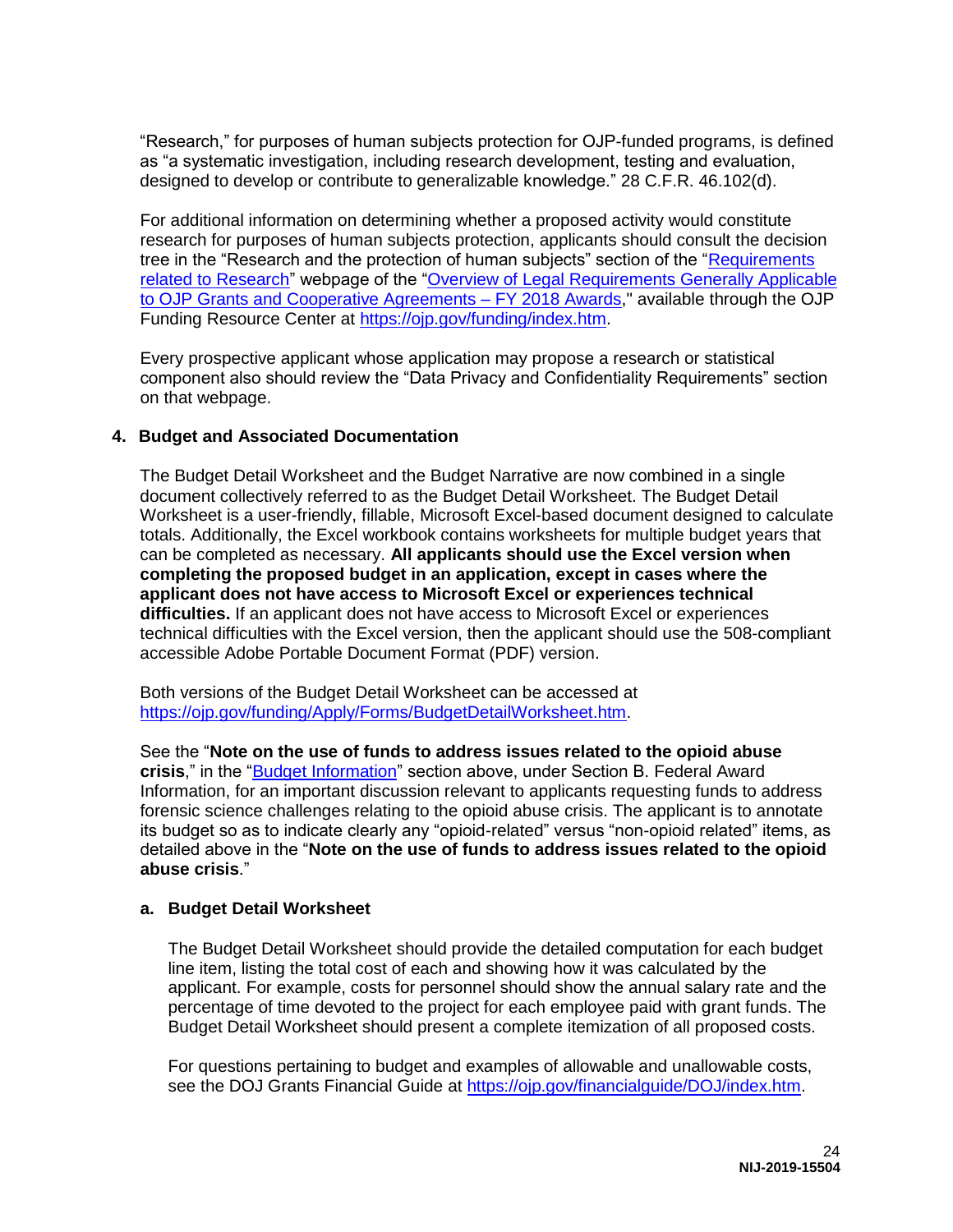#### **b. Budget Narrative**

The budget narrative should thoroughly and clearly describe every category of expense listed in the Budget Detail Worksheet. OJP expects proposed budgets to be complete, cost effective, and allowable (e.g., reasonable, allocable, and necessary for project activities).

An applicant should demonstrate in its budget narrative how it will maximize cost effectiveness of award expenditures. Budget narratives should generally describe cost effectiveness in relation to potential alternatives and the goals of the project. For example, a budget narrative should detail why planned in-person meetings are necessary, or how technology and collaboration with outside organizations could be used to reduce costs, without compromising quality.

The budget narrative should be mathematically sound and correspond clearly with the information and figures provided in the Budget Detail Worksheet. The narrative should explain how the applicant estimated and calculated all costs, and how those costs are necessary to the completion of the proposed project. The narrative may include tables for clarification purposes, but need not be in a spreadsheet format. As with the Budget Detail Worksheet, the budget narrative should describe costs by year.

#### **Accreditation**

The budget detail worksheet and budget narrative should clearly identify the cost for any proposed accreditation activities, within the appropriate cost category (e.g., personnel, fringe benefits, travel, equipment, supplies, and (procurement) contracts) of the budget documents.

**Budget document(s) should be attached as a separate file with an appropriately descriptive file name.** 

#### **c. Information on Proposed Subawards (if any) and on Proposed Procurement Contracts (if any)**

Applicants for OJP awards typically may propose to make *subawards*. Applicants also may propose to enter into procurement *contracts* under the award.

Whether an action – for federal grants administrative purposes – is a subaward or procurement contract is a critical distinction as significantly different rules apply to subawards and procurement contracts. If a recipient enters into an agreement that is a subaward of an OJP award, specific rules apply – many of which are set by federal statutes and DOJ regulations; others by award conditions. These rules place particular responsibilities on an OJP recipient for any subawards the OJP recipient may make. The rules determine much of what the written subaward agreement itself must require or provide. The rules also determine much of what an OJP recipient must do both before and after it makes a subaward. If a recipient enters into an agreement that is a procurement contract under an OJP award, a substantially different set of federal rules applies.

OJP has developed the following guidance documents to help clarify the differences between subawards and procurement contracts under an OJP award and outline the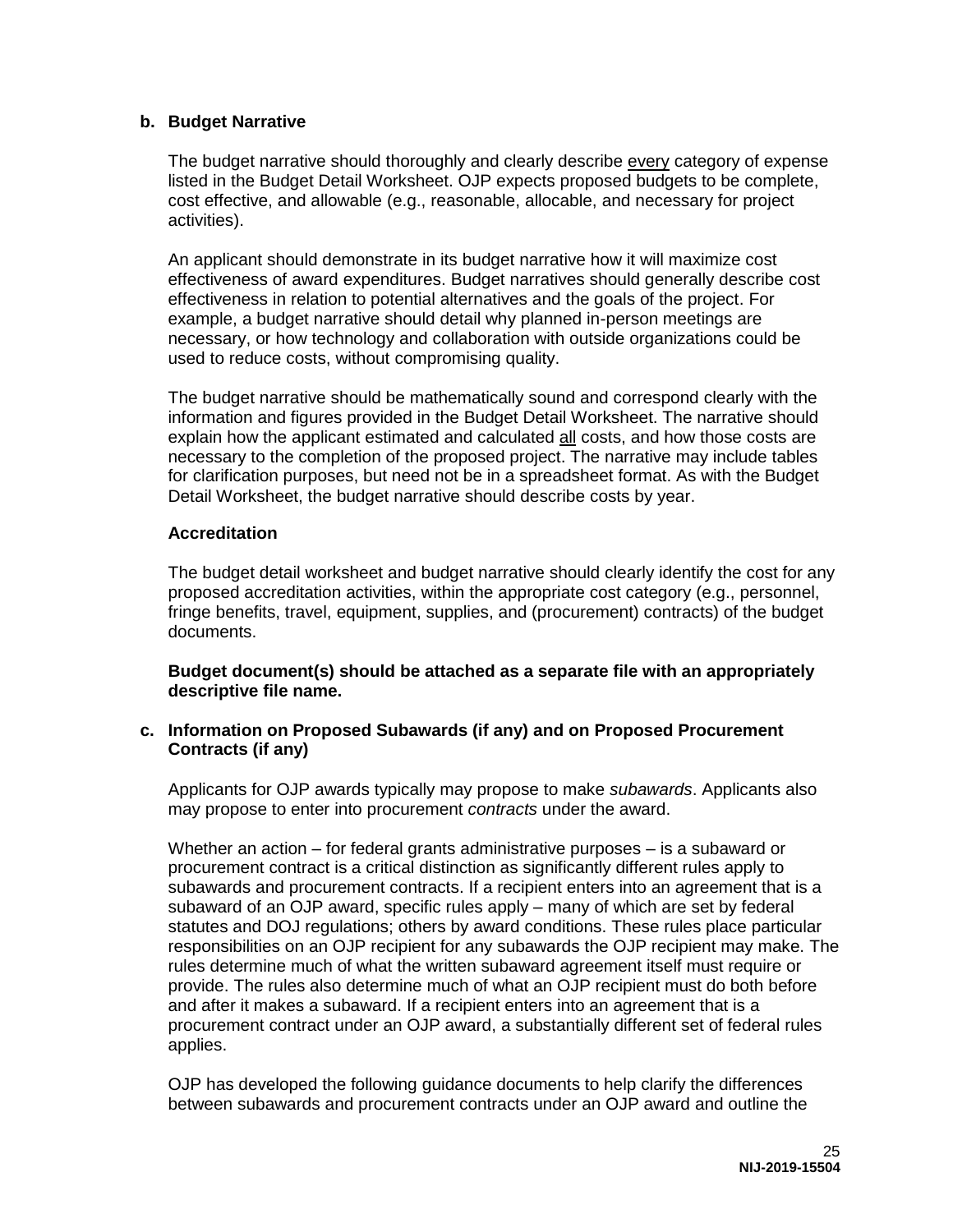compliance and reporting requirements for each. This information can be accessed online at [https://ojp.gov/training/training.htm.](https://ojp.gov/training/training.htm)

- [Subawards under OJP Awards and Procurement Contracts under Awards: A](https://ojp.gov/training/pdfs/Subaward-Procure-Toolkit-D.pdf)  [Toolkit for OJP Recipients.](https://ojp.gov/training/pdfs/Subaward-Procure-Toolkit-D.pdf)
- [Checklist to Determine Subrecipient or Contractor Classification.](https://ojp.gov/training/pdfs/Subrecipient-Procure-cklist-B.pdf)
- [Sole Source Justification Fact Sheet and Sole Source Review Checklist.](https://ojp.gov/training/pdfs/Sole-Source-FactSheet-C.pdf)

In general, the central question is the relationship between what the third-party will do under its agreement with the recipient and what the recipient has committed (to OJP) to do under its award to further a public purpose (e.g., services the recipient will provide, products it will develop or modify, research or evaluation it will conduct). If a third party will provide some of the services the recipient has committed (to OJP) to provide, will develop or modify all or part of a product the recipient has committed (to OJP) to develop or modify, or will conduct part of the research or evaluation the recipient has committed (to OJP) to conduct, OJP will consider the agreement with the third party a *subaward* for purposes of federal grants administrative requirements.

This will be true **even if** the recipient, for internal or other non-federal purposes, labels or treats its agreement as a procurement, a contract, or a procurement contract. Neither the title nor the structure of an agreement determines whether the agreement -- for purposes of federal grants administrative requirements -- is a *subaward* or is instead a procurement *contract* under an award. The substance of the relationship should be given greater consideration than the form of agreement between the recipient and the outside entity.

#### **1. Information on proposed subawards**

A recipient of an OJP award may not make subawards ("subgrants") unless the recipient has specific federal authorization to do so. Unless an applicable statute or DOJ regulation specifically authorizes (or requires) subawards, a recipient must have authorization from OJP before it may make a subaward.

A particular subaward may be authorized by OJP because the recipient included a sufficiently-detailed description and justification of the proposed subaward in the Program Narrative, Budget Detail Worksheet, and Budget Narrative as approved by OJP. If, however, a particular subaward is not authorized by federal statute or regulation, and is not approved by OJP, the recipient will be required, post-award, to request and obtain written authorization from OJP before it may make the subaward.

If an applicant proposes to make one or more subawards to carry out the federal award and program, the applicant should-- (1) identify (if known) the proposed subrecipient(s), (2) describe in detail what each subrecipient will do to carry out the federal award and federal program, and (3) provide a justification for the subaward(s), with details on pertinent matters such as special qualifications and areas of expertise. Pertinent information on subawards should appear not only in the Program Narrative, but also in the Budget Detail Worksheet and Budget Narrative.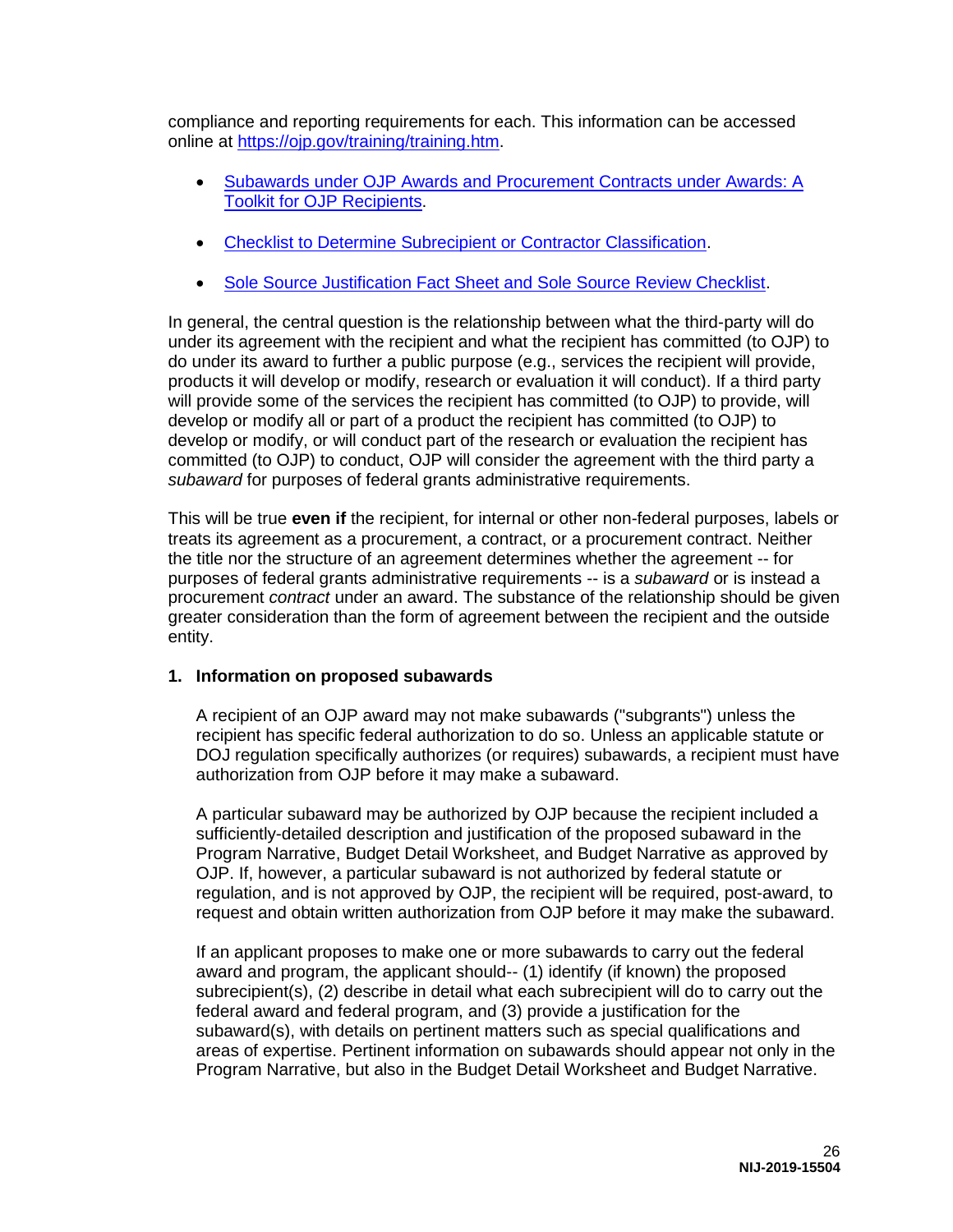#### **2. Information on proposed procurement contracts (with specific justification for proposed noncompetitive contracts over \$250,000<sup>12</sup>)**

Unlike a recipient contemplating a subaward, a recipient of an OJP award generally does not need specific prior federal authorization to enter into an agreement that - for purposes of federal grants administrative requirements -- is considered a procurement contract, **provided that** (1) the recipient uses its own documented procurement procedures and (2) those procedures conform to applicable federal law, including the Procurement Standards of the (DOJ) Part 200 Uniform Requirements (as set out at 2 C.F.R. 200.317 - 200.326). The Budget Detail Worksheet and Budget Narrative should identify proposed procurement contracts. (As discussed above, subawards must be identified and described separately from procurement contracts.)

The Procurement Standards in the Part 200 Uniform Requirements, however, reflect a general expectation that agreements that (for purposes of federal grants administrative requirements) constitute procurement "contracts" under awards will be entered into on the basis of full and open competition. All noncompetitive (sole source) procurement contracts must meet the OJP requirements outlined at [https://ojp.gov/training/subawards-procurement.htm.](https://ojp.gov/training/subawards-procurement.htm) If a proposed procurement contract would exceed the simplified acquisition threshold — currently, \$250,000 a recipient of an OJP award may not proceed without competition unless and until the recipient receives specific advance authorization from OJP to use a noncompetitive approach for the procurement. An applicant that (at the time of its application) intends – without competition – to enter into a procurement contract that would exceed \$250,000 should include a detailed justification that explains to OJP why in the particular circumstances, it is appropriate to proceed without competition.

If the applicant receives an award, sole source procurements that do not exceed the Simplified Acquisition Threshold (currently \$250,000) must have written justification for the noncompetitive procurement action maintained in the procurement file. If a procurement file does not have the documentation that meets the criteria outlined in 2 C.F.R. 200, the procurement expenditures may not be allowable. Sole source procurement over the \$250,000 Simplified Acquisition Threshold must have prior approval from OJP using a Sole Source Grant Adjustment Notice (GAN). Written documentation justifying the noncompetitive procurement must be submitted with the GAN and maintained in the procurement file.

#### **d. Pre-Agreement Costs**

For information on pre-agreement costs, see [Section B. Federal Award Information.](#page-7-0)

 $\overline{a}$ <sup>12</sup> Consistent with the provisions of Office of Management and Budget memorandum, OMB M-18-18, dated June 20, 2018, and entitled, "Implementing Statutory Changes to the Micro-Purchase and the Simplified Acquisition Thresholds for Financial Assistance," DOJ will allow recipients (and any subrecipients) of awards made under this solicitation to use a simplified acquisition threshold of \$250,000 and a micro-purchase threshold of \$10,000, for federal grants administrative purposes.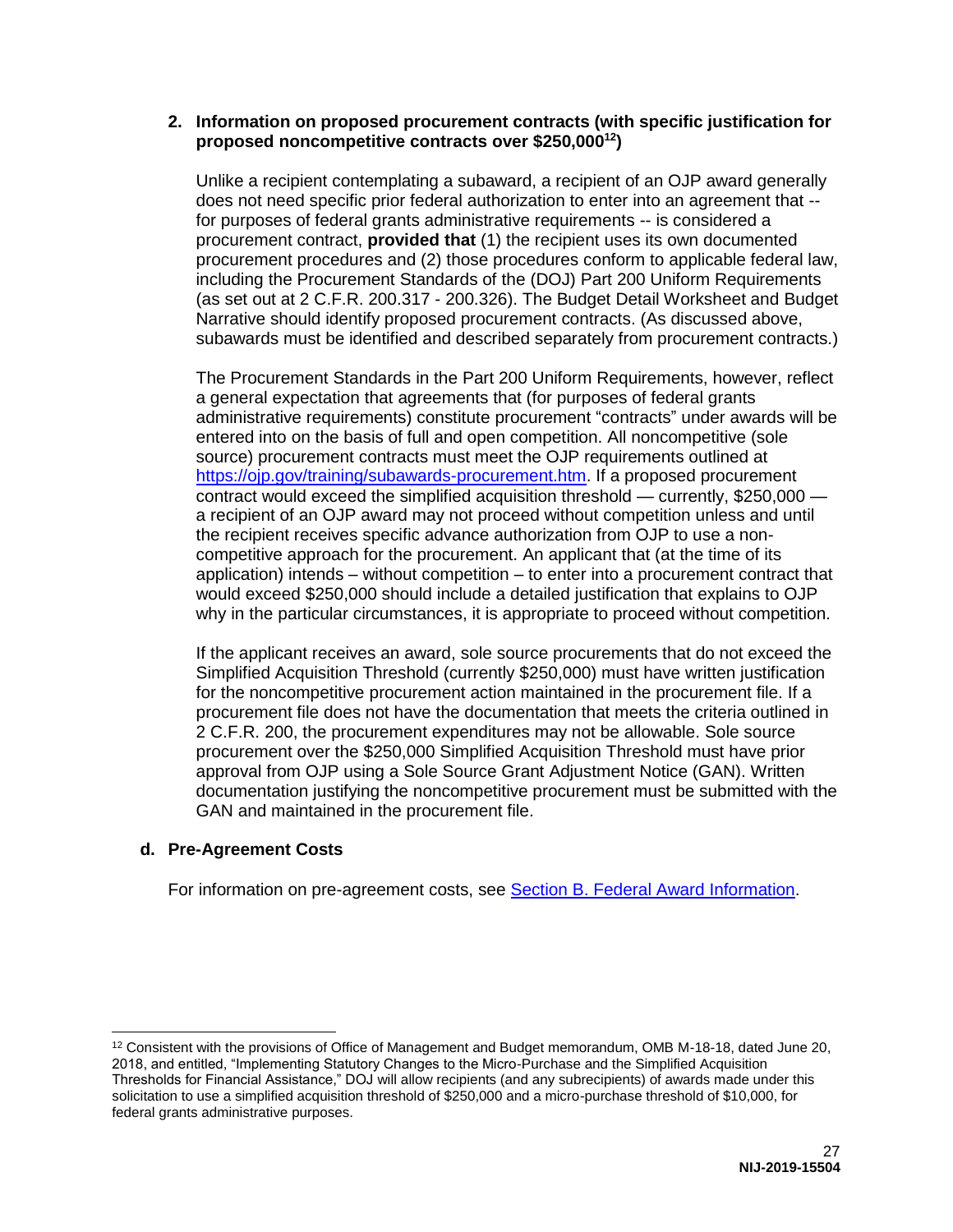#### **5. Indirect Cost Rate Agreement (if applicable)**

Indirect costs may be charged to an award only if:

- (a) The recipient has a current (unexpired), federally-approved indirect cost rate; or
- (b) The recipient is eligible to use, and elects to use, the "de minimis" indirect cost rate described in the Part 200 Uniform Requirements, as set out at 2 C.F.R. 200.414(f).

An applicant with a current (unexpired) federally-approved indirect cost rate is to attach a copy of the indirect cost rate agreement to the application. An applicant that does not have a current federally-approved rate may request one through its cognizant federal agency, which will review all documentation and approve a rate for the applicant entity, or, if the applicant's accounting system permits, applicants may propose to allocate costs in the direct cost categories.

For assistance with identifying the appropriate cognizant federal agency for indirect costs, please contact the Office of the Chief Financial Officer (OCFO) Customer Service Center at 1-800-458-0786 or at [ask.ocfo@usdoj.gov.](mailto:ask.ocfo@usdoj.gov) If DOJ is the cognizant federal agency, applicants may obtain information needed to submit an indirect cost rate proposal at [https://www.ojp.gov/funding/Apply/Resources/IndirectCosts.pdf.](https://www.ojp.gov/funding/Apply/Resources/IndirectCosts.pdf)

Certain OJP recipients have the option of electing to use the "de minimis" indirect cost rate. An applicant that is eligible to use the "de minimis" rate that wishes to use the "de minimis" rate should attach written documentation to the application that advises OJP of both-- (1) the applicant's eligibility to use the "de minimis" rate, and (2) its election to do so. If an eligible applicant elects the "de minimis" rate, costs must be consistently charged as either indirect or direct costs, but may not be double charged or inconsistently charged as both. The "de minimis" rate may no longer be used once an approved federally-negotiated indirect cost rate is in place. (No entity that ever has had a federally-approved negotiated indirect cost rate is eligible to use the "de minimis" rate.) For the "de minimis" rate requirements (including information on eligibility to elect to use the rate), see the Part 200 Uniform Requirements, at 2 C.F.R. 200.414(f).

#### **6. Financial Management and System of Internal Controls Questionnaire (including applicant disclosure of high-risk status)**

Every OJP applicant (other than an individual applying in his or her personal capacity) is required to download, complete, and submit the OJP Financial Management and System of Internal Controls Questionnaire (Questionnaire) at <https://ojp.gov/funding/Apply/Resources/FinancialCapability.pdf>as part of its application. The Questionnaire helps OJP assess the financial management and internal control systems, and the associated potential risks of an applicant as part of the pre-award risk assessment process.

The Questionnaire should only be completed by financial staff most familiar with the applicant's systems, policies, and procedures in order to ensure that the correct responses are recorded and submitted to OJP. The responses on the Questionnaire directly impact the pre-award risk assessment and should accurately reflect the applicant's financial management and internal control system at the time of the application. The pre-award risk assessment is only one of multiple factors and criteria used in determining funding.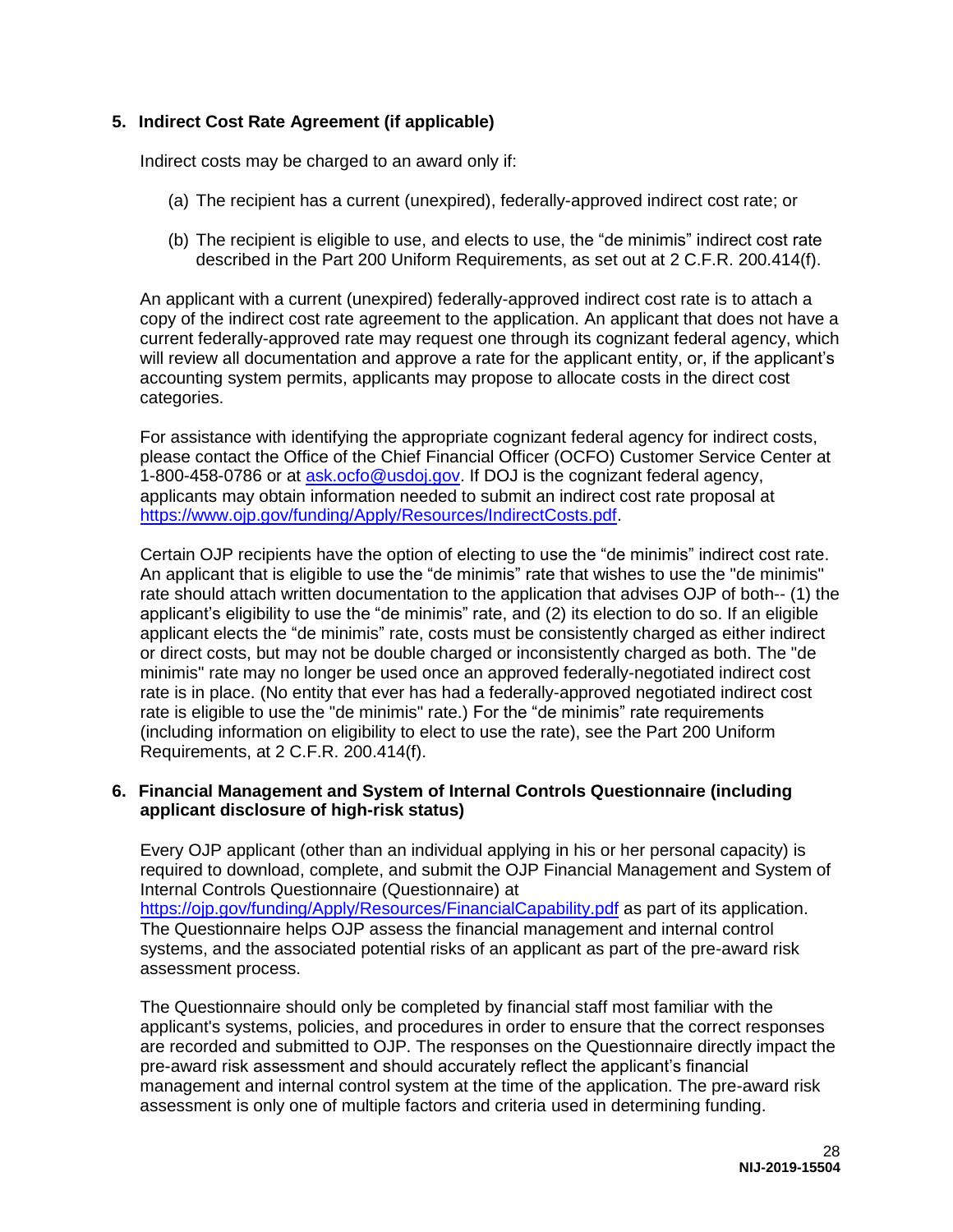However, a pre-award risk assessment that indicates that an applicant poses a higher risk to OJP may affect the funding decision and/or result in additional reporting requirements, monitoring, special conditions, withholding of award funds, or other additional award requirements.

Among other things, the form requires each applicant to disclose whether it currently is designated "high risk" by a federal grant-making agency outside of DOJ. For purposes of this disclosure, high risk includes any status under which a federal awarding agency provides additional oversight due to the applicant's past performance, or other programmatic or financial concerns with the applicant. If an applicant is designated high risk by another federal awarding agency, the applicant must provide the following information:

- The federal awarding agency that currently designates the applicant high risk.
- The date the applicant was designated high risk.
- The high-risk point of contact at that federal awarding agency (name, phone number, and email address).
- The reasons for the high-risk status, as set out by the federal awarding agency.

OJP seeks this information to help ensure appropriate federal oversight of OJP awards. An applicant that is considered "high-risk" by another federal awarding agency is not automatically disqualified from receiving an OJP award. OJP may, however, consider the information in award decisions, and may impose additional OJP oversight of any award under this solicitation (including through the conditions that accompany the award document).

#### **7. Disclosure of Lobbying Activities**

Each applicant must complete and submit this information. An applicant that expends any funds for lobbying activities is to provide all of the information requested on the form Disclosure of Lobbying Activities (SF-LLL) posted at [https://ojp.gov/funding/Apply/Resources/Disclosure.pdf.](https://ojp.gov/funding/Apply/Resources/Disclosure.pdf) An applicant that does not expend any funds for lobbying activities is to enter "N/A" in the text boxes for item 10 ("a. Name and Address of Lobbying Registrant" and "b. Individuals Performing Services").

#### **8. Additional Attachments**

#### **a. Coverdell Statutory Certifications**

As described above in the "Eligibility" section, the Coverdell law provides that, to request a grant, each applicant **must** submit **five** certifications specific to the Coverdell Program. A certification may only be completed by an official familiar with its requirements and authorized to certify on behalf of the applicant agency (i.e., the agency applying directly to NIJ). Templates for the statutory certifications appear in [Appendix 1.](#page-46-0) **All five** certifications **must** be completed using these templates. Certifications made on behalf of subrecipients of award funds—rather than certifications made on behalf of the agency applying directly to NIJ—are **not** acceptable to satisfy the certification requirements.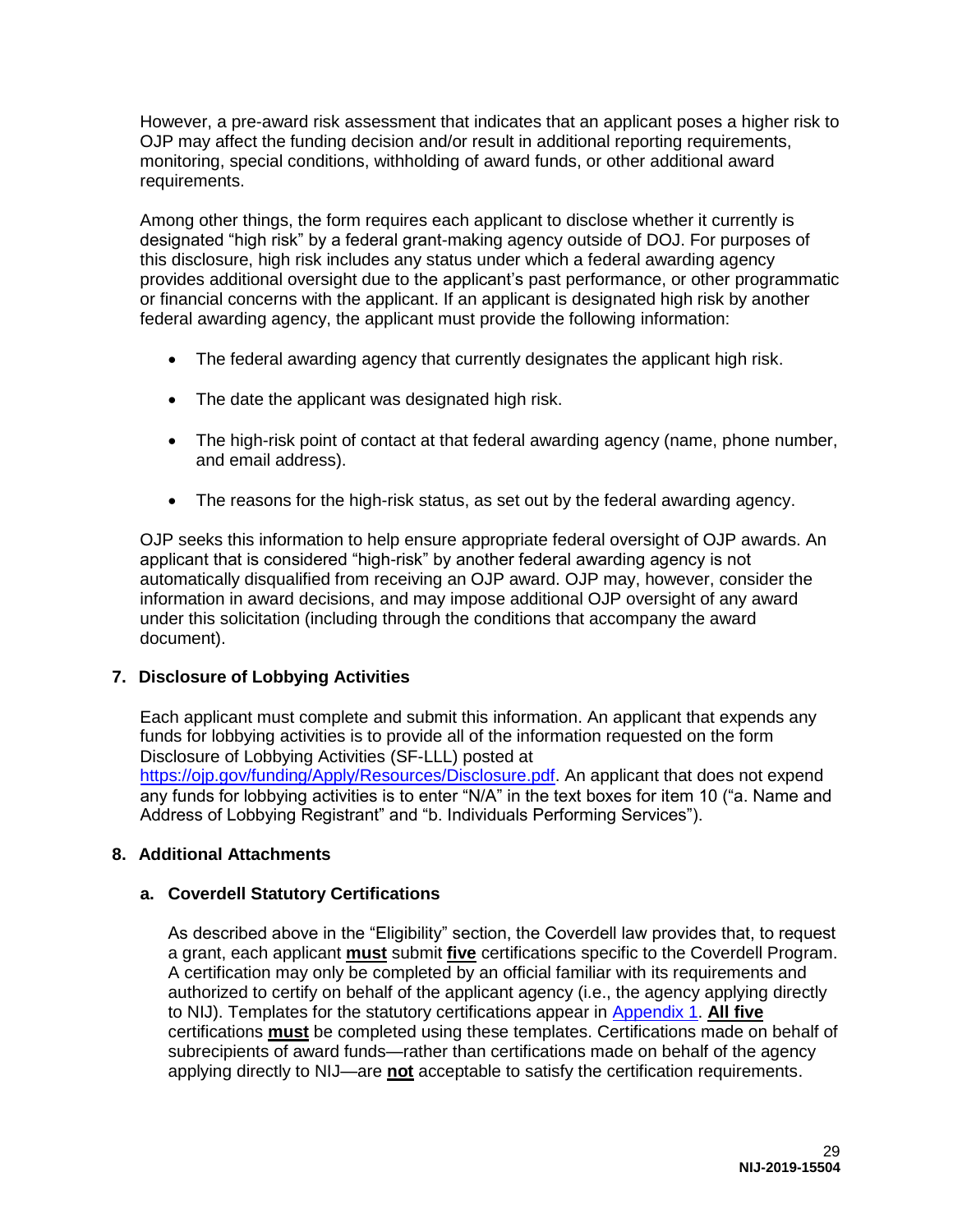The five required Coverdell statutory certifications are as follows —

- 1. Certification as to Plan for Forensic Science Laboratories Application from a State **or** Certification as to Plan for Forensic Science Laboratories — Application from a Unit of Local Government.
- 2. Certification as to Generally Accepted Laboratory Practices and Procedures.
- 3. Certification as to Forensic Science Laboratory System Accreditation.
- 4. Certification as to Use of Funds for New Facilities.
- 5. Certification as to External Investigations.

**Please note:** Specific information and guidance with respect to the "Certification as to External Investigations" are provided above, under "*Eligibility*." Certifying officials must read and review this information and guidance prior to executing the certification.

#### **b. External Investigations Attachment**

All applicants are to provide the name(s) of the existing "government entity" (or entities) that is the subject of the certification (see [Appendix 1\)](#page-46-0) that-

A government entity exists and an appropriate process is in place to conduct independent external investigations into allegations of serious negligence or misconduct substantially affecting the integrity of the forensic results committed by employees or contractors of any forensic laboratory system, medical examiner office, coroner's office, law enforcement storage facility, or medical facility in the State that will receive a portion of the grant amount.

[Appendix 2](#page-53-0) includes a template for this attachment. Note that funds **will not be made available** to applicant agencies that fail to provide the necessary information.

### **The five certifications and the external investigations attachment should be attached as a separate file with an appropriately descriptive file name.**

### **c. Forensic Laboratory Accreditation Documentation (if applicable)**

Applicants should provide documentation of current accreditation with the application for any accredited laboratory (including a subrecipient laboratory) that is to receive funds under the 2019 Coverdell award. Acceptable types of documentation of current accreditation include: an electronic (scanned) copy of the current accreditation certificate(s), a digital photograph of the current accreditation certificate(s), or a letter from the accrediting body that includes the certificate number. Additionally, if a certificate references another document that contains key information on the type or scope of the accreditation, provide a copy of that supplemental documentation. Independent accrediting or certifying organizations may include the ANSI-ASQ National Accreditation Board (ANAB), National Association of Medical Examiners (NAME), the American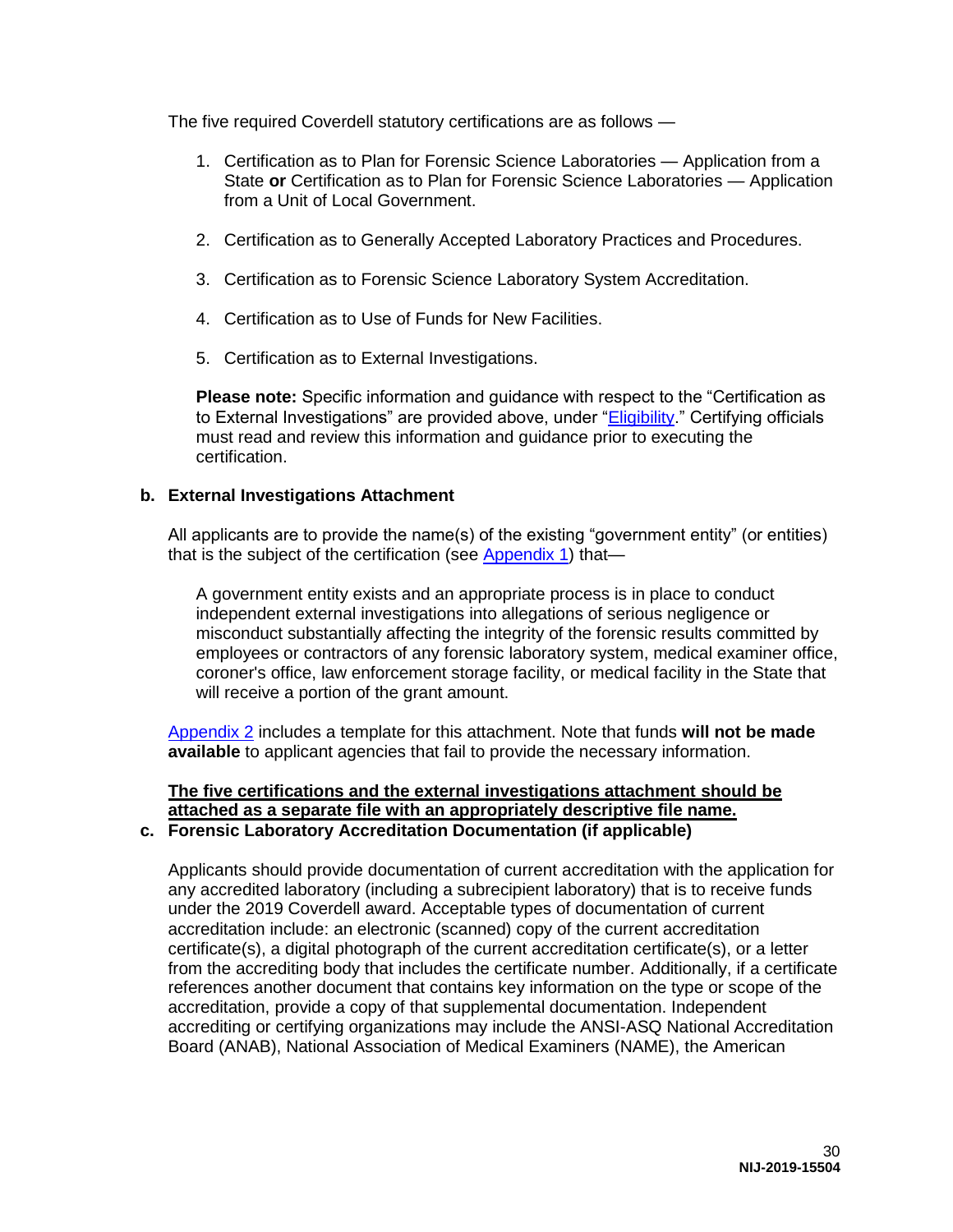Association for Laboratory Accreditation (A2LA), International Association of Coroners & Medical Examiners (IAC&ME), or other appropriate accrediting bodies.<sup>13</sup>

#### **Accreditation document(s) should be attached as a separate file with an appropriately descriptive file name.**

#### **d. Potential Environmental Impact Coversheet and Checklist**

Each applicant is to submit an NIJ Programmatic Coversheet and Checklist with its application to assist NIJ in assessing the potential environmental impacts of the activities proposed for funding by the applicant. Specifically, the applicant is expected to:

- Carefully read the [Programmatic Environmental Assessment;](http://nij.gov/funding/Documents/nij-programmatic-ea.pdf)
- Complete the [Cover Sheet and the attached the Programmatic Checklist;](https://nij.gov/funding/Documents/nij-grant-program-checklist-nepa.pdf) and
- Attach the completed documents to the grant application.

The applicant should also submit a Cover Sheet and NIJ Programmatic Checklist for any organization identified in the Budget Detail Worksheet that will receive grant funds through a sub-award or procurement contract to perform any of the following activities: new construction or renovations that change the basic prior use of a facility or significantly change the size; research and/or technology development that could be expected to have an effect on the environment; or implementation of programs involving the use of chemicals.

#### **e. Applicant Disclosure of Pending Applications**

Each applicant is to disclose whether it has (or is proposed as a subrecipient under) any pending applications for federally-funded grants or cooperative agreements that (1) include requests for funding to support the same project being proposed in the application under this solicitation, and (2) would cover any identical cost items outlined in the budget submitted to OJP as part of the application under this solicitation. The applicant is to disclose applications made directly to federal awarding agencies, and also applications for subawards of federal funds (e.g., applications to State agencies that will subaward ("subgrant") federal funds).

OJP seeks this information to help avoid inappropriate duplication of funding. Leveraging multiple funding sources in a complementary manner to implement comprehensive programs or projects is encouraged and is not seen as inappropriate duplication.

Each applicant that has one or more pending applications as described above is to provide the following information about pending applications submitted within the last 12 months:

<sup>&</sup>lt;sup>13</sup> Per 34 U.S.C. § 10562(2), such an accrediting body would be "an accrediting body that is a signatory to an internationally recognized arrangement and that offers accreditation to forensic science conformity assessment bodies using an accreditation standard that is recognized by that internationally recognized arrangement[.]"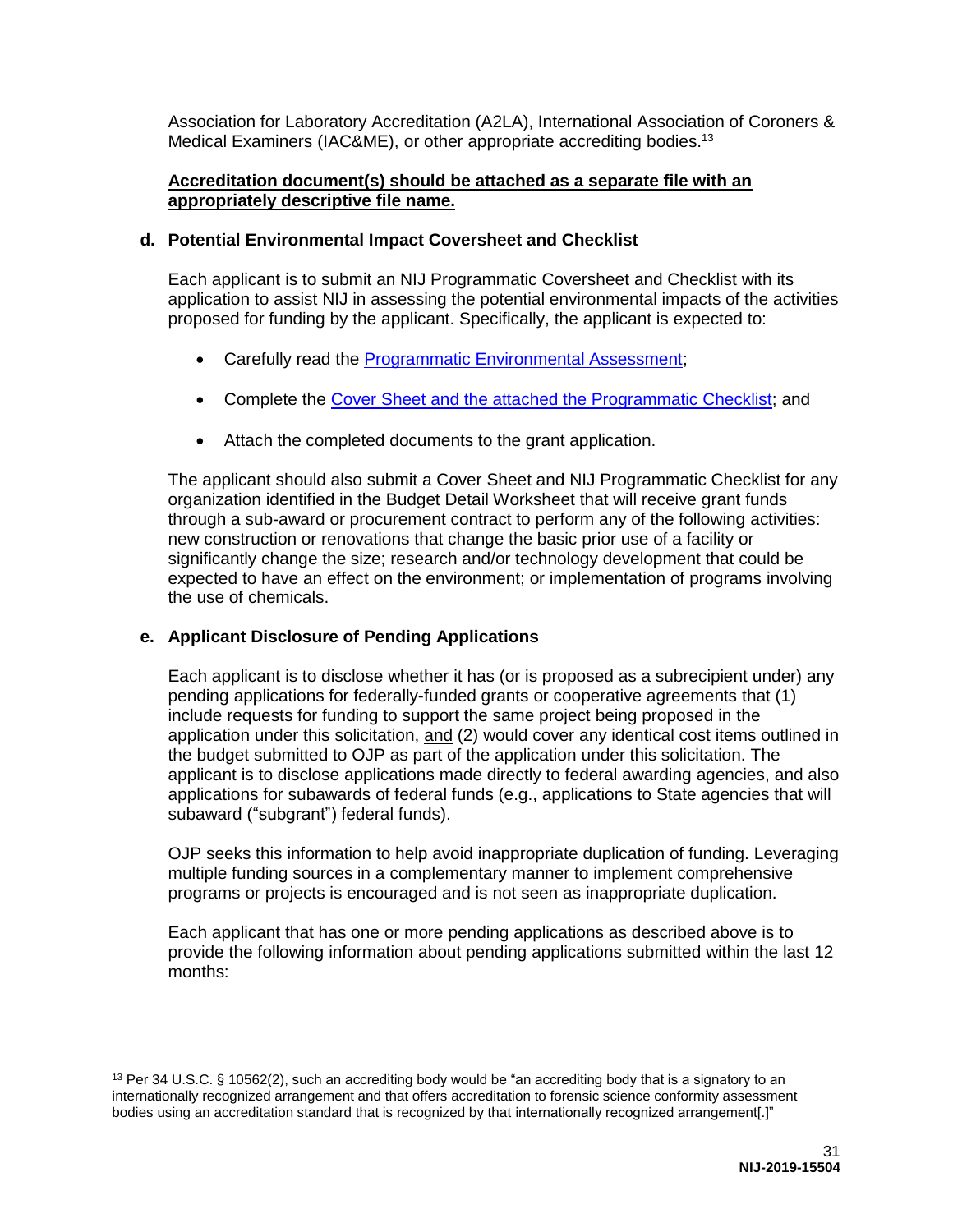- The federal or State funding agency.
- The solicitation name/project name.
- The point of contact information at the applicable federal or State funding agency.

| <b>Federal or State</b><br><b>Funding Agency</b>                                                              | <b>Solicitation</b><br>Name/Project<br><b>Name</b>                                               | <b>Name/Phone/Email for Point of Contact</b><br>at Federal or State Funding Agency |
|---------------------------------------------------------------------------------------------------------------|--------------------------------------------------------------------------------------------------|------------------------------------------------------------------------------------|
| DOJ/Office of<br><b>Community Oriented</b><br><b>Policing Services</b><br>(COPS Office)                       | <b>COPS Hiring</b><br>Program                                                                    | Jane Doe, 202/000-0000;<br>jane.doe@usdoj.gov                                      |
| <b>Health and Human</b><br>Services/Substance<br>Abuse and Mental<br><b>Health Services</b><br>Administration | Drug-Free<br>Communities<br>Mentoring Program/<br>North County Youth<br><b>Mentoring Program</b> | John Doe, 202/000-0000;<br>john.doe@hhs.gov                                        |

Each applicant should include the table as a separate attachment to its application. The file should be named "Disclosure of Pending Applications." The applicant's Legal Name on the application must match the entity named on the disclosure of pending applications statement.

Any applicant that does not have any pending applications as described above is to submit, as a separate attachment, a statement to this effect: "[Applicant Name on SF-424] does not have (and is not proposed as a subrecipient under) any pending applications submitted within the last 12 months for federally-funded grants or cooperative agreements (or for subawards under federal grants or cooperative agreements) that request funding to support the same project being proposed in this application to OJP and that would cover any identical cost items outlined in the budget submitted as part of this application."

### **f. Applicant Disclosure and Justification – DOJ High Risk Grantees<sup>14</sup> (if applicable)**

An applicant that is designated as a DOJ High Risk Grantee is to submit, as a separate attachment to its application, information that OJP will use, among other pertinent information, to determine whether it will consider or select the application for an award under this solicitation. The file should be named "DOJ High Risk Grantee Applicant Disclosure and Justification." (See, also, "Review Process," below, under Section E. Application Review Information, for a brief discussion of how such information may be considered in the application review process.)

<sup>&</sup>lt;sup>14</sup> A "DOJ High Risk Grantee" is a recipient that has received a DOJ High-Risk designation based on a documented history of unsatisfactory performance, financial instability, management system or other internal control deficiencies, or noncompliance with award terms and conditions on prior awards, or that is otherwise not responsible.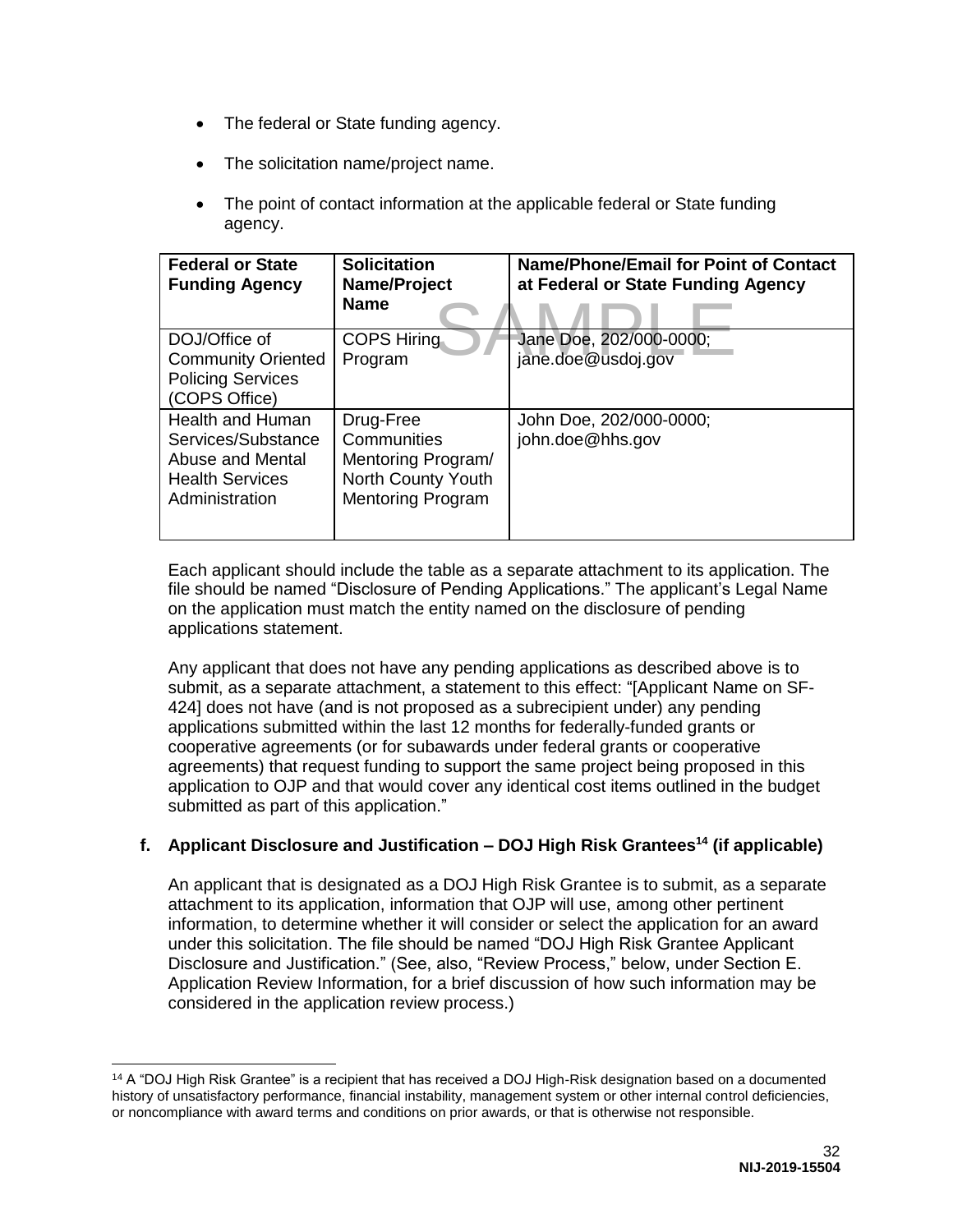OJP constantly seeks to optimize its investments in criminal- and juvenile justicefocused programs and activities, increase program effectiveness, and maximize the return – and program impact – from limited programmatic resources. Therefore, OJP may remove from consideration or not select for award a "DOJ High Risk Grantee" applicant that is determined to pose a substantial risk of program implementation failure. In making such determinations, OJP will consider one or more of the following factors: the applicant's lack of sufficient progress in addressing required corrective actions necessary for removal of the DOJ High Risk Grantee designation; the nature and severity of the issues leading to or accompanying the applicant's DOJ High Risk Grantee designation; or the applicant's expected ability to manage grant funds and achieve grant goals and objectives.

In this attachment, the applicant is to provide any additional information or justification – especially with regard to corrective actions yet to be implemented (as of the application date) – that may help demonstrate how the applicant has addressed or otherwise mitigated such uncorrected matters, such that any negative impact on the proposed program and its implementation would be immaterial or would be significantly reduced or eliminated. (To the extent that the applicant believes that any of the information provided pursuant to this disclosure may be confidential in nature, the applicant should specifically identify it.)

#### **g. Documentation of Anticipated Benefit to Qualified Opportunity Zones (if applicable)**

As is mentioned above, OJP will, as appropriate, give priority consideration in award decisions to applications that propose projects that will likely enhance public safety in federally designated Qualified Opportunity Zones (QOZ). Each applicant proposing a project it anticipates will likely enhance public safety in one or more QOZs should provide a sufficient narrative explanation in order for OJP to identify clearly the public safety benefit the applicant anticipates that its project will have on a specified QOZ(s). The attachment(s) should be clearly labeled as addressing QOZs. The applicant may also include tables, charts, graphs, or other relevant illustrations that may be useful in comprehending the manner in which the proposed project is anticipated to benefit a QOZ(s).

#### <span id="page-33-0"></span>**How To Apply**

Applicants must register in and submit applications through Grants.gov, a primary source to find federal funding opportunities and apply for funding. Find complete instructions on how to register and submit an application at [https://www.grants.gov/web/grants/support.html.](https://www.grants.gov/web/grants/support.html) Applicants that experience technical difficulties during this process should call the Grants.gov Customer Support Hotline at **800**-**518**-**4726** or **606–545–5035**, which operates 24 hours a day, 7 days a week, except on federal holidays.

Registering with Grants.gov is a one-time process; however, **processing delays may occur, and it can take several weeks** for first-time registrants to receive confirmation of registration and a user password. OJP encourages applicants to **register several weeks before** the application submission deadline. In addition, OJP urges applicants to submit applications at least 72 hours prior to the application due date, in order to allow time for the applicant to receive validation messages or rejection notifications from Grants.gov, and to correct in a timely fashion any problems that may have caused a rejection notification.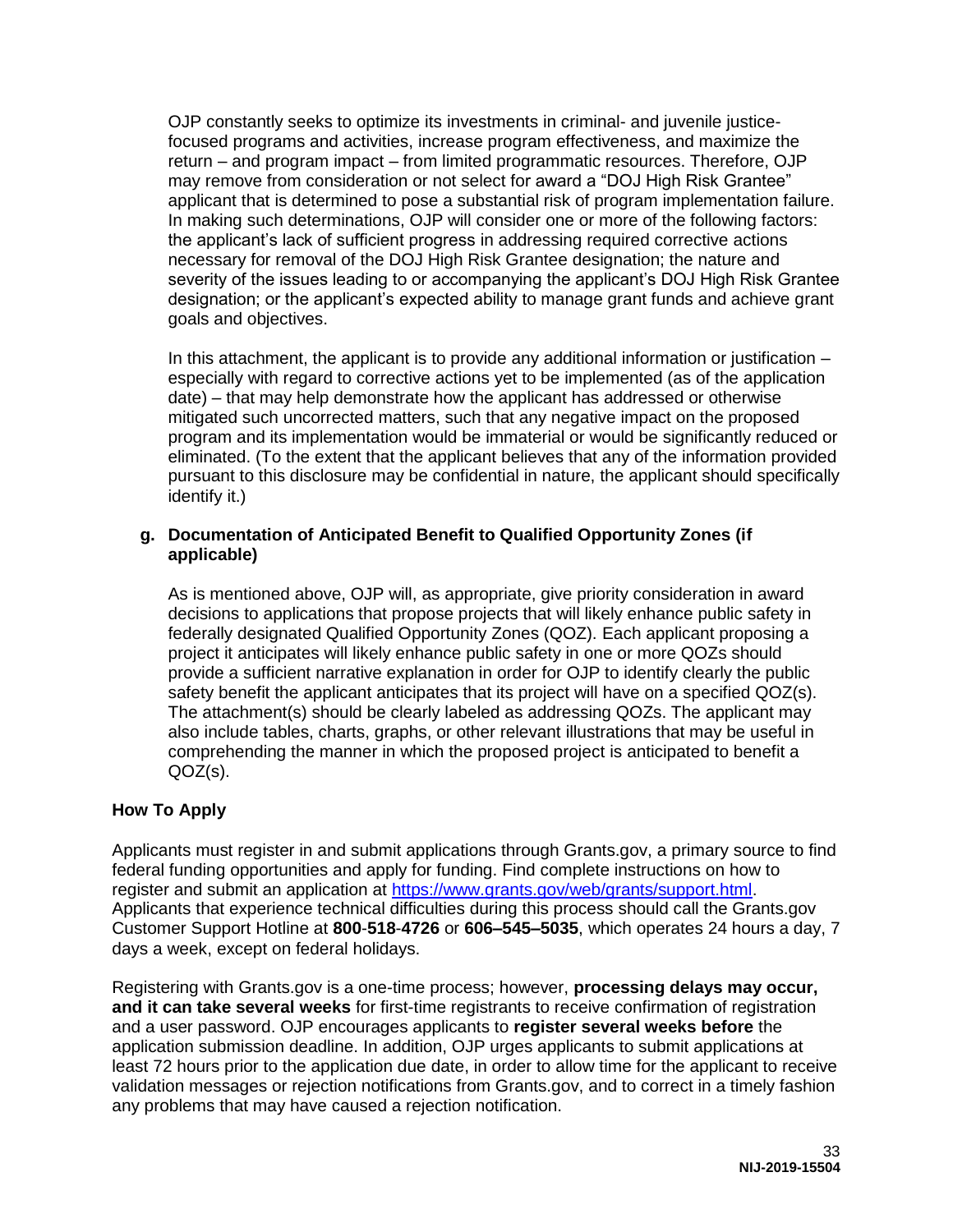OJP strongly encourages all prospective applicants to sign up for Grants.gov email notifications regarding this solicitation at [https://www.grants.gov/web/grants/manage-subscriptions.html.](https://www.grants.gov/web/grants/manage-subscriptions.html) If this solicitation is cancelled or modified, individuals who sign up with Grants.gov for updates will be automatically notified.

**Browser Information:** Grants.gov was built to be compatible with Internet Explorer. For technical assistance with Google Chrome, or another browser, contact Grants.gov Customer Support.

**Note on Attachments:** Grants.gov has two categories of files for attachments: "mandatory" and "optional." OJP receives all files attached in both categories. Attachments are also labeled to describe the file being attached (e.g., Project Narrative, Budget Narrative, Other). Please ensure that all required documents are attached in the correct Grants.gov category and are labeled correctly. Do not embed "mandatory" attachments within another file.

An applicant must use the **Add Attachment** button to attach a file to its application. Do not click the paperclip icon to attach files. This action will not attach the files to the application. After adding an attachment, select the **View Attachment** button to confirm you attached the correct file. To remove the file, select the **Delete Attachment** button.

An application can be checked for errors via the **Check Application** button on the **Forms** tab of the **Manage Workspace** page. The button is active if the set of forms in the workspace matches those required in the application package. If you receive a **Cross-Form Errors** message after clicking the **Check Application** button, refer to the Cross-Form Errors help article for more detailed information about this validation error.

**Note on File Names and File Types:** Grants.gov only permits the use of certain specific characters in file names of attachments. Valid file names may include only the characters shown in the table below. Grants.gov rejects any application that includes an attachment(s) with a file name that contains any characters not shown in the table below. Grants.gov forwards successfully-submitted applications to the OJP Grants Management System (GMS).

| <b>Characters</b>    |                         | <b>Special Characters</b> |                       |
|----------------------|-------------------------|---------------------------|-----------------------|
| Upper case $(A - Z)$ | Parenthesis (           | Curly braces {            | Square brackets [     |
| Lower case $(a - z)$ | Ampersand (&)*          | Tilde $(-)$               | Exclamation point (!) |
| Underscore (         | Comma (,                | Semicolon (; )            | Apostrophe ('         |
| Hyphen (-            | At sign $(\mathcal{Q})$ | Number sign (#)           | Dollar sign (\$)      |
| Space                | Percent sign (%)        | Plus sign $(+)$           | Equal sign $(=)$      |
| Period (.)           |                         |                           |                       |

\*When using the ampersand (&) in XML, applicants must use the "&" format.

**GMS does not accept executable file types as application attachments**. These disallowed file types include, but are not limited to, the following extensions: ".com," ".bat," ".exe," ".vbs," ".cfg," ".dat," ".db," ".dbf," ".dll," ".ini," ".log," ".ora," ".sys," and ".zip." GMS may reject applications with files that use these extensions. It is important to allow time to change the type of file(s) if the application is rejected.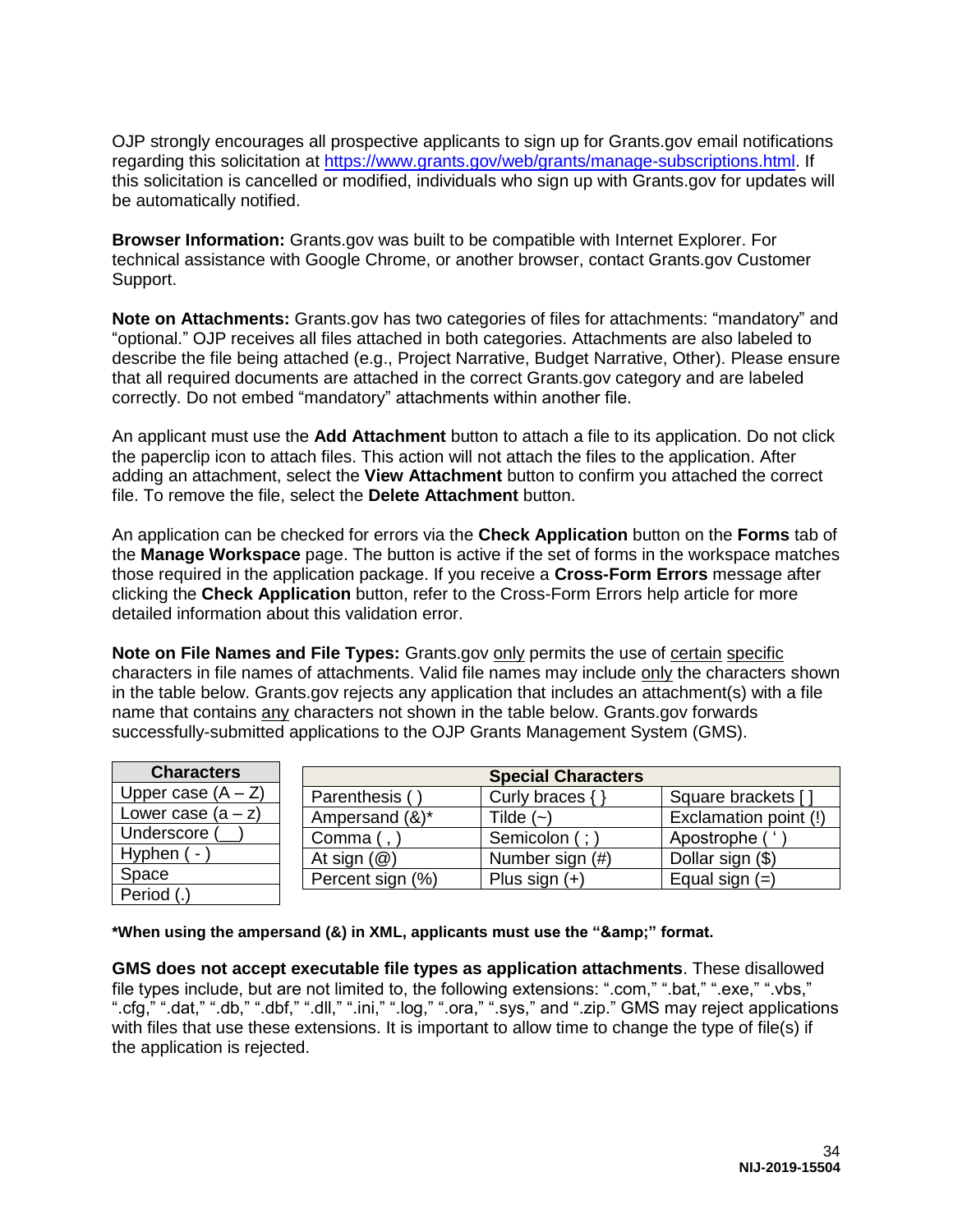All applicants are required to complete the following steps:

#### **Unique Entity Identifier (DUNS Number) and System for Award Management (SAM)**

Every applicant entity must comply with all applicable SAM and unique entity identifier (currently, a DUNS number) requirements. SAM is the repository for certain standard information about federal financial assistance applicants, recipients, and subrecipients. A DUNS number is a unique nine-digit identification number provided by the commercial company Dun and Bradstreet. More detailed information about SAM and the DUNS number is in the numbered sections below.

If an applicant entity has not fully complied with the applicable SAM and unique identifier requirements by the time OJP makes award decisions, OJP may determine that the applicant is not qualified to receive an award and may use that determination as a basis for making the award to a different applicant.

#### **Registration and Submission Steps**

**1. Acquire a unique entity identifier (currently, a DUNS number).** The Office of Management and Budget requires every applicant for a federal award (other than an individual) to include a "unique entity identifier" in each application, including an application for a supplemental award. Currently, a DUNS number is the required unique entity identifier.

This unique entity identifier is used for tracking purposes, and to validate address and point of contact information for applicants, recipients, and subrecipients. It will be used throughout the life cycle of an OJP award. Obtaining a DUNS number is a free, one-time activity. Call Dun and Bradstreet at 866–705–5711 to obtain a DUNS number or apply online at [https://www.dnb.com/.](https://www.dnb.com/) A DUNS number is usually received within 2 business days.

**2. Acquire or maintain registration with SAM.** Any applicant for an OJP award creating a new entity registration (or updating or renewing a registration) in SAM.gov must submit an original, signed notarized letter appointing the authorized Entity Administrator within thirty (30) days of the registration activation. **Notarized letters must be submitted via U.S. Postal Service Mail.** Read the Alert at [sam.gov/SAM/](https://sam.gov/SAM/) to learn more about what is required in the notarized letter, and read the Frequently Asked Questions (FAQs) at [www.gsa.gov/samupdate](https://www.gsa.gov/samupdate) to learn more about this process change. All applicants for OJP awards (other than individuals) must maintain current registrations in the SAM database. Applicants will need the authorizing official of the organization and an Employer Identification Number (EIN). Information about SAM registration procedures can be accessed at [sam.gov/SAM/.](https://sam.gov/SAM/)

An application cannot be successfully submitted in Grants.gov until Grants.gov receives the SAM registration information. Once the SAM registration/renewal is complete, **the information transfer from SAM to Grants.gov can take as long as 48 hours.** OJP recommends that the applicant register or renew registration with SAM as early as possible.

**3. Acquire an Authorized Organization Representative (AOR) and a Grants.gov username and password**. Complete the AOR profile on Grants.gov and create a username and password. An applicant entity's "unique entity identifier" (DUNS number) must be used to complete this step. For more information about the registration process for organizations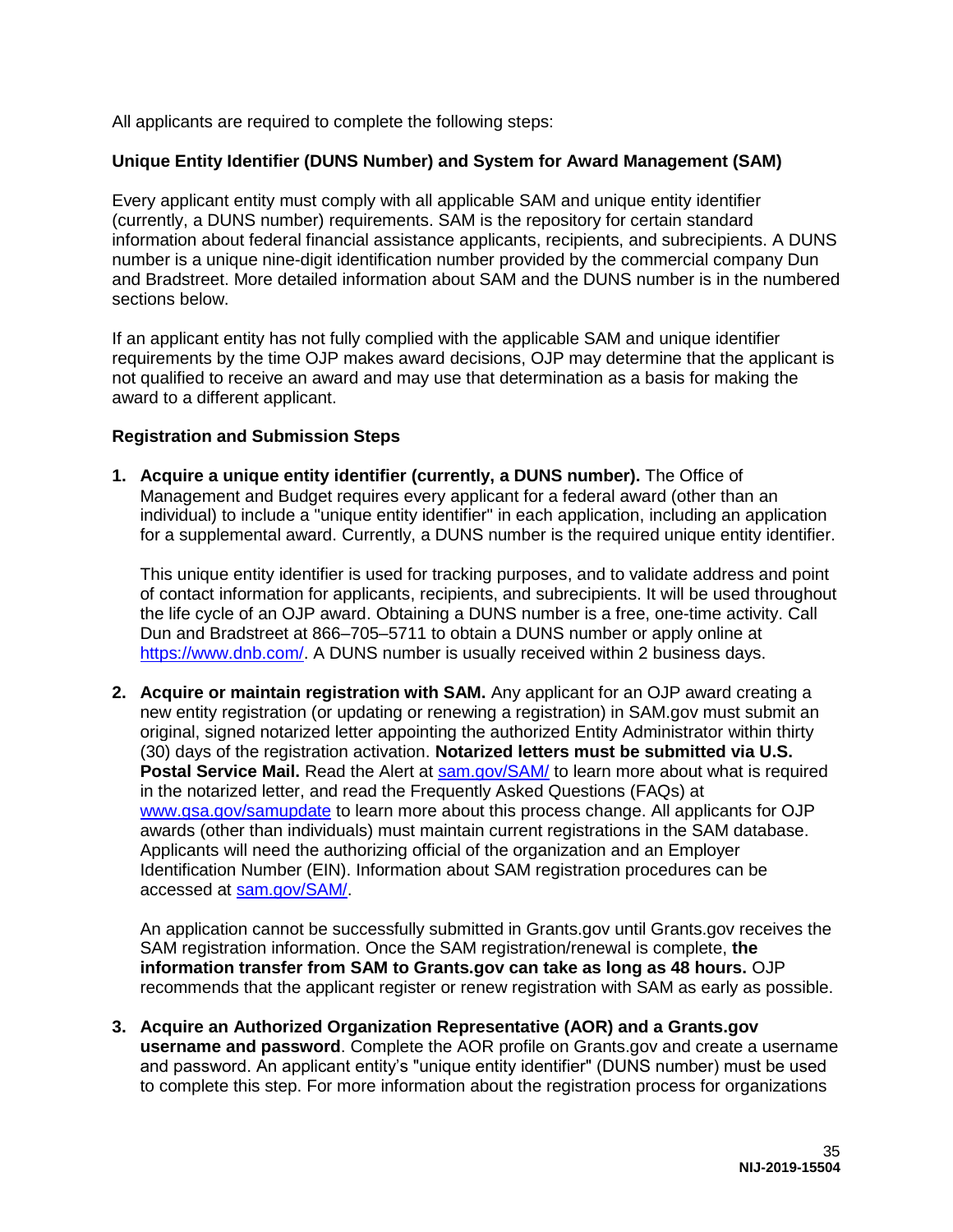and other entities, go to [https://www.grants.gov/web/grants/applicants/organization](https://www.grants.gov/web/grants/applicants/organization-registration.html)[registration.html.](https://www.grants.gov/web/grants/applicants/organization-registration.html)

- **4. Acquire confirmation for the AOR from the E-Business Point of Contact (E-Biz POC).**  The E-Biz POC at the applicant organization must log into Grants.gov to confirm the applicant organization's AOR. The E-Biz POC will need the Marketing Partner Identification Number (MPIN) password obtained when registering with SAM to complete this step. Note that an organization can have more than one AOR.
- **5. Search for the funding opportunity on Grants.gov.** Use the following identifying information when searching for the funding opportunity on Grants.gov. The Catalog of Federal Domestic Assistance (CFDA) number for this solicitation is 16.742, titled "Paul Coverdell Forensic Sciences Improvement Grant Program*,*" and the funding opportunity number is NIJ-2019-15504*.*
- **6. Access Funding Opportunity and Application Package from Grants.gov**. Select "Apply for Grants" under the "Applicants" column. Enter your email address to be notified of any changes to the opportunity package before the closing date. Click the Workspace icon to use Grants.gov Workspace.
- **7. Submit a valid application consistent with this solicitation by following the directions in Grants.gov.** To preview the application prior to (or after) submitting, go to the **View Application** tab in Workspace. For additional information, review the [View Application Tab](https://www.grants.gov/help/html/help/ManageWorkspaces/ViewApplicationTab.htm) help article and [Attachments Tab](https://www.grants.gov/help/html/help/ManageWorkspaces/AttachmentsTab.htm) help article. Within 24-48 hours after submitting the electronic application, the applicant should receive two notifications from Grants.gov. The first will confirm the receipt of the application. The second will state whether the application has been validated and successfully submitted, or whether it has been rejected due to errors, with an explanation. It is possible to first receive a message indicating that the application is received, and then receive a rejection notice a few minutes or hours later. Submitting an application well ahead of the deadline provides time to correct the problem(s) that caused the rejection. **Important:** OJP urges each applicant to submit its application **at least 72 hours prior** to the application due date, to allow time to receive validation messages or rejection notifications from Grants.gov, and to correct in a timely fashion any problems that may have caused a rejection notification. Applications must be successfully submitted through Grants.gov by 11:59 p.m. eastern time on June 4, 2019.

Go to<https://www.grants.gov/web/grants/applicants/organization-registration.html>for further details on DUNS numbers, SAM, and Grants.gov registration steps and timeframes.

#### **Note: Application Versions**

If an applicant submits multiple versions of the same application, OJP will review only the most recent system-validated version submitted.

#### **Experiencing Unforeseen Grants.gov Technical Issues**

An applicant that experiences unforeseen Grants.gov technical issues beyond its control that prevent it from submitting its application by the deadline must contact the Grants.gov Customer Support Hotline at<https://www.grants.gov/web/grants/support.html>or the SAM Help Desk (Federal Service Desk) at<https://www.fsd.gov/fsd-gov/home.do>to report the technical issue and receive a tracking number. The applicant must email the NIJ contact identified in the Contact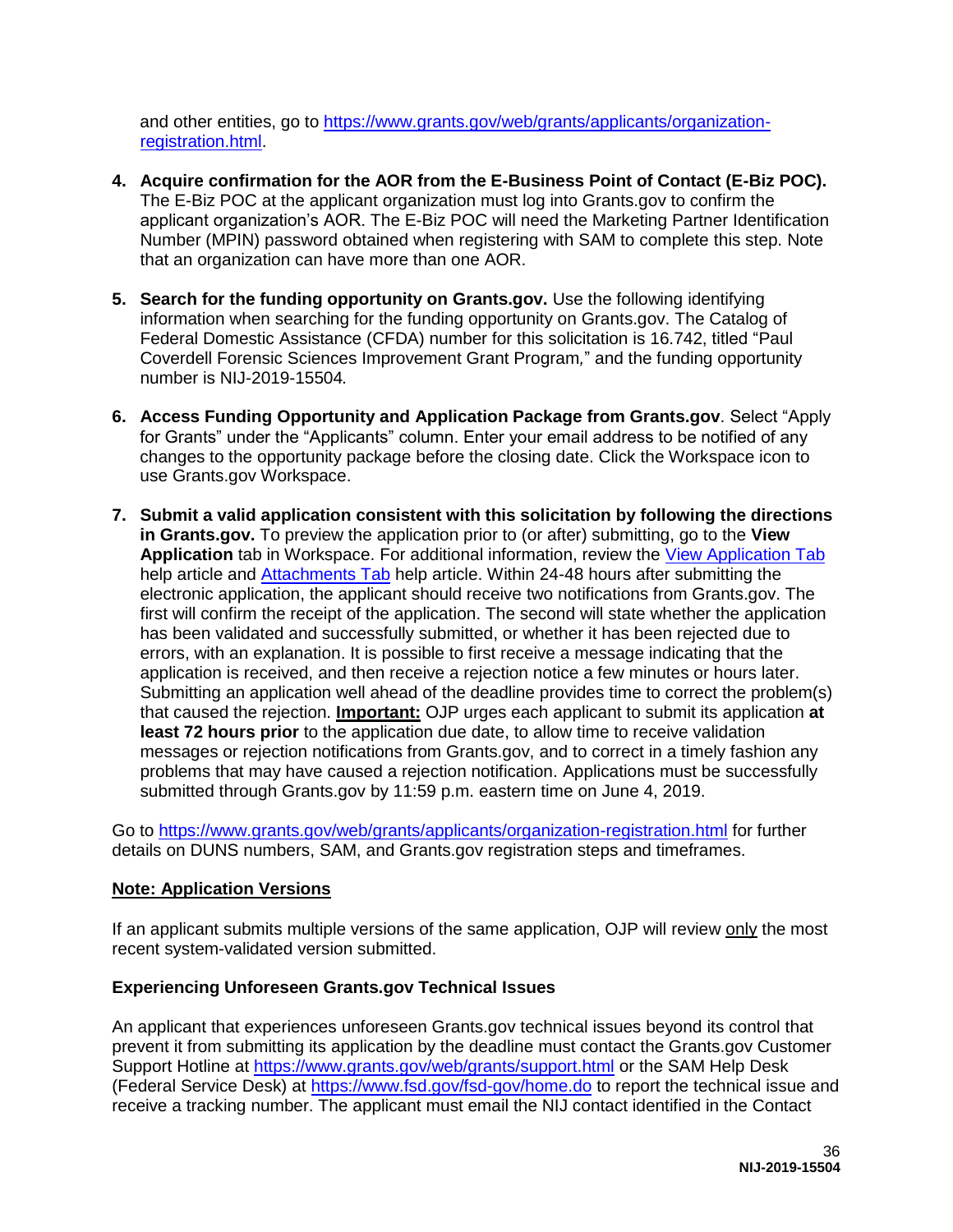Information section on the title page **within 24 hours after the application deadline** to request approval to submit its application after the deadline. The applicant's email must describe the technical difficulties, and must include a timeline of the applicant's submission efforts, the complete grant application, the applicant's DUNS number, and any Grants.gov Help Desk or SAM tracking number(s).

**Note: OJP does not automatically approve requests to submit a late application***.* After OJP reviews the applicant's request, and contacts the Grants.gov or SAM Help Desks to verify the reported technical issues, OJP will inform the applicant whether the request to submit a late application has been approved or denied. If OJP determines that the untimely application submission was due to the applicant's failure to follow all required procedures, OJP will deny the applicant's request to submit its application.

The following conditions generally are insufficient to justify late submissions:

- Failure to register in SAM or Grants.gov in sufficient time (SAM registration and renewal can take as long as 10 business days to complete. The information transfer from SAM to Grants.gov can take up to 48 hours.)
- Failure to follow Grants.gov instructions on how to register and apply as posted on its website.
- Failure to follow each instruction in the OJP solicitation.
- Technical issues with the applicant's computer or information technology environment, such as issues with firewalls or browser incompatibility.

**Notifications regarding known technical problems with Grants.gov, if any, are posted at the top of the OJP Funding Resource Center at [https://ojp.gov/funding/index.htm.](https://ojp.gov/funding/index.htm)**

### <span id="page-37-0"></span>**E. Application Review Information**

#### <span id="page-37-1"></span>**Review Criteria**

Applications that meet basic minimum requirements will be evaluated by peer reviewers using the following review criteria.

- **1. Description of the Issue** (Understanding of the issue and its importance)—15%
- **2. Project Design and Implementation** (Quality and technical merit)—15%
	- a. Soundness of the approach to reduce and/or eliminate a backlog.
	- b. Soundness of the approach to improve forensic services.
	- c. Soundness of the approach to train and employ forensic personnel and medicolegal death investigators to eliminate a backlog and increase capacity.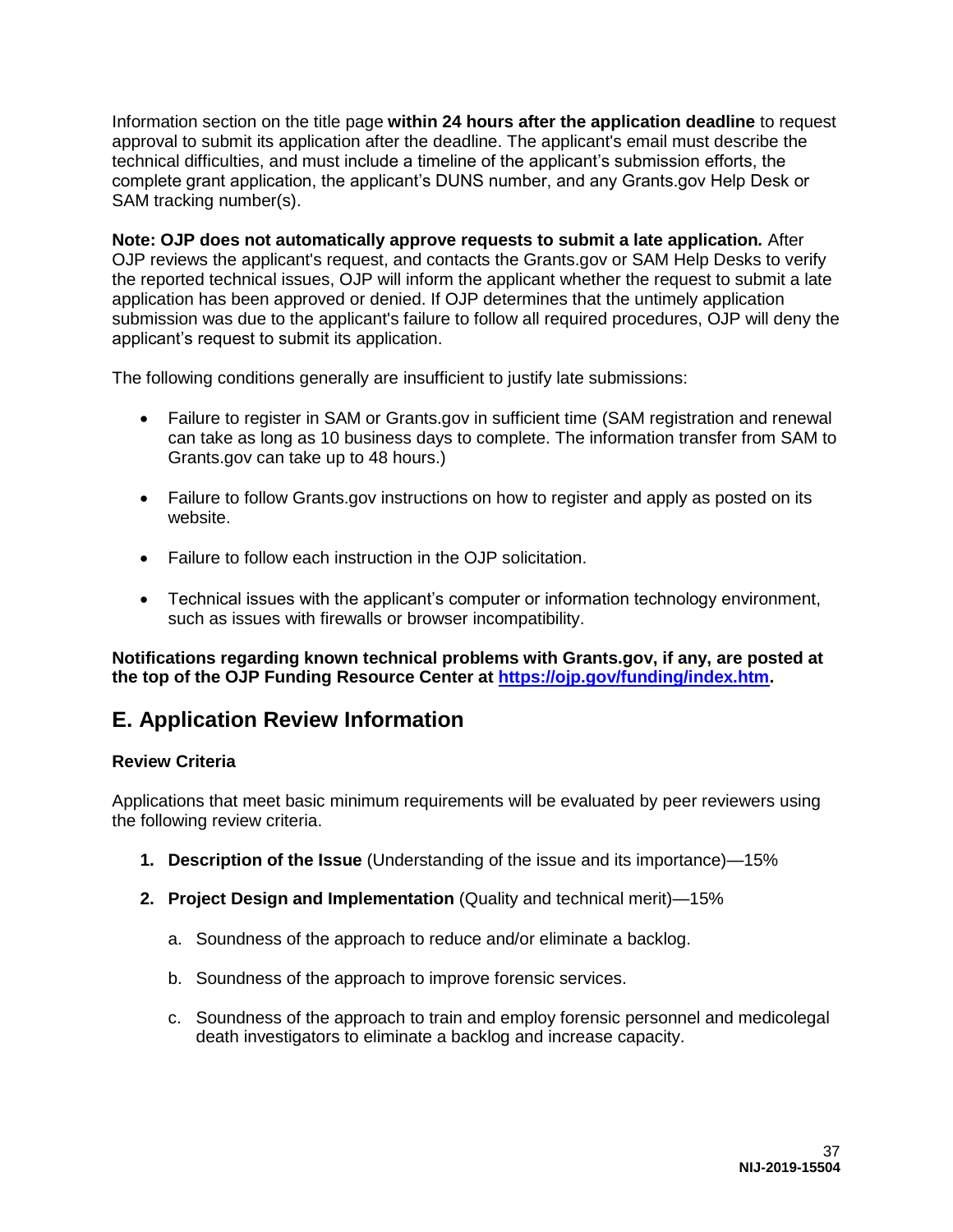- d. Innovation and creativity in the approach to reducing and/or eliminating a backlog and increasing capacity.
- e. Feasibility of the proposed project and awareness of pitfalls.
- **3. Capabilities/Competencies** (Capabilities, demonstrated productivity, and experience of the applicant organization and proposed project staff)—10%
	- a. Qualifications and experience of proposed project staff (including any and all individuals (and organizations) identified in the application who will be significantly involved in substantive aspects of the proposal).
	- b. Demonstrated ability of the applicant organization to manage the effort.
	- c. Relationship between the capabilities/competencies of the proposed project staff (including the applicant organization) and the scope of the proposed project.

#### **4. Budget**—25%

**NOTE**: The budget should be complete, cost-effective, and allowable (e.g., reasonable, allocable, and necessary for project activities.) Budget narratives should demonstrate generally how applicants will maximize cost effectiveness of grant expenditures. Budget narratives should demonstrate cost effectiveness in relation to potential alternatives and the goals of the project.<sup>15</sup>

- a. Total cost of the project relative to the perceived benefit.
- b. Use of existing resources to conserve costs.
- c. Cost-effectiveness of proposed activities applicable to backlog reduction and/or timeliness of forensic science or medical examiner/coroner services.
- d. Cost-effectiveness of proposed activities applicable to improvement in forensic science or medical examiner/coroner services.
- e. Cost-effectiveness of education and training as related to improvement of forensic science or medical examiner/coroner services.
- **5. Plan for Collecting the Data Required for this Solicitation's Performance Measures** (Relevance to policy and practice)—30%
	- a. Improvement in Quality and Timeliness.
		- i. Anticipated reduction in backlog.
		- ii. Anticipated improvement in quality and timeliness of forensic results.

<sup>&</sup>lt;sup>15</sup> Generally speaking, a reasonable cost is a cost that, in its nature or amount, does not exceed that which would be incurred by a prudent person under the circumstances prevailing at the time the decision was made to incur the costs.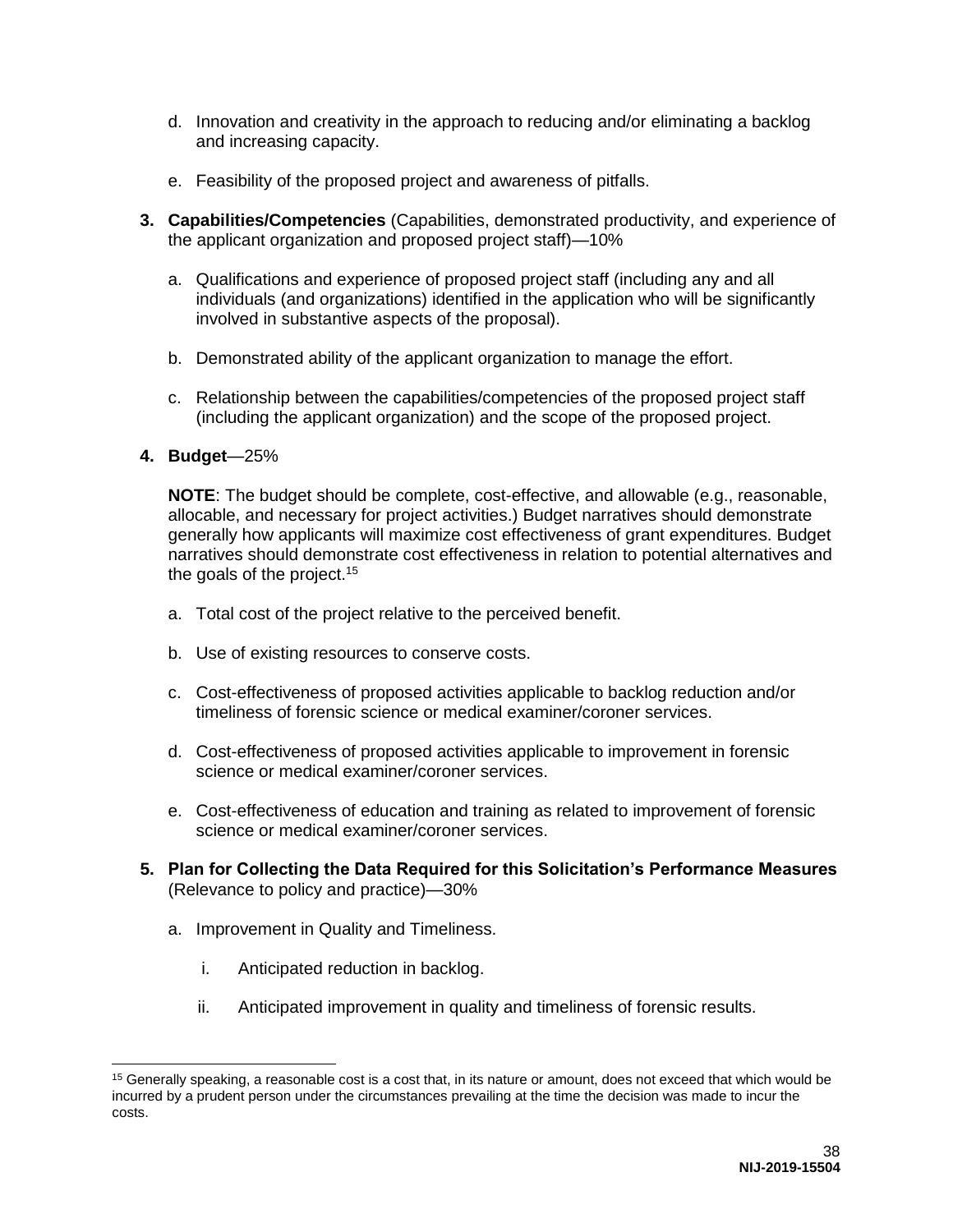- iii. Anticipated benefit of education and training to reduce backlog and improve timeliness of results.
- iv. Planned steps to achieve accreditation to positively impact quality and/or timeliness of forensic results.
- b. Anticipated Impact of Eligible Project Activities.
	- i. Personnel: If applicable, anticipated impact of requested personnel resources (e.g., overtime) on improvement of forensic science or medical examiner/coroner services.
	- ii. Equipment/Supplies: If applicable, anticipated impact of requested equipment and supplies on improvement of forensic science or medical examiner/coroner services.
	- iii. Computerization: If applicable, anticipated impact of requested computerization on improvement of forensic science or medical examiner/coroner services.
	- iv. Renovation/Construction of Facilities: If applicable, anticipated impact of proposed action on improvement of forensic science or medical examiner/coroner services.
- c. Demonstrated plan for collection of the performance measure data as described in the solicitation.
- **6. Other**—5%

Discussion of impact on resources and needs based on the average annual number of Part I violent crimes reported to the Federal Bureau of Investigation for calendar years 2015, 2016, and 2017 by the State (and, for applicant units of local government, the local data, if available).

#### <span id="page-39-0"></span>**Review Process**

OJP is committed to ensuring a fair and open process for making awards. NIJ reviews the application to make sure that the information presented is reasonable, understandable, measurable, and achievable, as well as consistent with the solicitation.

Peer reviewers will review the applications submitted under this solicitation that meet basic minimum requirements. For purposes of assessing whether an application meets basic minimum requirements and should proceed to further consideration, OJP screens applications for compliance with those requirements. Although specific requirements may vary, the following are common requirements applicable to all solicitations for funding under OJP programs:

- The application must be submitted by an eligible type of applicant.
- The application must request funding within programmatic funding constraints (if applicable).
- The application must be responsive to the scope of the solicitation.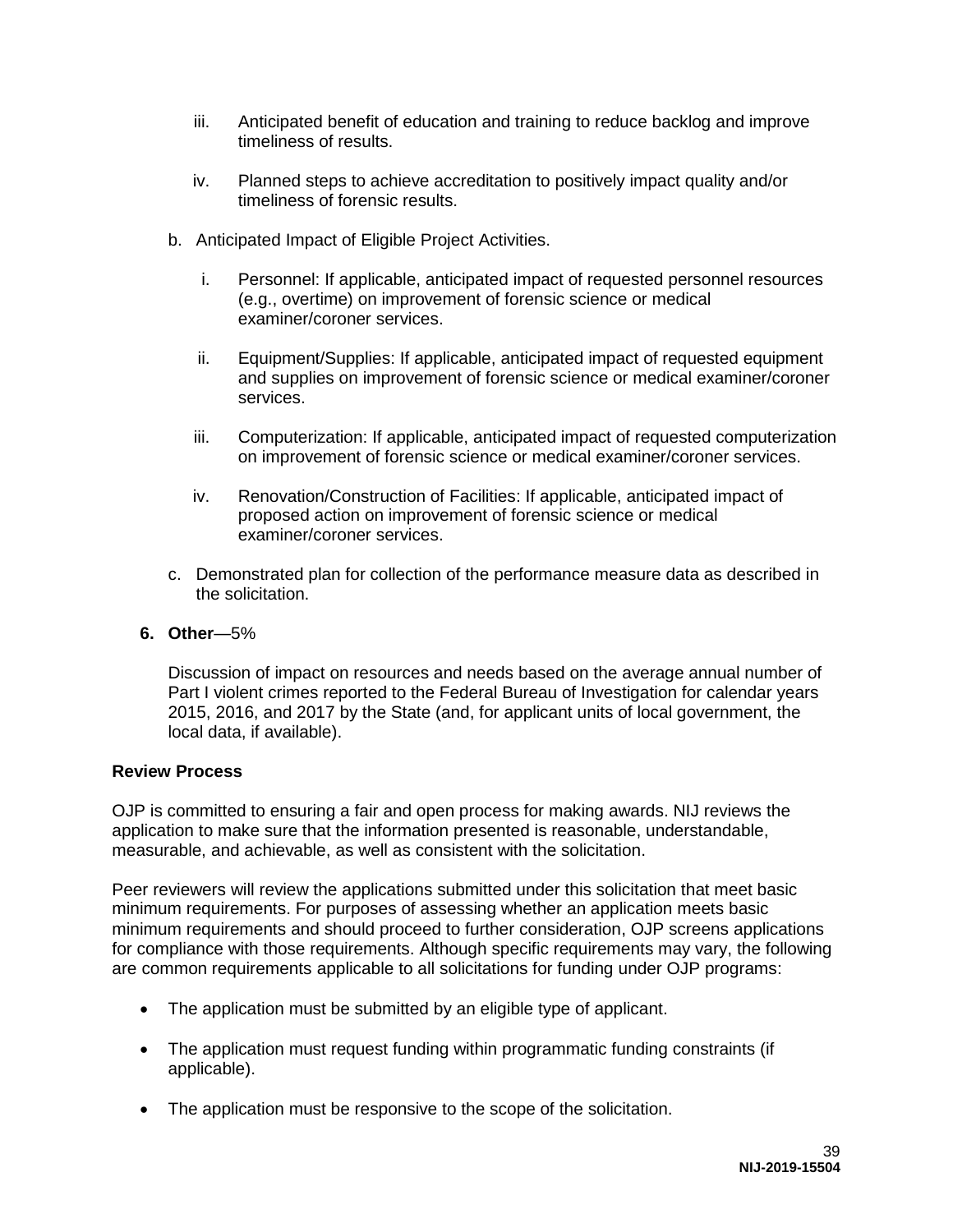- The application must include all items designated as "critical elements."
- The application, if submitted by an applicant that is a DOJ High Risk Grantee<sup>16</sup>, or is designated "high risk" by a federal grant-making agency outside of DOJ, must not have been determined by the Director/Administrator to pose a substantial risk of program implementation failure, based on 1) the applicant's lack of sufficient progress in addressing required corrective actions necessary for removal of the DOJ High Risk Grantee (or non-DOJ high risk) designation, 2) the nature and severity of the issues leading to or accompanying the DOJ High Risk Grantee (or non-DOJ high risk) designation, and/or 3) the applicant's expected ability to manage grant funds and achieve grant goals and objectives.

For a list of the critical elements for this solicitation, see "What an Application Should Include" under [Section D. Application and Submission Information.](#page-19-0)

Peer review panels will evaluate, score, and rate applications that meet basic minimum requirements. NIJ may use internal peer reviewers, external peer reviewers, or a combination, to assess applications on technical merit using the solicitation's review criteria. An internal reviewer is a current DOJ employee who is well-versed or has expertise in the subject matter of this solicitation. An external peer reviewer is an expert in the subject matter of a given solicitation who is not a current DOJ employee. Peer reviewers' ratings and any resulting recommendations are advisory only, although reviewer views are considered carefully. Other important considerations for NIJ include geographic diversity (e.g., border or rural areas), strategic priorities (specifically including, but not limited to, demonstrable potential enhancement to public safety in one or more federally designated Qualified Opportunity Zones), potential project sustainability factors such as voluntary committed cost sharing (or match), and available funding, as well as the extent to which the budget detail worksheet and budget narrative accurately explain project costs that are reasonable, necessary, and otherwise allowable under federal law and applicable federal cost principles.

An applicant proposing any voluntary committed cost sharing (using cash-only match) must clearly describe and properly document it in the program narrative, Budget Detail Worksheet, and SF-424. In its consideration of any such voluntary match, along with its consideration of other program policy or other factors, OJP will consider the significance of proposed match contribution to the potential success of the project, how it supports overall program goals and objectives, and how the application demonstrates an applicant's commitment to sustaining the contribution and the project.

Pursuant to the Part 200 Uniform Requirements, before award decisions are made, OJP also reviews information related to the degree of risk posed by the applicant. Among other things to help assess whether an applicant that has one or more prior federal awards has a satisfactory record with respect to performance, integrity, and business ethics, OJP checks whether the applicant is listed in SAM as excluded from receiving a federal award.

In addition, if OJP anticipates that an award will exceed \$250,000 in federal funds, OJP also must review and consider any information about the applicant that appears in the non-public

 $\overline{a}$ 

<sup>&</sup>lt;sup>16</sup> See "Applicant Disclosure and Justification – DOJ High Risk Grantees" under "What an Application Should Include," above, for a definition of "DOJ High Risk Grantee."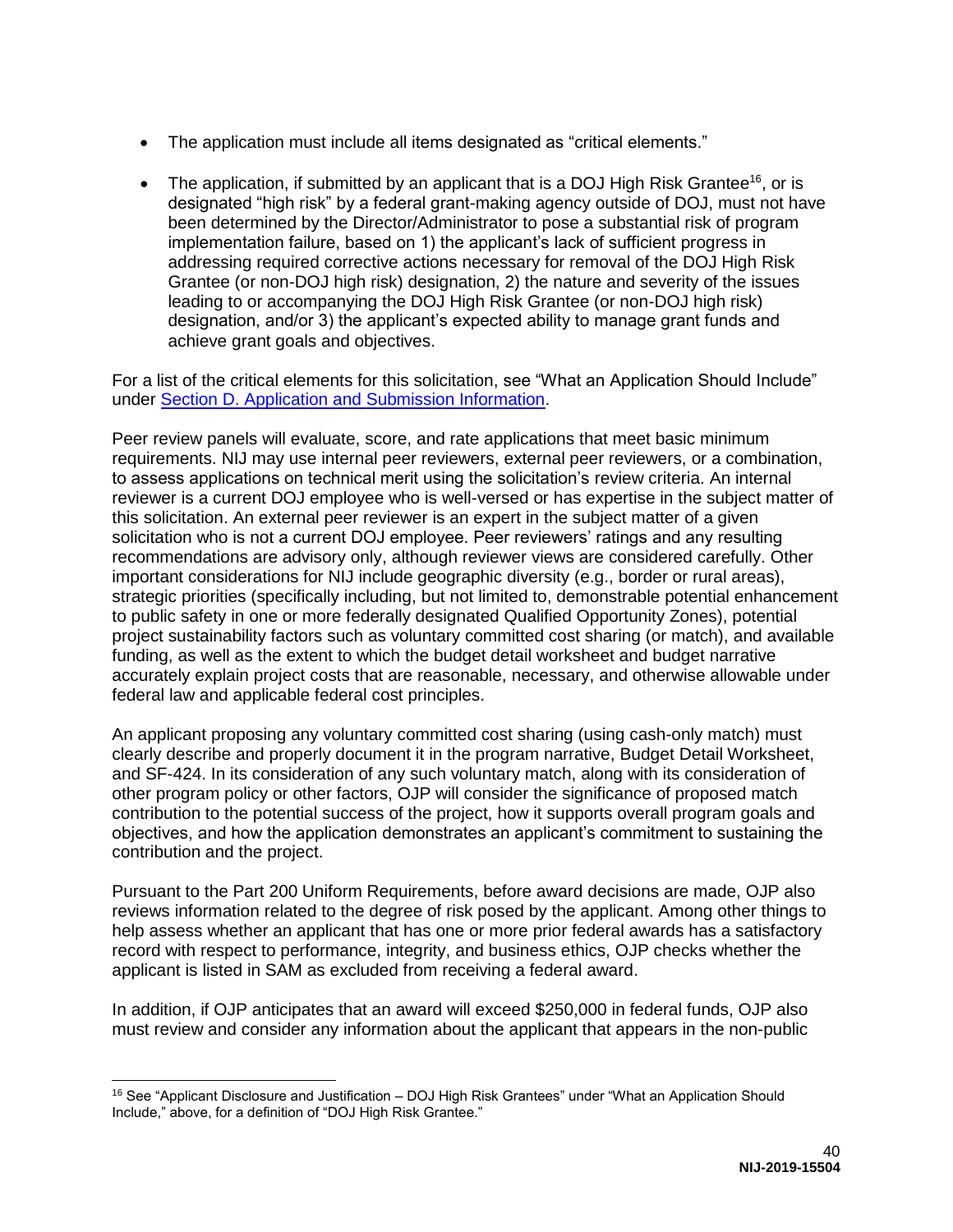segment of the integrity and performance system accessible through SAM (currently, the Federal Awardee Performance and Integrity Information System, (FAPIIS)).

**Important note on FAPIIS:** An applicant, at its option, may review and comment on any information about itself that currently appears in FAPIIS and was entered by a federal awarding agency. OJP will consider any such comments by the applicant, in addition to the other information in FAPIIS, in its assessment of the risk posed by the applicant.

The evaluation of risks goes beyond information in SAM, however. OJP itself has in place a framework for evaluating risks posed by applicants for competitive awards. OJP takes into account information pertinent to matters such as —

- 1. Applicant financial stability and fiscal integrity.
- 2. Quality of the applicant's management systems, and the applicant's ability to meet prescribed management standards, including those outlined in the DOJ Grants Financial Guide.
- 3. Applicant's history of performance under OJP and other DOJ awards (including compliance with reporting requirements and award conditions), as well as awards from other federal agencies.
- 4. Reports and findings from audits of the applicant, including audits under the Part 200 Uniform Requirements.
- 5. Applicant's ability to comply with statutory and regulatory requirements, and to effectively implement other award requirements.

OJP will give priority in award decisions to eligible applicants that, during the three fiscal years (FY 2016 – FY 2018) prior to the submission of an application under this solicitation, did not have an "unresolved audit finding" indicating noncompliance with the award terms or conditions of a DOJ grant program. See 34 U.S.C. § 10263(3). In other words, an applicant without such an "unresolved audit finding" will be given priority consideration over any applicant *with* such an "unresolved audit finding."

**Note on applicants with a "high risk" designation**: Risks associated with DOJ High Risk Grantees, or applicants designated as "high risk" by a federal grant-making agency outside of DOJ, are taken into account during the review process, and each applicant with such "high risk" designations will be considered for funding on a case-by-case basis, depending on the nature and severity of the issues that led to the DOJ High Risk Grantee (or non-DOJ high risk) designation, status of progress in addressing corrective actions, and expected ability to manage grant funds and achieve grant goals and objectives. A "high risk" designated applicant is to submit disclosure and justification documentation consistent with the requirements specified, above, under "What an Application Should Include" in [Section D. Application and Submission](#page-19-0)  [Information.](#page-19-0)

Absent explicit statutory authorization or written delegation of authority to the contrary, all final award decisions will be made by the Assistant Attorney General, who may take into account not only peer review ratings and NIJ recommendations, but also other factors as indicated in this section. As mentioned earlier in the solicitation, applications requesting Coverdell funds to specifically target the challenges the opioid abuse crisis has brought to the forensic science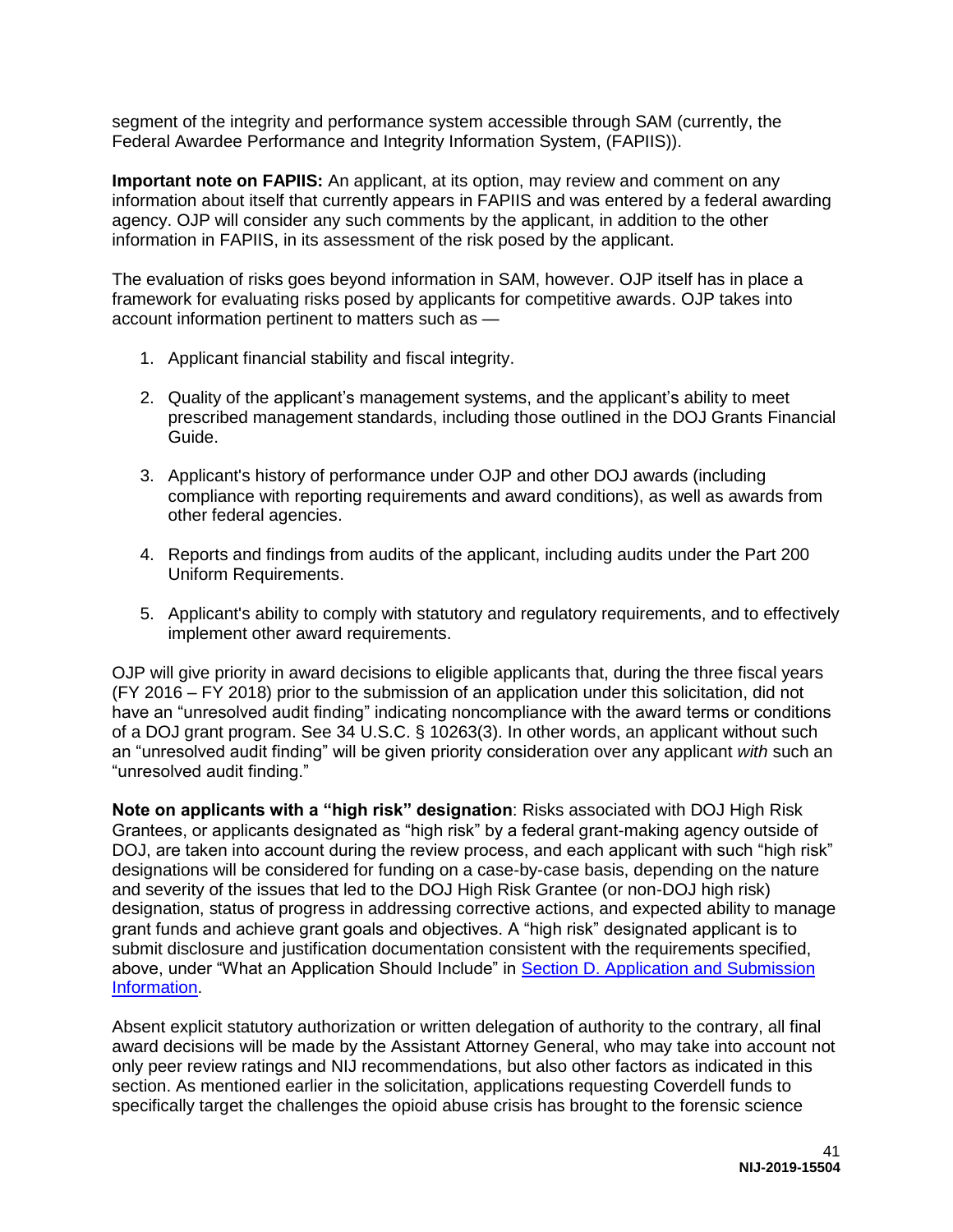community may be given priority consideration in award decisions over applications that do not include such requests.

# <span id="page-42-0"></span>**F. Federal Award Administration Information**

#### <span id="page-42-1"></span>**Federal Award Notices**

Award notifications will be made by September 30, 2019. OJP sends award notifications by email through GMS to the individuals listed in the application as the point of contact and the authorizing official (E-Biz POC and AOR). The email notification includes detailed instructions on how to access and view the award documents, and steps to take in GMS to start the award acceptance process. GMS automatically issues the notifications at 9:00 p.m. eastern time on the award date.

For each successful applicant, an individual with the necessary authority to bind the applicant will be required to log in; execute a set of legal certifications and a set of legal assurances; designate a financial point of contact; thoroughly review the award, including all award conditions; and sign and accept the award. The award acceptance process requires a physical signature on the award document by the authorized representative. The fully-executed award document must then be scanned and submitted to OJP.

#### <span id="page-42-2"></span>**Administrative, National Policy, and Other Legal Requirements**

If selected for funding, in addition to implementing the funded project consistent with the OJPapproved application, the recipient must comply with all award conditions, as well as all applicable requirements of federal statutes and regulations (including applicable requirements referred to in the assurances and certifications executed in connection with award acceptance). OJP strongly encourages prospective applicants to review information on post-award legal requirements and common OJP award conditions **prior** to submitting an application.

Applicants should consult the ["Overview of Legal Requirements Generally Applicable to OJP](https://ojp.gov/funding/Explore/LegalOverview/index.htm)  [Grants and Cooperative Agreements – FY 2018 Awards,](https://ojp.gov/funding/Explore/LegalOverview/index.htm)" available in the OJP Funding Resource Center at [https://ojp.gov/funding/index.htm.](https://ojp.gov/funding/index.htm) In addition, applicants should examine the following two legal documents, as each successful applicant must execute both documents before it may receive any award funds. (An applicant is not required to submit these documents as part of an application.)

- [Certifications Regarding Lobbying; Debarment, Suspension and Other Responsibility](https://ojp.gov/funding/Apply/Resources/Certifications.pdf)  [Matters; and Drug-Free Workplace Requirements.](https://ojp.gov/funding/Apply/Resources/Certifications.pdf)
- **[Certified Standard Assurances.](https://ojp.gov/funding/Apply/Resources/StandardAssurances.pdf)**

The webpages accessible through the "Overview of Legal Requirements Generally Applicable to [OJP Grants and Cooperative Agreements – FY 2018 Awards"](https://ojp.gov/funding/Explore/LegalOverview/index.htm) are intended to give applicants for OJP awards a general overview of important statutes, regulations, and award conditions that apply to many (or in some cases, all) OJP grants and cooperative agreements awarded in FY 2019. Individual OJP awards typically also will include additional award conditions. Those additional conditions may relate to the particular statute, or program, or solicitation under which the award is made; to the substance of the funded application; to the recipient's performance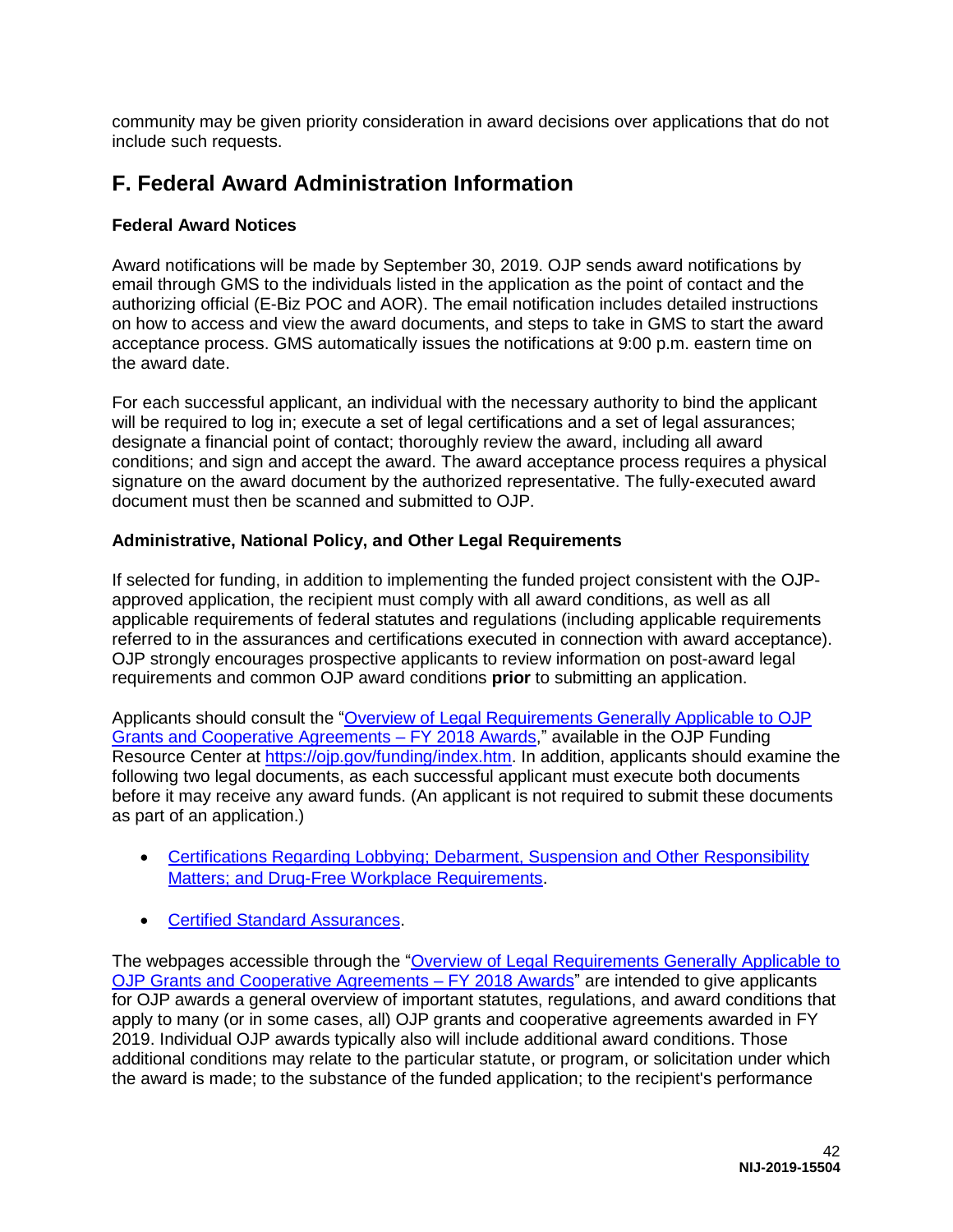under other federal awards; to the recipient's legal status (e.g., as a for-profit entity); or to other pertinent considerations.

Awards under this solicitation will include a condition (the specific terms of which will govern the award) related to verification of employment eligibility. The condition will, generally speaking, require the recipient (and any subrecipient) that accepts the award to verify the employment eligibility of any individual hired under the award, consonant with 8 U.S.C. § 1324a(a)(1).

Awards under this solicitation will include a condition (the specific terms of which will govern the award) related to competition requirements set forth at 2 C.F.R. § 200.319. The condition will, generally speaking, prohibit recipients (and any subrecipients) from procuring goods and services with award funds by means of any competition that disadvantages or excludes vendors on the basis of their having (or their having had) a prior or existing contractual relationship with the federal government.

OJP will include as appropriate an award condition (the specific terms of which will govern the award) requiring recipients of OJP grant funding that will support projects that involve or serve minors under the age of 18 to develop and implement written screening procedures (consistent with pertinent federal, state, and local law) for individuals who will interact in a staff or volunteer capacity with minors involved in the grant-funded programs.

#### <span id="page-43-0"></span>**General Information about Post-Federal Award Reporting Requirements**

In addition to the deliverables described in [Section A. Program Description,](#page-4-0) any recipient of an award under this solicitation will be required to submit the following reports and data.

Required reports. Recipients typically must submit quarterly financial reports, semi-annual progress reports, final financial and progress reports, and, if applicable, an annual audit report in accordance with the Part 200 Uniform Requirements or specific award conditions.

In addition, Coverdell grantees are required to submit a final report that must, among other things: (1) include a summary and assessment of the program carried out with FY 2019 grant funds, (2) identify the number and type of cases accepted during the FY 2019 award period by the forensic laboratory or laboratories that received FY 2019 grant funds, (3) cite the specific improvements in forensic science and medical examiner/coroner services (including any reduction in forensic analysis backlog) that occurred as a direct result of the FY 2019 grant award, and (4) detail the progress of any unaccredited forensic science service provider that received FY 2019 grant funds toward obtaining accreditation. Future awards and fund drawdowns may be withheld if reports are delinquent.

Further, as noted earlier under ["Eligibility,](#page-13-0)" for each fiscal year of an award, recipients will be required to report to NIJ on an annual basis —

- 1) The number and nature of any allegations of serious negligence or misconduct substantially affecting the integrity of forensic results;
- 2) Information on the referrals of such allegations (e.g., the government entity or entities to which referred, the date of referral);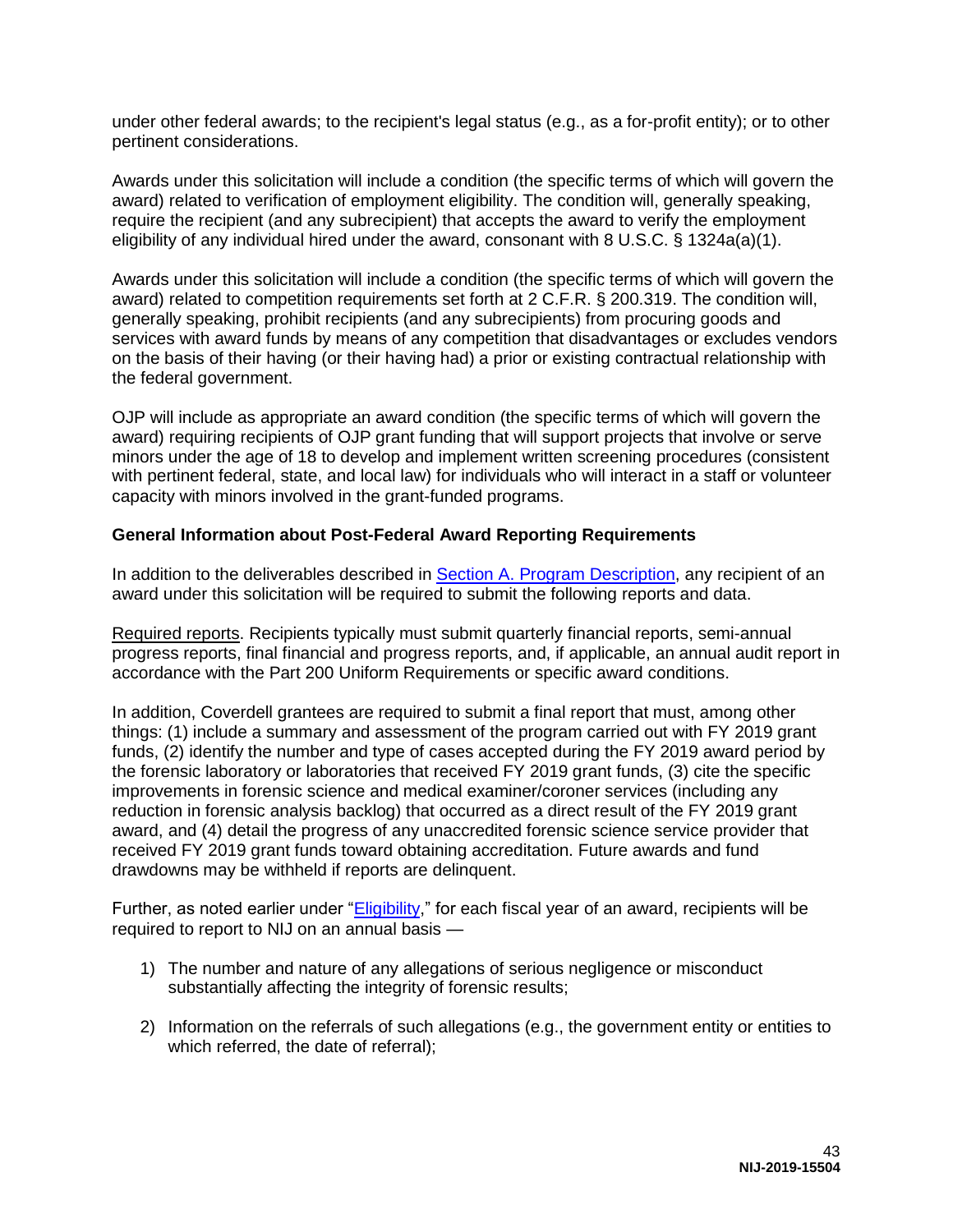- 3) The outcome of such referrals (if known as of the date of the report); and
- 4) If any such allegations were not referred, the reason(s) for the non-referral.

Future awards and fund drawdowns may be withheld if reports are delinquent. (In appropriate cases, OJP may require additional reports.)

Awards that exceed \$500,000 will include an additional condition that, under specific circumstances, will require the recipient to report (to FAPIIS) information on civil, criminal, and administrative proceedings connected with (or connected to the performance of) either the OJP award or any other grant, cooperative agreement, or procurement contract from the federal government. Additional information on this reporting requirement appears in the text of the award condition posted on the OJP webpage at [https://ojp.gov/funding/FAPIIS.htm.](https://ojp.gov/funding/FAPIIS.htm)

Data on performance measures. In addition to required reports, each award recipient also must provide data that measure the results of the work done under the award. To demonstrate program progress and success, as well as to assist DOJ in fulfilling its responsibilities under the Government Performance and Results Act of 1993 (GPRA), Public Law 103-62, and the GPRA Modernization Act of 2010, Public Law 111–352, OJP will require any award recipient, post award, to provide performance data as part of regular progress reporting. Successful applicants will be required to access OJP's performance measurement page at [www.ojp.gov/performance](file:///C:/Users/scottf/AppData/Local/Microsoft/Windows/Temporary%20Internet%20Files/Content.Outlook/YYCKH3BB/www.ojp.gov/performance) for an overview of performance measurement activities at OJP. Performance measures are also listed as an [Appendix 3.](#page-56-0)

# <span id="page-44-0"></span>**G. Federal Awarding Agency Contact(s)**

For OJP contact(s), see the title page.

For contact information for Grants.gov, see the title page.

# <span id="page-44-1"></span>**H. Other Information**

### <span id="page-44-2"></span>**Freedom of Information Act and Privacy Act (5 U.S.C. 552 and 5 U.S.C. 552a)**

All applications submitted to OJP (including all attachments to applications) are subject to the federal Freedom of Information Act (FOIA) and to the Privacy Act. By law, DOJ may withhold information that is responsive to a request pursuant to FOIA if DOJ determines that the responsive information either is protected under the Privacy Act or falls within the scope of one of nine statutory exemptions under FOIA. DOJ cannot agree in advance of a request pursuant to FOIA not to release some or all portions of an application.

In its review of records that are responsive to a FOIA request, OJP will withhold information in those records that plainly falls within the scope of the Privacy Act or one of the statutory exemptions under FOIA. (Some examples include certain types of information in budgets, and names and contact information for project staff other than certain key personnel.) In appropriate circumstances, OJP will request the views of the applicant/recipient that submitted a responsive document.

For example, if OJP receives a request pursuant to FOIA for an application submitted by a nonprofit or for-profit organization or an institution of higher education, or for an application that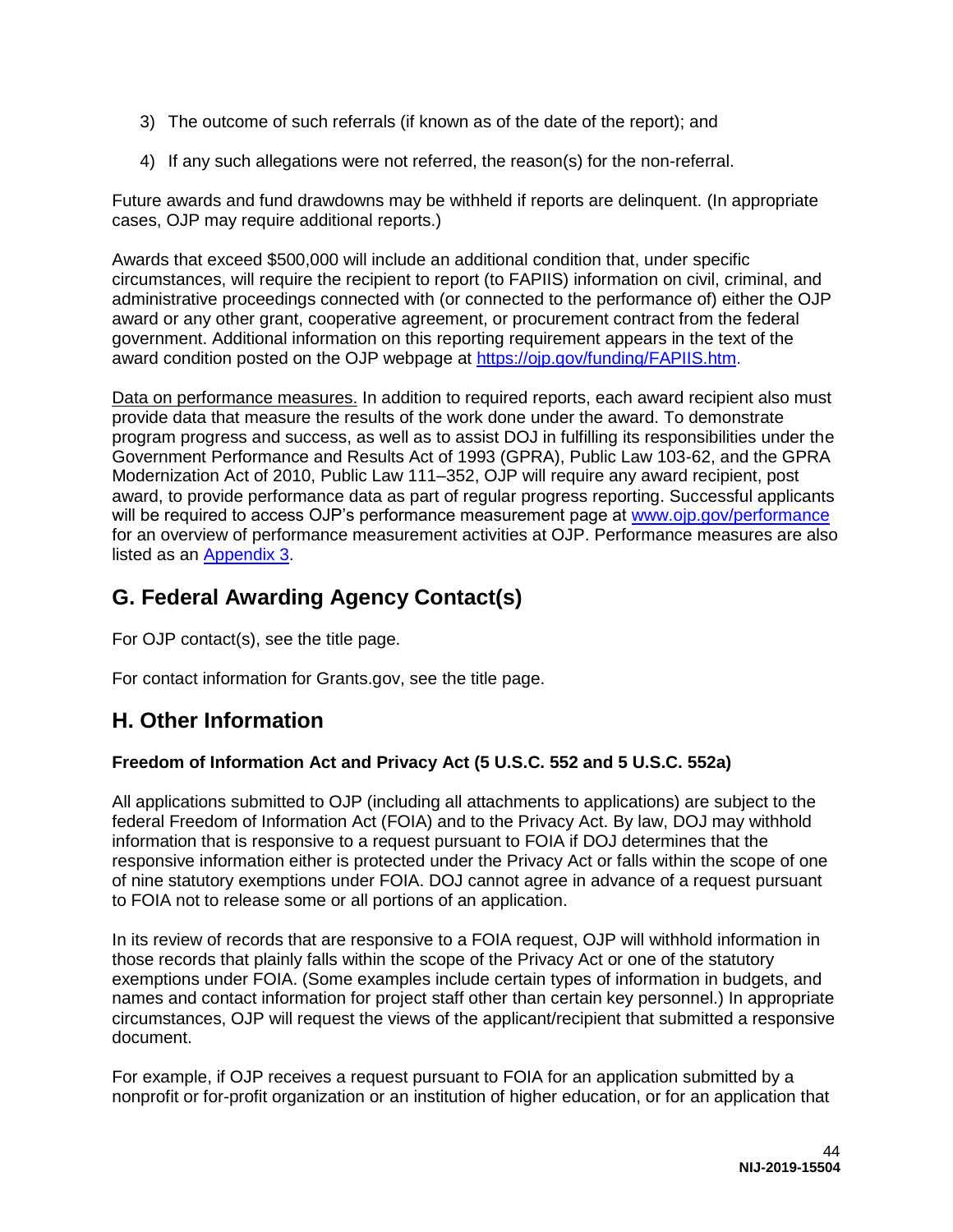involves research, OJP typically will contact the applicant/recipient that submitted the application and ask it to identify -- quite precisely -- any particular information in the application that the applicant/recipient believes falls under a FOIA exemption, the specific exemption it believes applies, and why. After considering the submission by the applicant/recipient, OJP makes an independent assessment regarding withholding information. OJP generally follows a similar process for requests pursuant to FOIA for applications that may contain law-enforcement sensitive information.

#### <span id="page-45-0"></span>**Provide Feedback to OJP**

To assist OJP in improving its application and award processes, OJP encourages applicants to provide feedback on this solicitation, the application submission process, and/or the application review process. Provide feedback to [OJPSolicitationFeedback@usdoj.gov.](mailto:OJPSolicitationFeedback@usdoj.gov)

**IMPORTANT:** This email is for feedback and suggestions only. OJP does **not** reply from this mailbox to messages it receives in this mailbox. Any prospective applicant that has specific questions on any program or technical aspect of the solicitation **must** use the appropriate telephone number or email listed on the front of this document to obtain information. These contacts are provided to help ensure that prospective applicants can directly reach an individual who can address specific questions in a timely manner.

If you are interested in being a reviewer for other OJP grant applications, please email your resume to [ojpprsupport@usdoj.gov.](mailto:ojpprsupport@usdoj.gov) (Do not send your resume to the OJP Solicitation Feedback email account.) **Note:** Neither you nor anyone else from your organization or entity can be a peer reviewer in a competition in which you or your organization/entity has submitted an application.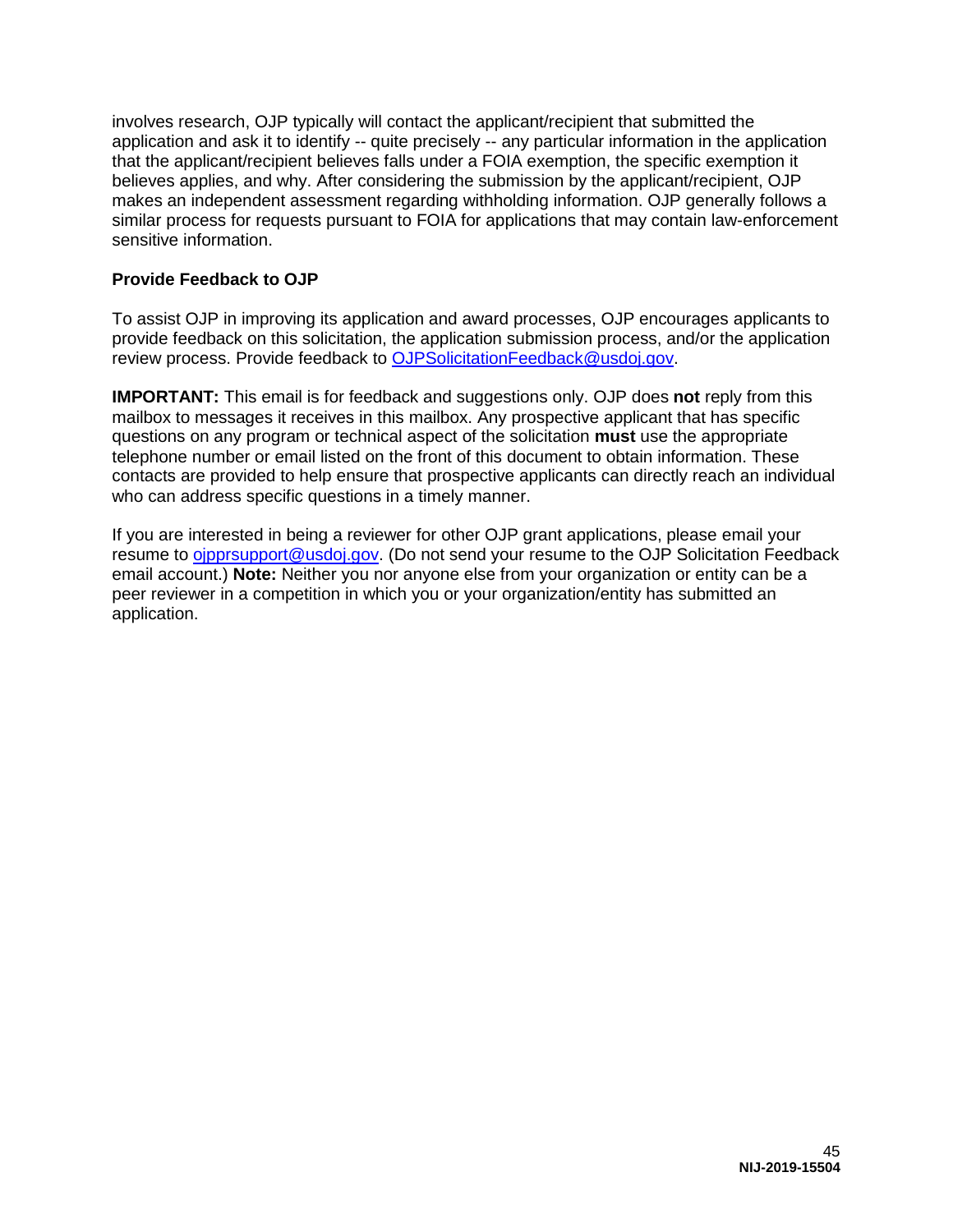### **Appendix 1: Templates for Coverdell Statutory Certifications**

<span id="page-46-0"></span>(**Instructions:** Scan signed certifications and submit image files electronically.)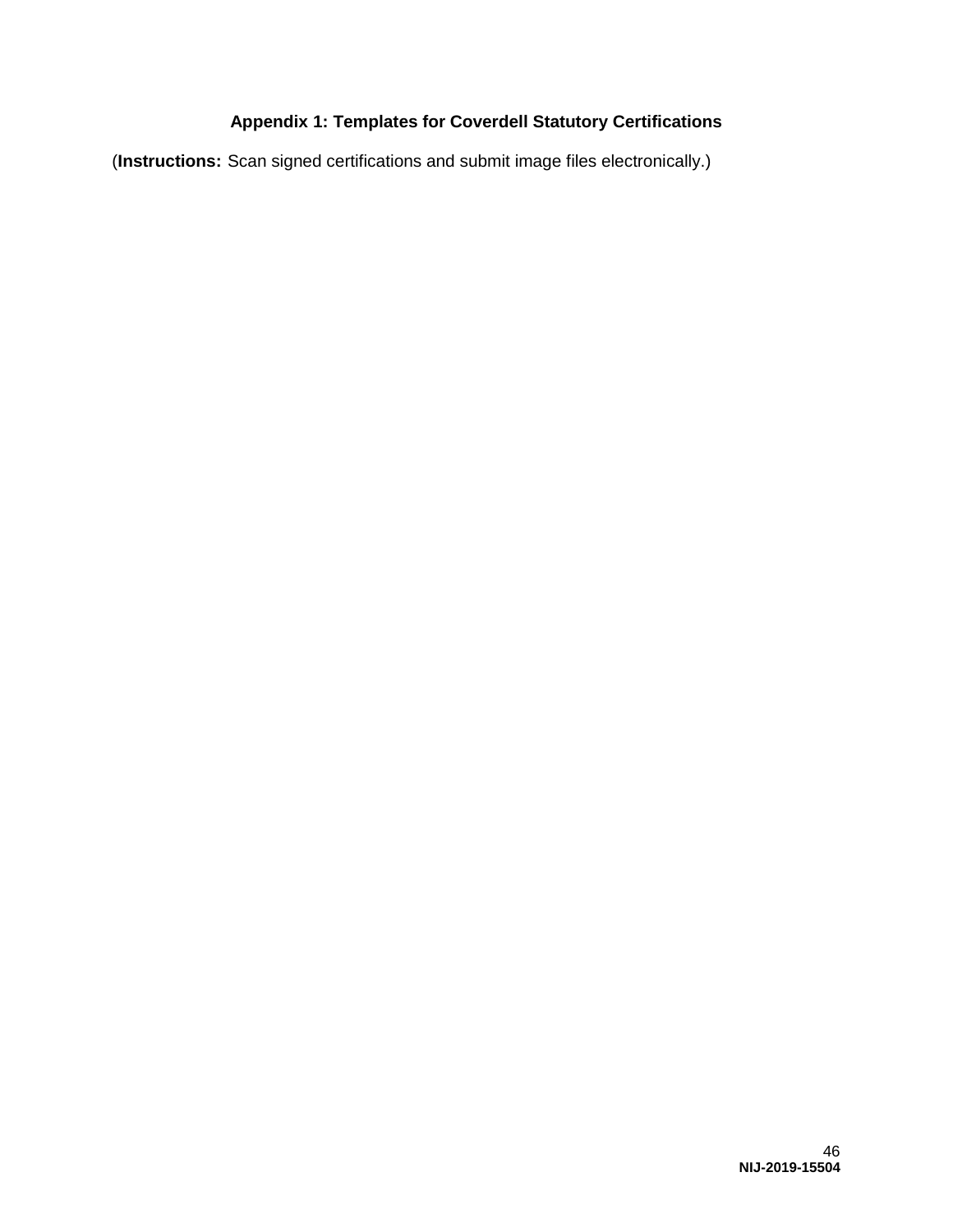#### **FY 2019 Coverdell Forensic Science Improvement Grants Program**

Certification as to Plan for Forensic Science Laboratories— Application from a **State** 

On behalf of the applicant agency named below, I certify the following to the National Institute of Justice, Office of Justice Programs, U.S. Department of Justice:

The State has developed a plan for forensic science laboratories under a program intended to improve the quality and timeliness of forensic science or medical examiner services in the State, including such services provided by the laboratories operated by the State and those operated by units of local government within the State.

I acknowledge that a false statement in this certification or in the grant application that it supports may be the subject of criminal prosecution, including under 18 U.S.C. § 1001 and 34 U.S.C. § 10272. I also acknowledge that Office of Justice Programs grants, including certifications provided in connection with such grants, are subject to review by the Office of Justice Programs and/or by the Department of Justice's Office of the Inspector General.

I have authority to make this certification on behalf of the applicant agency (that is, the agency applying directly to the National Institute of Justice).

\_\_\_\_\_\_\_\_\_\_\_\_\_\_\_\_\_\_\_\_\_\_\_\_\_\_\_\_\_\_\_\_\_\_\_\_\_\_\_\_\_\_\_ Signature of Certifying Official

\_\_\_\_\_\_\_\_\_\_\_\_\_\_\_\_\_\_\_\_\_\_\_\_\_\_\_\_\_\_\_\_\_\_\_\_\_\_\_\_\_\_\_ Printed Name of Certifying Official

\_\_\_\_\_\_\_\_\_\_\_\_\_\_\_\_\_\_\_\_\_\_\_\_\_\_\_\_\_\_\_\_\_\_\_\_\_\_\_\_\_\_\_ Title of Certifying Official

\_\_\_\_\_\_\_\_\_\_\_\_\_\_\_\_\_\_\_\_

\_\_\_\_\_\_\_\_\_\_\_\_\_\_\_\_\_\_\_\_\_\_\_\_\_\_\_\_\_\_\_\_\_\_\_\_\_\_\_\_\_\_\_ Name of Applicant Agency (Including Name of State)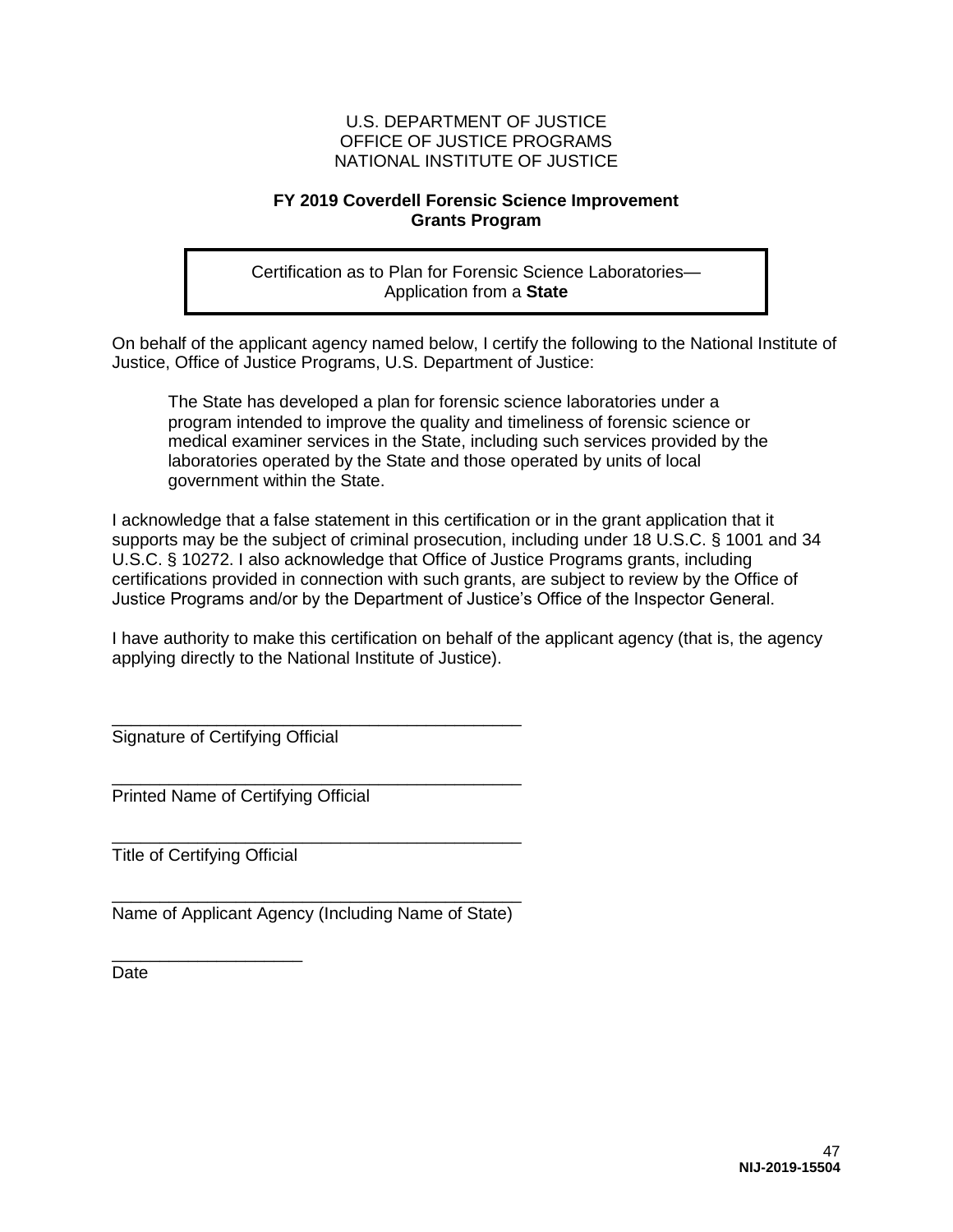#### **FY 2019 Coverdell Forensic Science Improvement Grants Program**

Certification as to Plan for Forensic Science Laboratories— Application from a **Unit of Local Government** 

On behalf of the applicant agency named below, I certify the following to the National Institute of Justice, Office of Justice Programs, U.S. Department of Justice:

This unit of local government has developed a plan for forensic science laboratories under a program intended to improve the quality and timeliness of forensic science or medical examiner services provided by the laboratories operated by the applicant unit of local government and any other governmentoperated laboratories within the State that will receive a portion of the grant amount.

I acknowledge that a false statement in this certification or in the grant application that it supports may be the subject of criminal prosecution, including under 18 U.S.C. § 1001 and 34 U.S.C. § 10272. I also acknowledge that Office of Justice Programs grants, including certifications provided in connection with such grants, are subject to review by the Office of Justice Programs and/or by the Department of Justice's Office of the Inspector General.

I have authority to make this certification on behalf of the applicant agency (that is, the agency applying directly to the National Institute of Justice).

\_\_\_\_\_\_\_\_\_\_\_\_\_\_\_\_\_\_\_\_\_\_\_\_\_\_\_\_\_\_\_\_\_\_\_\_\_\_\_\_\_\_\_ Signature of Certifying Official

\_\_\_\_\_\_\_\_\_\_\_\_\_\_\_\_\_\_\_\_\_\_\_\_\_\_\_\_\_\_\_\_\_\_\_\_\_\_\_\_\_\_\_ Printed Name of Certifying Official

Title of Certifying Official

\_\_\_\_\_\_\_\_\_\_\_\_\_\_\_\_\_\_\_\_

Name of Applicant Agency (Including Name of Unit of Local Government)

\_\_\_\_\_\_\_\_\_\_\_\_\_\_\_\_\_\_\_\_\_\_\_\_\_\_\_\_\_\_\_\_\_\_\_\_\_\_\_\_\_\_\_

\_\_\_\_\_\_\_\_\_\_\_\_\_\_\_\_\_\_\_\_\_\_\_\_\_\_\_\_\_\_\_\_\_\_\_\_\_\_\_\_\_\_\_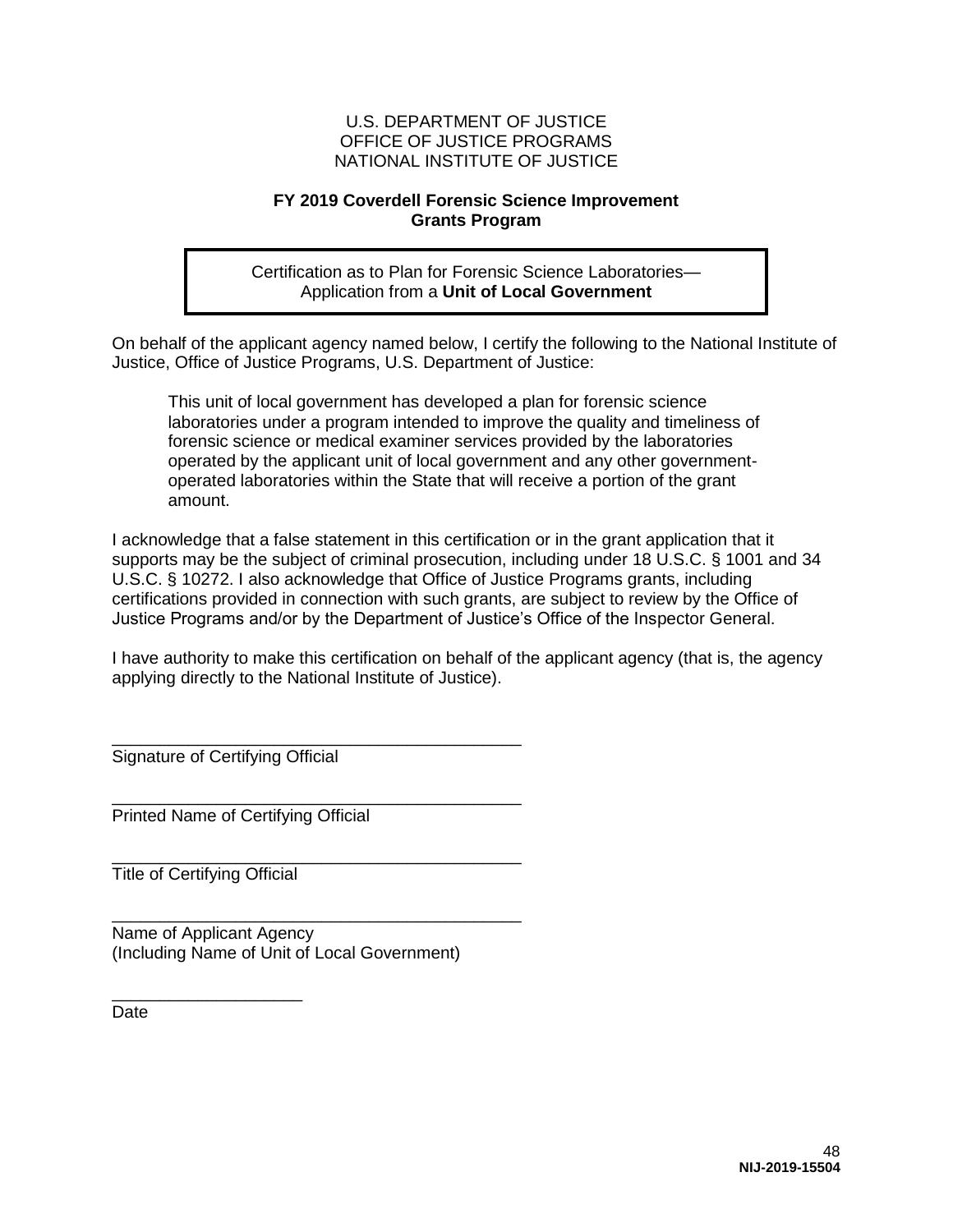#### **FY 2019 Coverdell Forensic Science Improvement Grants Program**

Certification as to Generally Accepted Laboratory Practices and Procedures

On behalf of the applicant agency named below, I certify the following to the National Institute of Justice, Office of Justice Programs, U.S. Department of Justice:

Any forensic science laboratory system, medical examiner's office, or coroner's office in the State, including any laboratory operated by a unit of local government within the State, that will receive any portion of the grant amount uses generally accepted laboratory practices and procedures, established by accrediting organizations or appropriate certifying bodies.

I acknowledge that a false statement in this certification or in the grant application that it supports may be the subject of criminal prosecution, including under 18 U.S.C. § 1001 and 34 U.S.C. § 10272. I also acknowledge that Office of Justice Programs grants, including certifications provided in connection with such grants, are subject to review by the Office of Justice Programs and/or by the Department of Justice's Office of the Inspector General.

I have authority to make this certification on behalf of the applicant agency (that is, the agency applying directly to the National Institute of Justice).

\_\_\_\_\_\_\_\_\_\_\_\_\_\_\_\_\_\_\_\_\_\_\_\_\_\_\_\_\_\_\_\_\_\_\_\_\_\_\_\_\_\_\_ Signature of Certifying Official

\_\_\_\_\_\_\_\_\_\_\_\_\_\_\_\_\_\_\_\_\_\_\_\_\_\_\_\_\_\_\_\_\_\_\_\_\_\_\_\_\_\_\_ Printed Name of Certifying Official

\_\_\_\_\_\_\_\_\_\_\_\_\_\_\_\_\_\_\_\_\_\_\_\_\_\_\_\_\_\_\_\_\_\_\_\_\_\_\_\_\_\_\_ Title of Certifying Official

\_\_\_\_\_\_\_\_\_\_\_\_\_\_\_\_\_\_\_\_

\_\_\_\_\_\_\_\_\_\_\_\_\_\_\_\_\_\_\_\_\_\_\_\_\_\_\_\_\_\_\_\_\_\_\_\_\_\_\_\_\_\_\_ Name of Applicant Agency (Including Name of State or Unit of Local Government)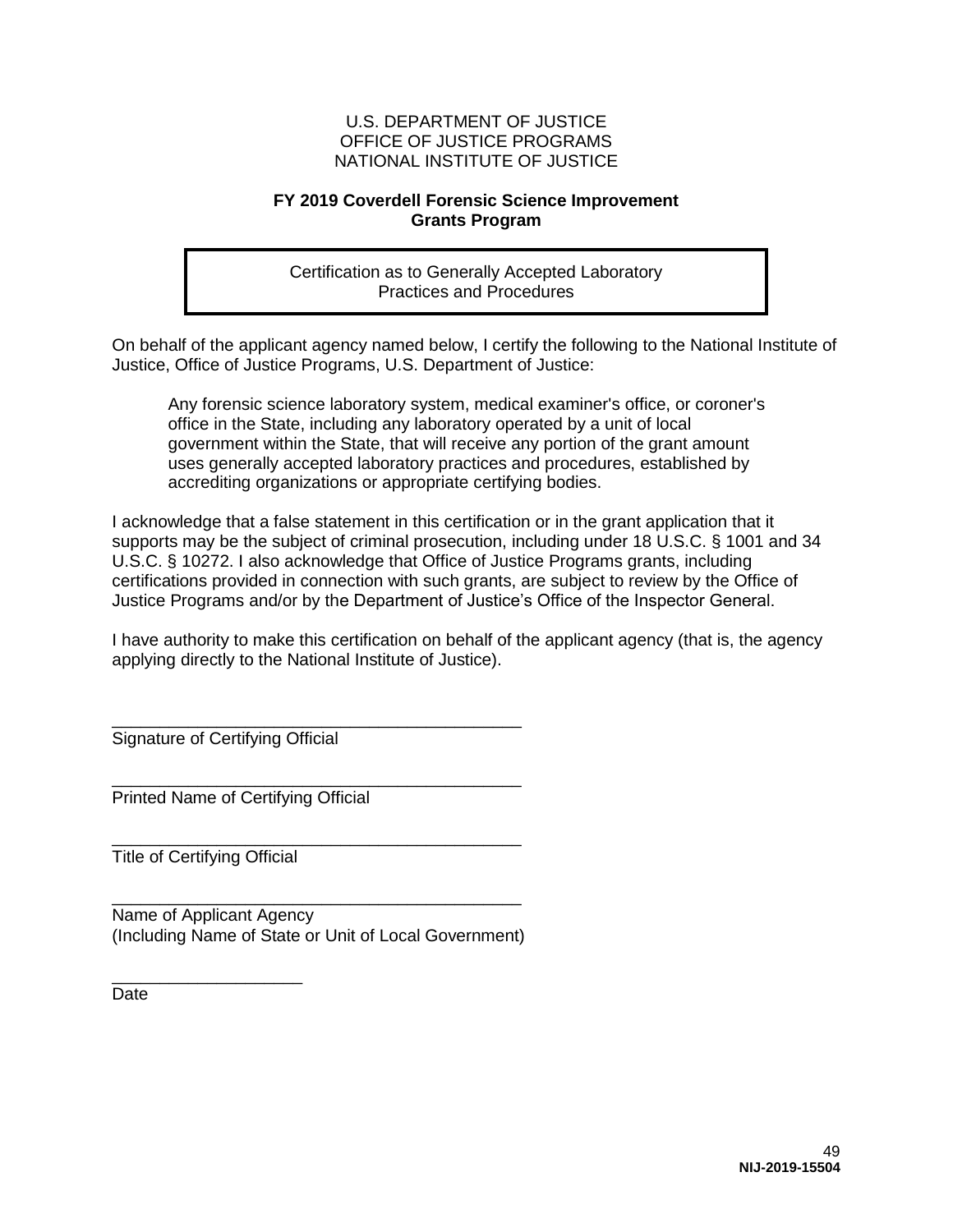#### **FY 2019 Coverdell Forensic Science Improvement Grants Program**

Certification as to Forensic Science Laboratory System Accreditation

On behalf of the applicant agency named below, I certify the following to the National Institute of Justice, Office of Justice Programs, U.S. Department of Justice:

Before receiving any funds under this grant, any forensic science laboratory system in the State, including any laboratory operated by a unit of local government within the State, that will receive any portion of the grant amount either

- a) is accredited by an accrediting body that is a signatory to an internationally recognized arrangement and that offers accreditation to forensic science conformity assessment bodies using an accreditation standard that is recognized by that internationally recognized arrangement, **or**,
- b) is not so accredited, but will (or will be required in a legally binding and enforceable writing to) use a portion of the grant amount to prepare and apply for such accreditation not more than 2 years after the date on which a grant is awarded under the FY 2019 Paul Coverdell Forensic Science Improvement Grants Program.

I acknowledge that a false statement in this certification or in the grant application that it supports may be the subject of criminal prosecution, including under 18 U.S.C. § 1001 and 34 U.S.C. § 10272. I also acknowledge that Office of Justice Programs grants, including certifications provided in connection with such grants, are subject to review by the Office of Justice Programs and/or by the Department of Justice's Office of the Inspector General.

I have authority to make this certification on behalf of the applicant agency (that is, the agency applying directly to the National Institute of Justice).

\_\_\_\_\_\_\_\_\_\_\_\_\_\_\_\_\_\_\_\_\_\_\_\_\_\_\_\_\_\_\_\_\_\_\_\_\_\_\_\_\_\_\_ Signature of Certifying Official

\_\_\_\_\_\_\_\_\_\_\_\_\_\_\_\_\_\_\_\_\_\_\_\_\_\_\_\_\_\_\_\_\_\_\_\_\_\_\_\_\_\_\_ Printed Name of Certifying Official

Title of Certifying Official

\_\_\_\_\_\_\_\_\_\_\_\_\_\_\_\_\_\_\_\_

\_\_\_\_\_\_\_\_\_\_\_\_\_\_\_\_\_\_\_\_\_\_\_\_\_\_\_\_\_\_\_\_\_\_\_\_\_\_\_\_\_\_\_ Name of Applicant Agency (Including Name of State or Unit of Local Government)

\_\_\_\_\_\_\_\_\_\_\_\_\_\_\_\_\_\_\_\_\_\_\_\_\_\_\_\_\_\_\_\_\_\_\_\_\_\_\_\_\_\_\_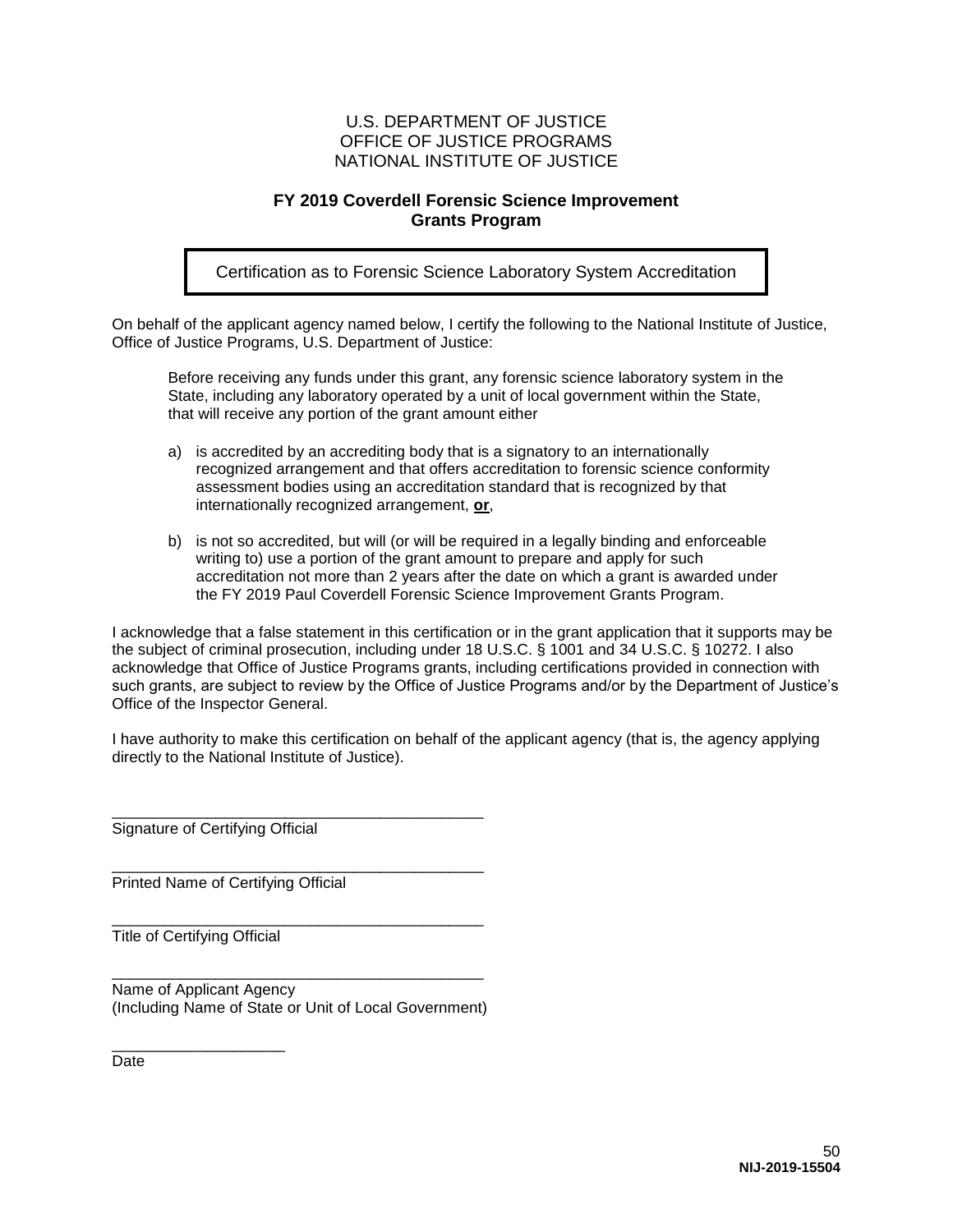#### **FY 2019 Coverdell Forensic Science Improvement Grants Program**

Certification as to Use of Funds for New Facilities

On behalf of the applicant agency named below, I certify the following to the National Institute of Justice, Office of Justice Programs, U.S. Department of Justice:

The amount of the grant (if any) used for the costs of any new facility or facilities to be constructed as part of a program to improve the quality and timeliness of forensic science and medical examiner services will not exceed the limitations set forth at 34 U.S.C. § 10564(c) and summarized in the FY 2019 Coverdell Forensic Science Improvement Grants Program solicitation.

I acknowledge that a false statement in this certification or in the grant application that it supports may be the subject of criminal prosecution, including under 18 U.S.C. § 1001 and 34 U.S.C. § 10272. I also acknowledge that Office of Justice Programs grants, including certifications provided in connection with such grants, are subject to review by the Office of Justice Programs and/or by the Department of Justice's Office of the Inspector General.

I have authority to make this certification on behalf of the applicant agency (that is, the agency applying directly to the National Institute of Justice).

\_\_\_\_\_\_\_\_\_\_\_\_\_\_\_\_\_\_\_\_\_\_\_\_\_\_\_\_\_\_\_\_\_\_\_\_\_\_\_\_\_\_\_ Signature of Certifying Official

Printed Name of Certifying Official

\_\_\_\_\_\_\_\_\_\_\_\_\_\_\_\_\_\_\_\_\_\_\_\_\_\_\_\_\_\_\_\_\_\_\_\_\_\_\_\_\_\_\_ Title of Certifying Official

\_\_\_\_\_\_\_\_\_\_\_\_\_\_\_\_\_\_\_\_

\_\_\_\_\_\_\_\_\_\_\_\_\_\_\_\_\_\_\_\_\_\_\_\_\_\_\_\_\_\_\_\_\_\_\_\_\_\_\_\_\_\_\_ Name of Applicant Agency (Including Name of State or Unit of Local Government)

\_\_\_\_\_\_\_\_\_\_\_\_\_\_\_\_\_\_\_\_\_\_\_\_\_\_\_\_\_\_\_\_\_\_\_\_\_\_\_\_\_\_\_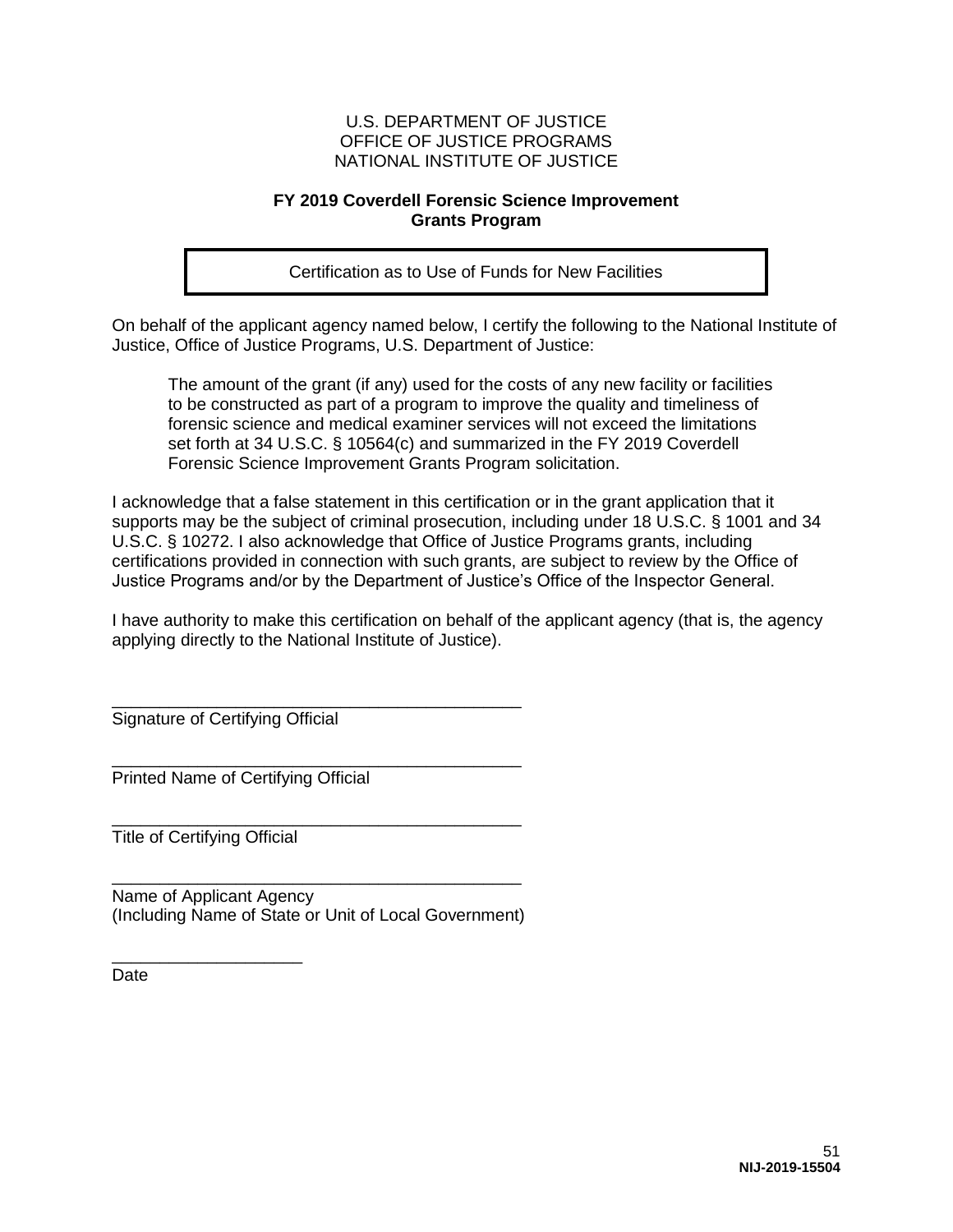#### **FY 2019 Coverdell Forensic Science Improvement Grants Program**

Certification as to External Investigations

On behalf of the applicant agency named below, I certify the following to the National Institute of Justice, Office of Justice Programs, U.S. Department of Justice:

A government entity exists and an appropriate process is in place to conduct independent external investigations into allegations of serious negligence or misconduct substantially affecting the integrity of the forensic results committed by employees or contractors of any forensic laboratory system, medical examiner's office, coroner's office, law enforcement storage facility, or medical facility in the State that will receive a portion of the grant amount.

I personally read and reviewed the section entitled "Eligibility" in the Fiscal Year 2019 program solicitation for the Coverdell Forensic Science Improvement Grants Program. I acknowledge that a false statement in this certification or in the grant application that it supports may be the subject of criminal prosecution, including under 18 U.S.C. § 1001 and 34 U.S.C. § 10272. I also acknowledge that Office of Justice Programs grants, including certifications provided in connection with such grants, are subject to review by the Office of Justice Programs and/or by the Department of Justice's Office of the Inspector General.

I have authority to make this certification on behalf of the applicant agency (that is, the agency applying directly to the National Institute of Justice).

\_\_\_\_\_\_\_\_\_\_\_\_\_\_\_\_\_\_\_\_\_\_\_\_\_\_\_\_\_\_\_\_\_\_\_\_\_\_\_\_\_\_ Signature of Certifying Official

Printed Name of Certifying Official

\_\_\_\_\_\_\_\_\_\_\_\_\_\_\_\_\_\_\_\_\_\_\_\_\_\_\_\_\_\_\_\_\_\_\_\_\_\_\_\_\_\_ Title of Certifying Official

\_\_\_\_\_\_\_\_\_\_\_\_\_\_\_\_\_\_\_

Name of Applicant Agency (Including Name of State or Unit of Local Government)

\_\_\_\_\_\_\_\_\_\_\_\_\_\_\_\_\_\_\_\_\_\_\_\_\_\_\_\_\_\_\_\_\_\_\_\_\_\_\_\_\_\_

\_\_\_\_\_\_\_\_\_\_\_\_\_\_\_\_\_\_\_\_\_\_\_\_\_\_\_\_\_\_\_\_\_\_\_\_\_\_\_\_\_\_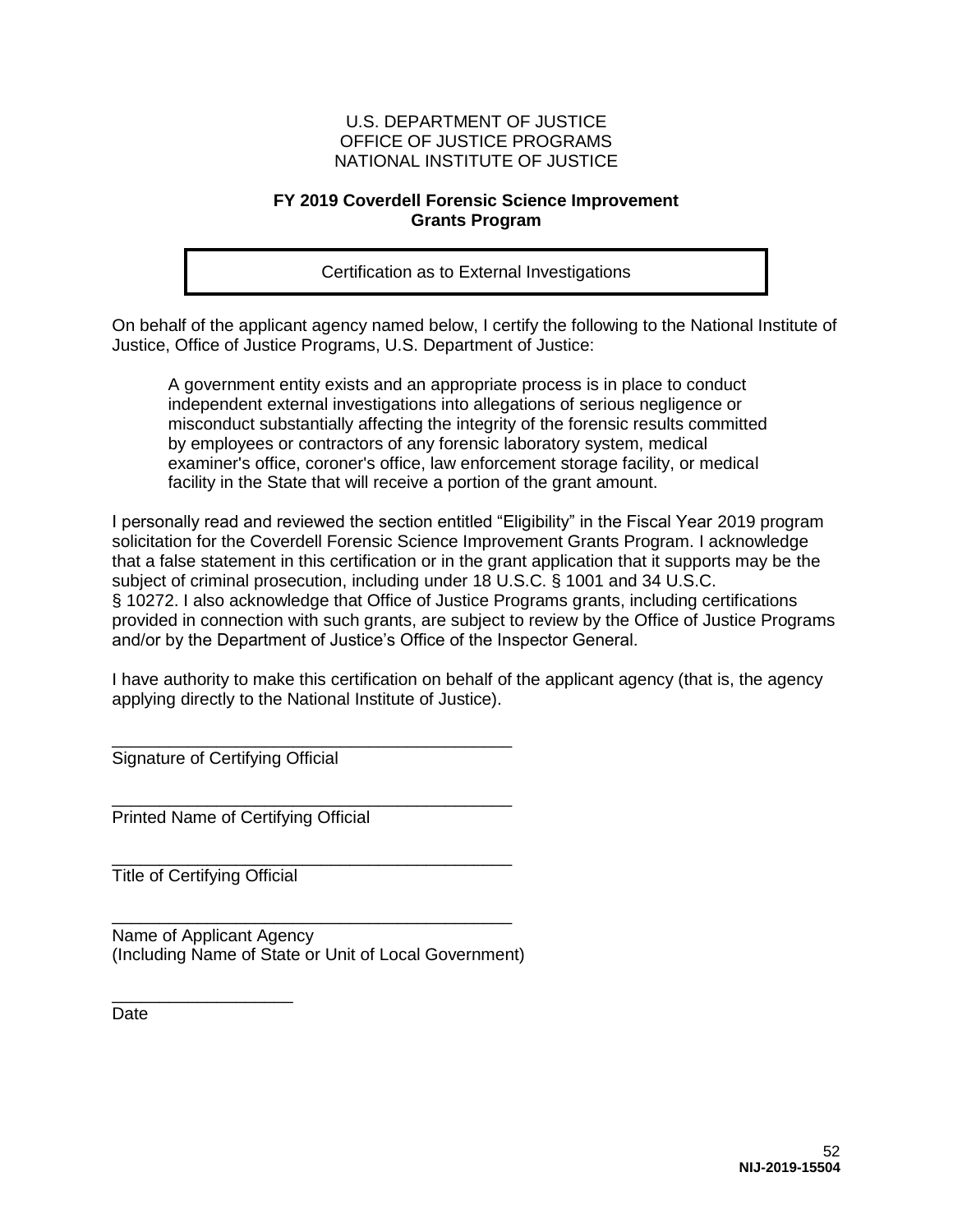### **Appendix 2: Template for "External Investigations" Attachment**

<span id="page-53-0"></span>(**Instructions:** Scan the completed document and submit image file electronically through Grants.gov.)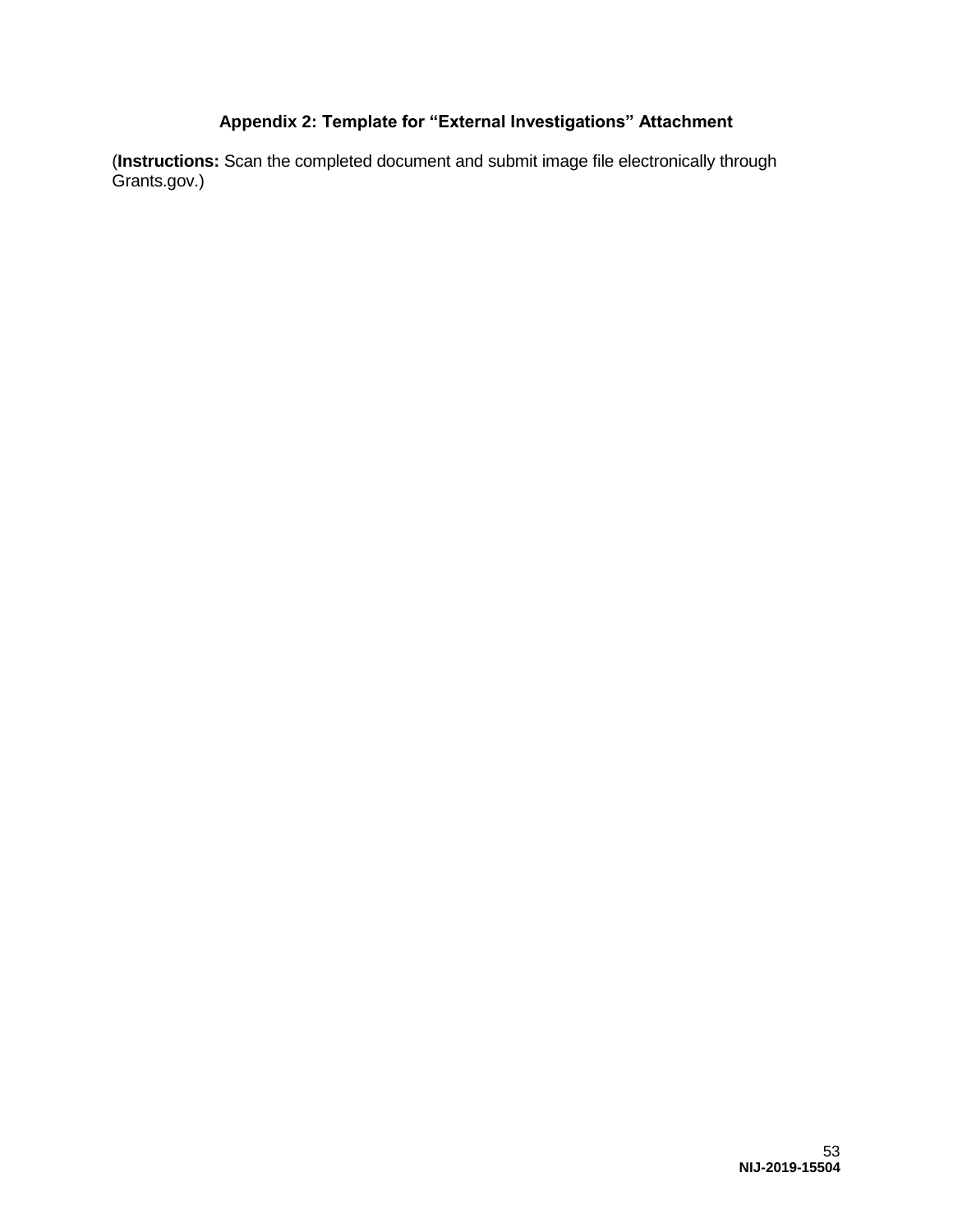### **FY 2019 Coverdell Forensic Science Improvement Grants Program**

### **Attachment: External Investigations**

The "Certification as to External Investigations" that is submitted on behalf of the applicant agency as part of this application certifies that—

A government entity exists and an appropriate process is in place to conduct independent external investigations into allegations of serious negligence or misconduct substantially affecting the integrity of the forensic results committed by employees or contractors of any forensic laboratory system, medical examiner's office, coroner's office, law enforcement storage facility, or medical facility in the State that will receive a portion of the grant amount.

Prior to receiving funds, the applicant agency (that is, the agency applying directing to the National Institute of Justice) must provide—for each forensic laboratory system, medical examiner's office, coroner's office, law enforcement storage facility, or medical facility that will receive a portion of the grant amount—the name of the "government entity" (or entities) that forms the basis for the certification. Please use the template below to provide this information. (Applicants may adapt this template if necessary, but should ensure that the adapted document provides all required information.)

**IMPORTANT NOTE**: If necessary for accuracy, list more than one entity with respect to each intended recipient of a portion of the grant amount. For example, if no single entity has an appropriate process in place with respect to allegations of serious negligence as well as serious misconduct, it will be necessary to list more than one entity. Similarly, if no single entity has an appropriate process in place with respect to allegations concerning contractors as well as employees, it will be necessary to list more than one entity.

Additional guidance regarding the "Certification as to External Investigations" appears in the "Eligibility" section of the program for the FY 2019 Coverdell program.

----------------------------------------------------------------------------------------------------------------------------- ------------ **Name of Applicant Agency (including Name of State or Unit of Local Government):** 

**Date:** \_\_\_\_\_\_\_\_\_\_\_\_\_\_\_\_\_\_\_\_\_\_\_\_\_\_\_\_\_\_\_\_\_

**Name of any forensic laboratory system, medical examiner's office, coroner's office, law enforcement storage facility, or medical facility that will receive a portion of the grant amount** 

**\_\_\_\_\_\_\_\_\_\_\_\_\_\_\_\_\_\_\_\_\_\_\_\_\_\_\_\_\_\_\_\_\_\_\_\_\_\_**

**Existing government entity (entities) with an appropriate process in place to conduct independent external investigations** 

\_\_\_\_\_\_\_\_\_\_\_\_\_\_\_\_\_\_\_\_\_\_\_\_\_\_\_\_\_

\_\_\_\_\_\_\_\_\_\_\_\_\_\_\_\_\_\_\_\_\_\_\_\_\_\_\_\_\_

1. \_\_\_\_\_\_\_\_\_\_\_\_\_\_\_\_\_\_\_\_\_\_\_\_\_\_\_

 $2.$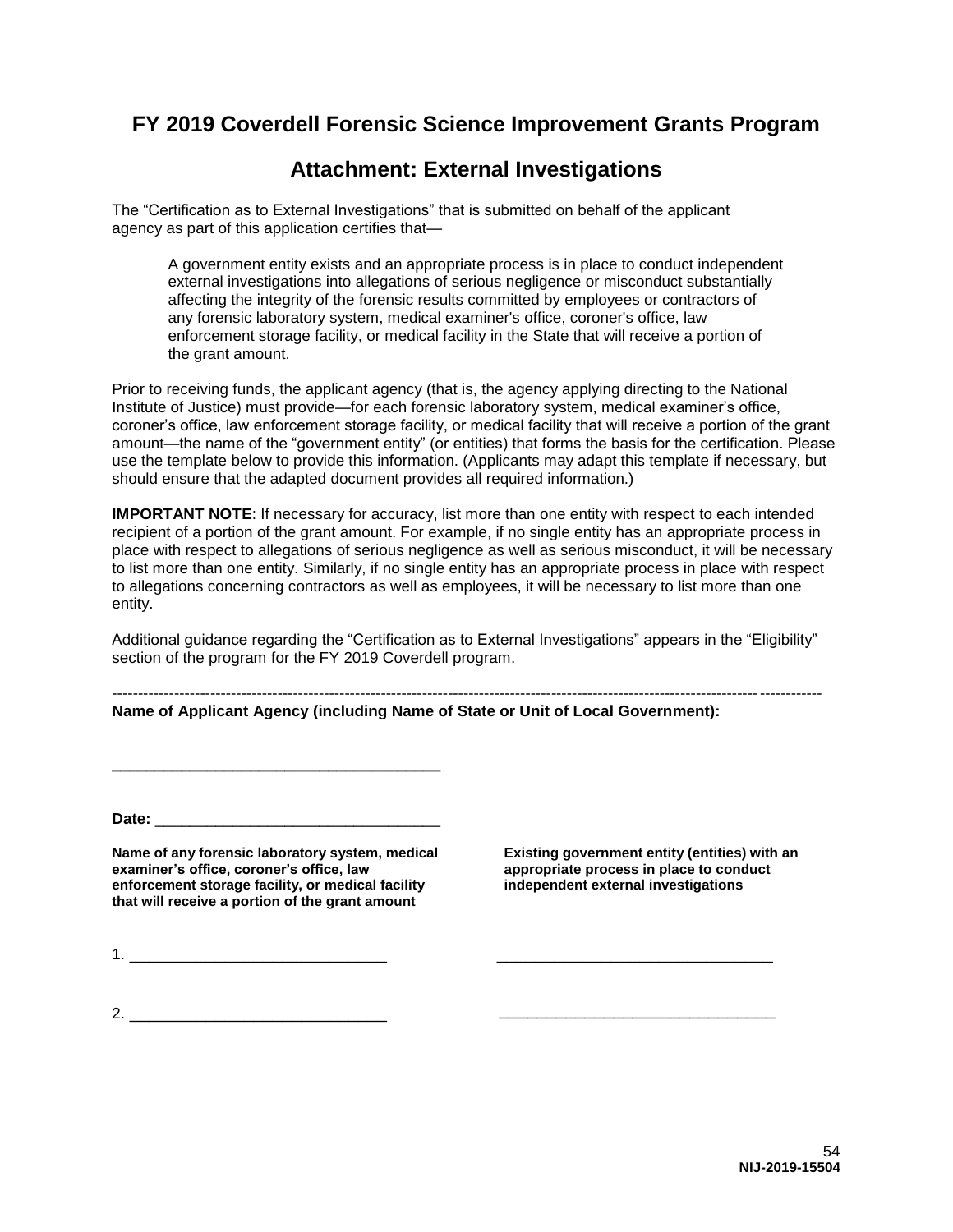# FY 2019 External Investigations Attachment (continued)

| $\begin{array}{c} \n3. \begin{tabular}{cc} \textbf{---} & \textbf{---} & \textbf{---} \\ \hline \end{tabular} \end{array}$ | <u> 1989 - Johann John Stone, market fan it ferstjer fan de fan it ferstjer fan it ferstjer fan it ferstjer fan i</u> |
|----------------------------------------------------------------------------------------------------------------------------|-----------------------------------------------------------------------------------------------------------------------|
|                                                                                                                            |                                                                                                                       |
|                                                                                                                            |                                                                                                                       |
|                                                                                                                            |                                                                                                                       |
|                                                                                                                            | <u> 1989 - Johann John Stone, Amerikaansk politiker (* 1958)</u>                                                      |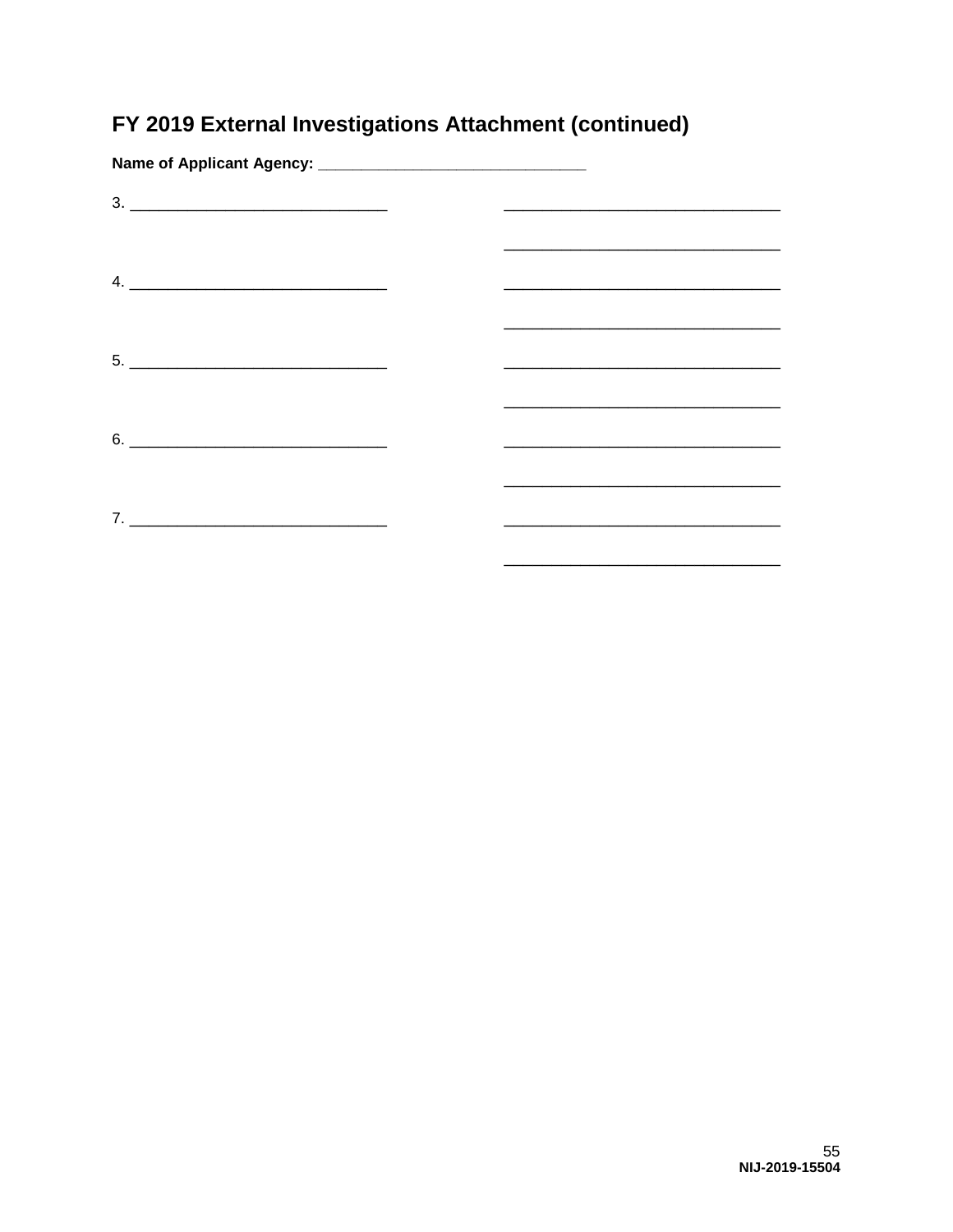<span id="page-56-0"></span>

| Objective                                                                                                                                        | <b>Performance Measure(s)</b>                                                                                                                                                                                                                                                                                                                                                                                                                                                                                                                 | <b>Data Recipient Provides</b>                                                                                                                                                                                                                                                                                                                                                                                                                                                       |
|--------------------------------------------------------------------------------------------------------------------------------------------------|-----------------------------------------------------------------------------------------------------------------------------------------------------------------------------------------------------------------------------------------------------------------------------------------------------------------------------------------------------------------------------------------------------------------------------------------------------------------------------------------------------------------------------------------------|--------------------------------------------------------------------------------------------------------------------------------------------------------------------------------------------------------------------------------------------------------------------------------------------------------------------------------------------------------------------------------------------------------------------------------------------------------------------------------------|
| To improve the quality<br>and timeliness of<br>forensic services and<br>to reduce the number<br>of backlogged cases in<br>forensic laboratories. | <b>Outcome Measure</b><br>1. Reduction in the average<br>number of days from the<br>submission of a sample to a<br>forensic science laboratory to<br>the delivery of test results to a<br>requesting office or agency.<br>2. Percent reduction in the number<br>of backlogged forensic cases.<br><b>Output Measure</b><br>1. The number of appropriate<br>training or educational<br>opportunities provided with FY<br>2019 Coverdell funds for<br>forensic science or medical<br>examiner/coroner personnel (if<br>applicable to the grant). | 1. Average number of days to process a sample at<br>the beginning of the grant period.<br>2. Average number of days to process a sample at<br>the end of the grant period.<br>3. Number of backlogged cases at the beginning of<br>the grant period.<br>4. Number of backlogged cases at the end of the<br>grant period.<br>5. Number of training opportunities for forensic<br>science personnel.<br>6. Number of training opportunities for medical<br>examiner/coroner personnel. |
| To increase the<br>number of<br>agencies/organizations<br>that are accredited<br>with Coverdell funding.                                         | <b>Percent of agencies/</b><br>organizations that are<br>accredited with<br>FY2019Coverdell funding.                                                                                                                                                                                                                                                                                                                                                                                                                                          | Number of agencies/organizations receiving<br>funding.<br>Number of agencies/organizations currently<br>accredited.<br>Number of agencies/organizations seeking initial<br>accreditation with FY 2019 Coverdell funding.<br>Number of agencies/organizations obtaining initial<br>accreditation with FY 2019 Coverdell funding.<br>Number of agencies/organizations using FY 2019<br>Coverdell funding to maintain accreditation.                                                    |
| To increase the<br>number of individuals<br>certified with Coverdell<br>funding.                                                                 | Percent of certified individuals.                                                                                                                                                                                                                                                                                                                                                                                                                                                                                                             | Number of analysts.<br>Number of analysts certified.<br>Number of analysts seeking certification with FY<br>2019 Coverdell funding.                                                                                                                                                                                                                                                                                                                                                  |

### **Appendix 3: Performance Measures Table**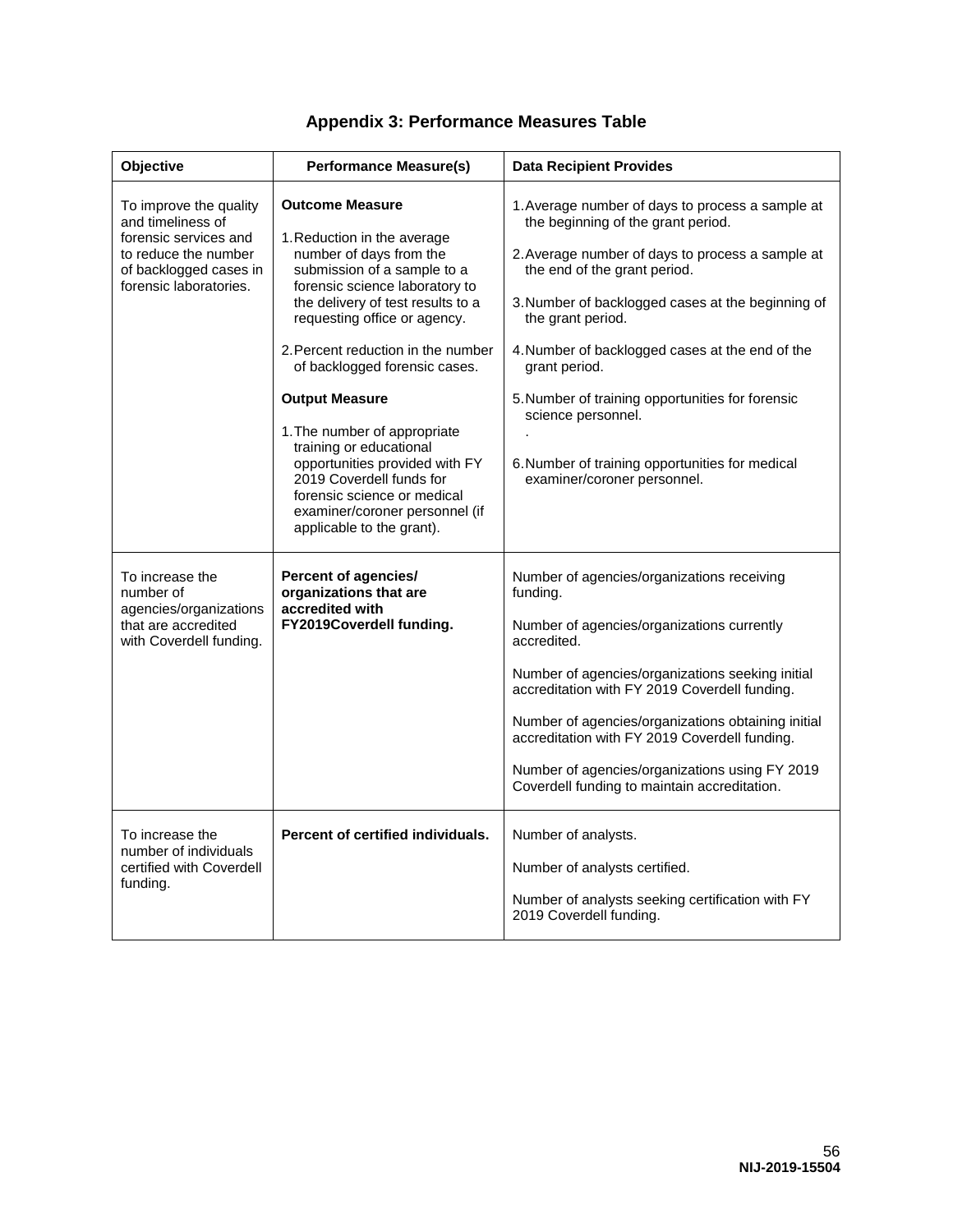### **Appendix 4: Application Checklist**

### <span id="page-57-0"></span>**Paul Coverdell Forensic Science Improvement Grants Program – Competitive**

This application checklist has been created as an aid in developing an application.

#### **What an Applicant Should Do:**

| Prior to Registering in Grants.gov:<br>Acquire a DUNS Number<br>(see page 35)<br>Acquire or renew registration with SAM<br>(see page 35) |  |
|------------------------------------------------------------------------------------------------------------------------------------------|--|
| To Register with Grants.gov.                                                                                                             |  |
| Acquire AOR and Grants.gov username/password<br>(see page 35)                                                                            |  |
| Acquire AOR confirmation from the E-Biz POC<br>(see page 36)                                                                             |  |
| To Find Funding Opportunity:                                                                                                             |  |
| Search for the Funding Opportunity on Grants.gov (see page 36)                                                                           |  |
| Access Funding Opportunity and Application Package<br>(see page 36)                                                                      |  |
| Sign up for Grants.gov email notifications (optional) (see page 34)                                                                      |  |
| Read Important Notice: Applying for Grants in Grants.gov                                                                                 |  |
| Read OJP policy and guidance on conference approval, planning, and reporting                                                             |  |
| available at ojp.gov/financialguide/DOJ/PostawardRequirements/chapter3.10a.htm                                                           |  |
| (see page 13)                                                                                                                            |  |
| After Application Submission, Receive Grants.gov Email Notifications That:                                                               |  |
| (1) application has been received,                                                                                                       |  |
| (2) application has either been successfully validated or rejected with errors                                                           |  |
| (see page 36)                                                                                                                            |  |
| If No Grants.gov Receipt, and Validation or Error Notifications are Received:                                                            |  |

\_\_\_\_\_ Contact NIJ regarding experiencing technical difficulties (see page 2)

#### **Overview of Post-Award Legal Requirements**:

Review the "Overview of Legal Requirements Generally Applicable to OJP Grants and [Cooperative Agreements – FY 2018 Awards"](https://ojp.gov/funding/Explore/LegalOverview/index.htm) in the OJP Funding Resource Center at [https://ojp.gov/funding/index.htm.](https://ojp.gov/funding/index.htm)

**Eligibility Requirement:** Eligible applicants are limited to States (including territories) and units of local government. State Administering Agencies (SAAs) apply on behalf of States, including any State government entity.

#### **What an Application Should Include:**

|                          | Application for Federal Assistance (SF-424)                                   | (see page 20) |               |
|--------------------------|-------------------------------------------------------------------------------|---------------|---------------|
|                          | Intergovernmental Review                                                      | (see page 20) |               |
| <b>Project Abstract</b>  |                                                                               | (see page 21) |               |
| <b>Program Narrative</b> |                                                                               | (see page 21) |               |
|                          | <b>Budget Detail Worksheet</b>                                                | (see page 24) |               |
| <b>Budget Narrative</b>  |                                                                               | (see page 25) |               |
|                          | (Budget should be annotated to delineate opioid-related and non-opioid items) |               |               |
|                          | Indirect Cost Rate Agreement (if applicable)                                  | (see page 28) |               |
|                          | Financial Management and System of Internal Controls Questionnaire            |               | (see page 28) |
|                          |                                                                               |               |               |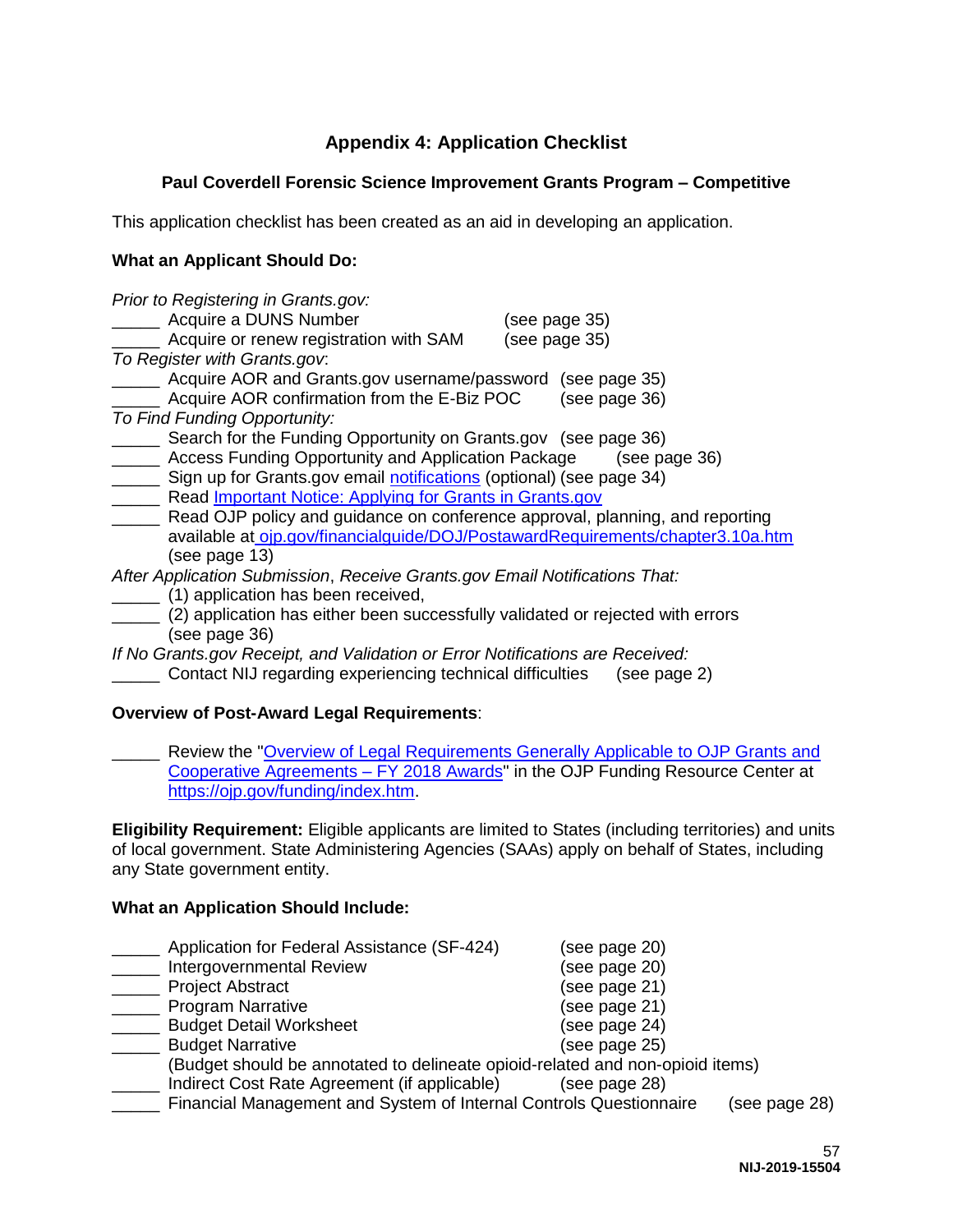| <b>Disclosure of Lobbying Activities (SF-LLL)</b>                                                                                                                                                                                                                                                                                                                                                                                                                                                                                                                                                                                                   | (see page 29) |                                                                  |
|-----------------------------------------------------------------------------------------------------------------------------------------------------------------------------------------------------------------------------------------------------------------------------------------------------------------------------------------------------------------------------------------------------------------------------------------------------------------------------------------------------------------------------------------------------------------------------------------------------------------------------------------------------|---------------|------------------------------------------------------------------|
| <b>Additional Attachments</b>                                                                                                                                                                                                                                                                                                                                                                                                                                                                                                                                                                                                                       |               |                                                                  |
| Coverdell Statutory Certifications (see page 29)<br>(The applicant is to submit only one version of the "Certification as to Plan for<br>Forensic Science Laboratories. DO NOT submit both versions of this certification.<br>Applicant States are to submit the "Application from a State" version only;<br>applicant units of local government are to submit the "Application from a Unit of<br>Local Government" version only.)<br>Certification as to Plan for Forensic Science Laboratories—Application<br>from a State <b>OR</b><br>Certification as to Plan for Forensic Science Laboratories-Application<br>from a Unit of Local Government |               |                                                                  |
| Certification as to Generally Accepted Laboratory Practices and<br>Procedures<br>Certification as to Forensic Science Laboratory System Accreditation<br>Certification as to Use of Funds for New Facilities<br>Certification as to External Investigations                                                                                                                                                                                                                                                                                                                                                                                         |               |                                                                  |
| <b>External Investigations Attachment</b><br>____ Forensic Laboratory Accreditation Documentation (if applicable)<br>______ Potential Environmental Impact Coversheet and Checklist<br><b>EXECUTE:</b> Applicant Disclosure of Pending Applications<br>Applicant Disclosure and Justification - DOJ High Risk Grantees (if applicable)<br>see page 32)<br>Documentation of Anticipated Benefit to federally designated Qualified<br>Opportunity Zones (if applicable) (see page 33)<br>Request and Justification for Employee Compensation; Waiver (if applicable)<br>(see page 12)                                                                 |               | (see page 30)<br>(see page 30)<br>(see page 31)<br>(see page 31) |
|                                                                                                                                                                                                                                                                                                                                                                                                                                                                                                                                                                                                                                                     |               |                                                                  |